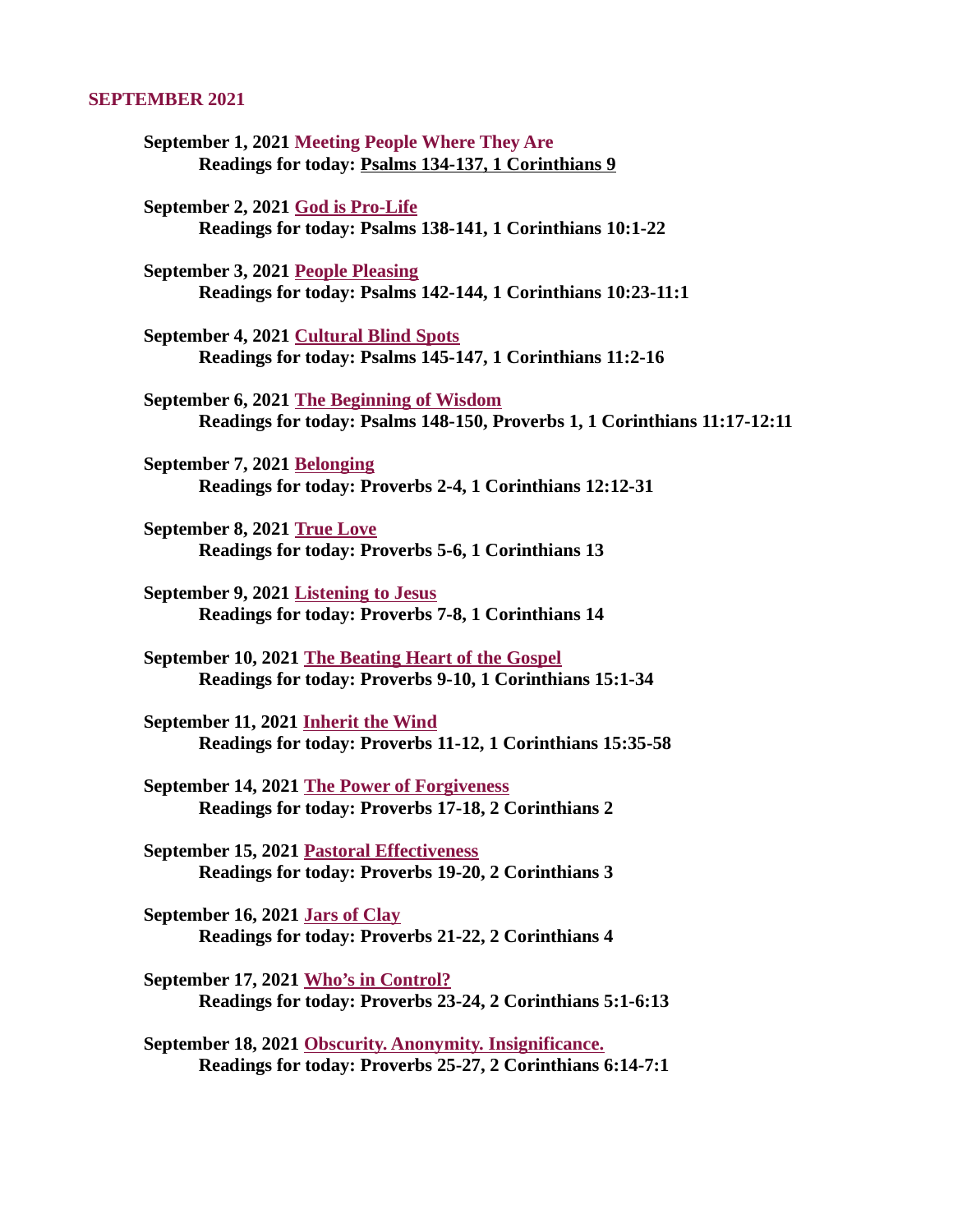September 20, 2021 True Repentance [Readings for today: Proverbs 28-31, Ecclesiastes 1-2, 2 Corinthians 7:2-8:24](#page-28-0)

September 21 Incarnational Community [Readings for today: Ecclesiastes 3-4, 2 Corinthians 9](#page-29-0)

September 23, 2021 Handling Criticism [Readings for today: Ecclesiastes 7-9, 2 Corinthians 11:1-15](#page-30-0)

September 24, 2021 Choose Joy [Readings for today: Ecclesiastes 10-12, 2 Corinthians 11:16-33](#page-32-0)

September 25, 2021 Intimacy with God [Readings for today: Song of Solomon 1-3, 2 Corinthians 12](#page-34-0)

September 27, 2021 Death-Defying Love [Readings for today: Song of Solomon 4-8, 2 Corinthians 13, Galatians 1, Isaiah 1](#page-36-0)

[September 28, 2021 On Earth as it is in Heaven](#page-37-0) Readings for today: Isaiah 2-3, Galatians 2

September 29, 2021 A Prophetic Call [Readings for today: Isaiah 4-6, Galatians 3](#page-39-0)

September 30, 2021 Layers of Meaning [Readings for today: Isaiah 7-9, Galatians 4](#page-41-0)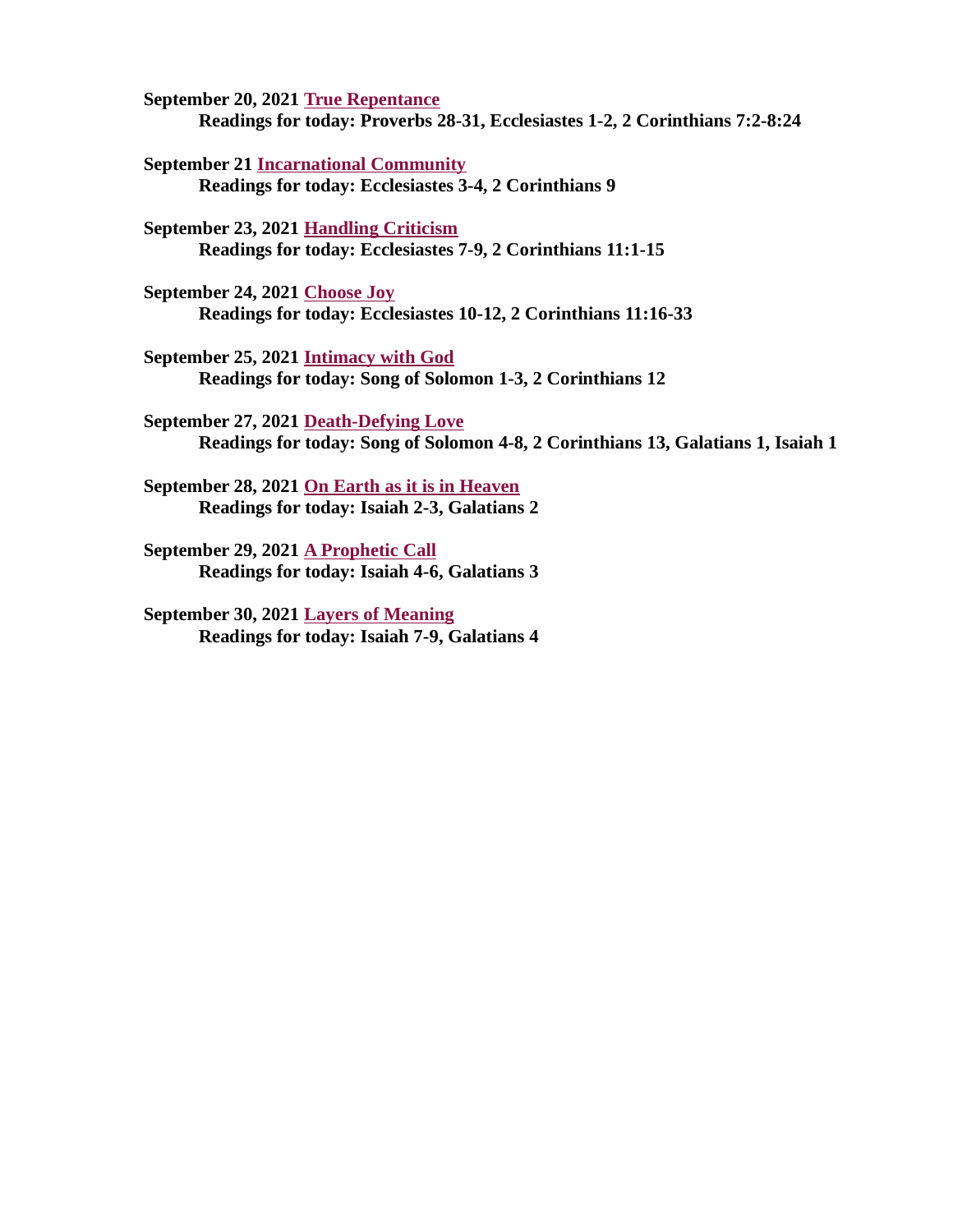#### September 1, 2021 Meeting People Where They Are

# <span id="page-2-0"></span>Readings for today: [Psalms 134-137, 1 Corinthians 9](https://www.biblegateway.com/passage/?search=Psalms+134-137%2C+1+Corinthians+9&version=NKJV)

Human beings are deeply complex creatures. They are an inscrutable mix of desires, passions, thoughts, life experiences, and core beliefs. They cannot be flattened into two-dimensional caricatures. They resist broad categorization. They refuse to conform to general stereotypes. Each person is unique. Each person fearfully and wonderfully made. I love how Christian Smith puts it in his book, What is a Person?…

"By person I mean a conscious, reflexive, embodied, self-transcending center of subjective experience, durable identity, moral commitment, and social communication who - as the efficient cause of his or her own responsible actions and interactions - exercises complex capacities for agency and intersubjectivity in order to develop and sustain his or her own incommunicable self in loving relationships with other personal selves and with the non-personal world."

If you are like me, you had to read and re-read that statement several times to really understand it and that makes perfect sense. After all, we are made in the image of God. We are finite creatures created to reflect the infinite. We are temporal creatures created to reflect the eternal. We are mortal creatures created to reflect the immortal. As such, we should expect complexity. We should expect intricacy. We should expect enigma and inscrutability. This is normal when one speaks of the human creature. It's also why we have to meet each person where they're at. We can't make assumptions. We have to lay aside any expectations. We have to approach each person individually with a heart to listen and learn.

This is the genius of Paul. He finds a way to meet each person right where they are. He treats each person as a unique creature worthy of God's unconditional love. He believes with all his heart that no one is beyond the reach of God's amazing grace. Listen to how he describes it from our reading today, "For though I am free from all, I have made myself a servant to all, that I might win more of them. To the Jews I became as a Jew, in order to win Jews. To those under the law I became as one under the law (though not being myself under the law) that I might win those under the law. To those outside the law I became as one outside the law (not being outside the law of God but under the law of Christ) that I might win those outside the law. To the weak I became weak, that I might win the weak. I have become all things to all people, that by all means I might save some. I do it all for the sake of the gospel, that I may share with them in its blessings." (1 Corinthians 9:19-23) If Paul were using today's categories, he might say, "To the Republicans, I joined their convention in order to win Republicans. To the Democrats, I joined their administration in order to win Democrats. I invited both conservatives and progressives into my life, listened and loved them well, in order to win them with the gospel. I spent time with those who were masked and unmasked, vaccinated and unvaccinated, refusing to use shame or fear to coerce behavior, instead choosing the way of grace in order to win them to Christ. I have become all things to all people that by all means I might save some." This is the way of the Kingdom. This is the way of Jesus.

Over the last year to eighteen months, my heart has been broken by the number of divisions that have fractured the Body of Christ in America. Rather than cling to Jesus and walk in the way of grace, we cling to Self and walk in the way of the devil. We judge our brothers and sisters. We exclude and divide. We isolate and separate. We justify our sinful attitudes and actions by claiming "healthy boundaries" or by cutting those we consider "toxic" out of our lives. We rarely, if ever, acknowledge our own "toxicity", of course. We shift blame. We externalize responsibility. Our problems or the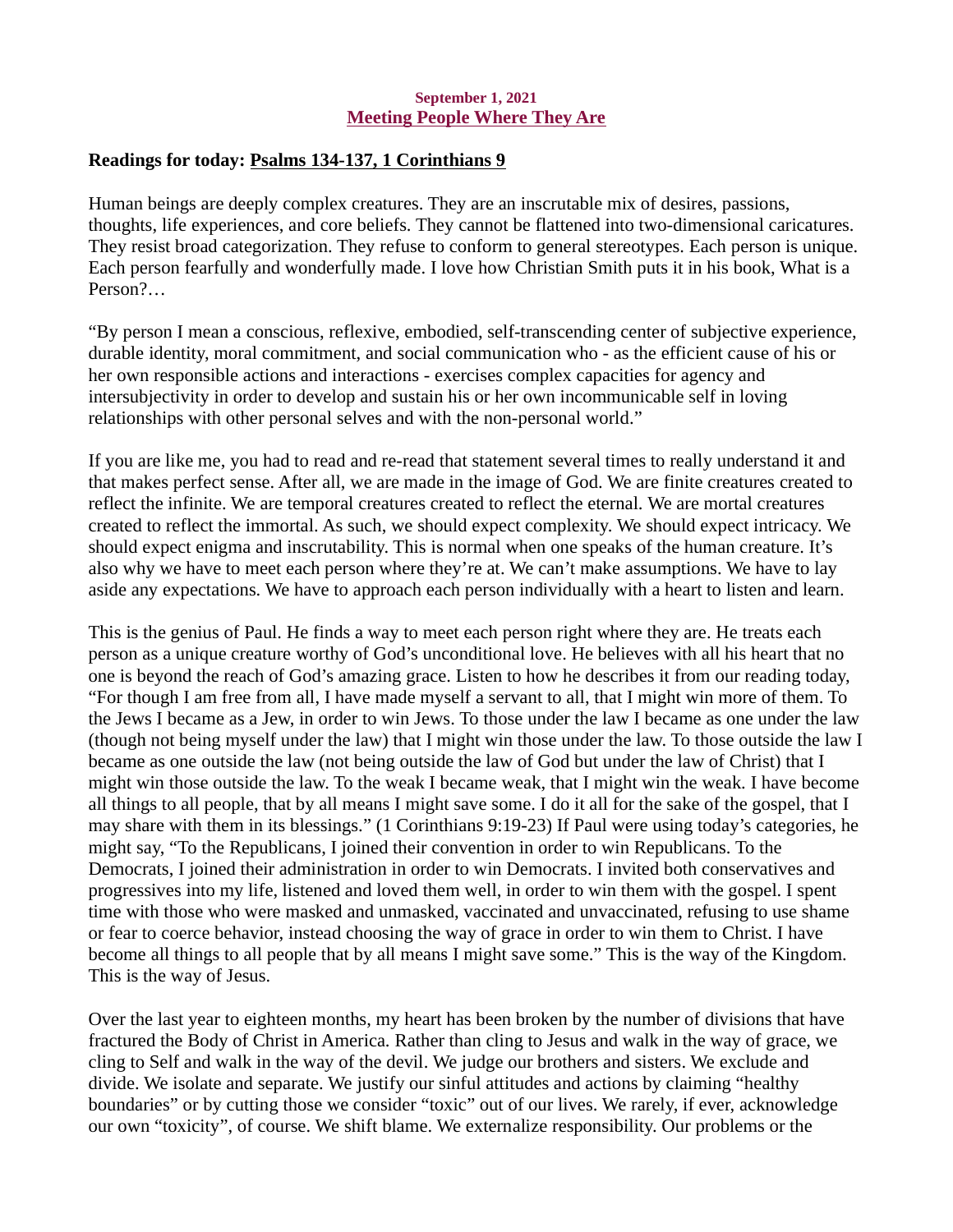world's problems are always someone else's fault. Even more tragically, those who differ from us are not just wrong, they are evil. They are beyond the reach of God's forgiveness and grace. They are not worth our time or attention. They don't deserve the gospel and they certainly shouldn't be allowed in church. Sadly, I've heard and read these comments from people in my own church family and it breaks the heart of God. It is not the way of Jesus.

Friends, Jesus met us where we're at. He came to us while we were still sinners. While we were still dead in our trespasses. While we were still at war with Him. He became our peace by tearing down every wall that separated us from Him. How can we - who call ourselves Christ-followers - not do the same for others?

Readings for tomorrow: Psalms 138-141, 1 Corinthians 10:1-22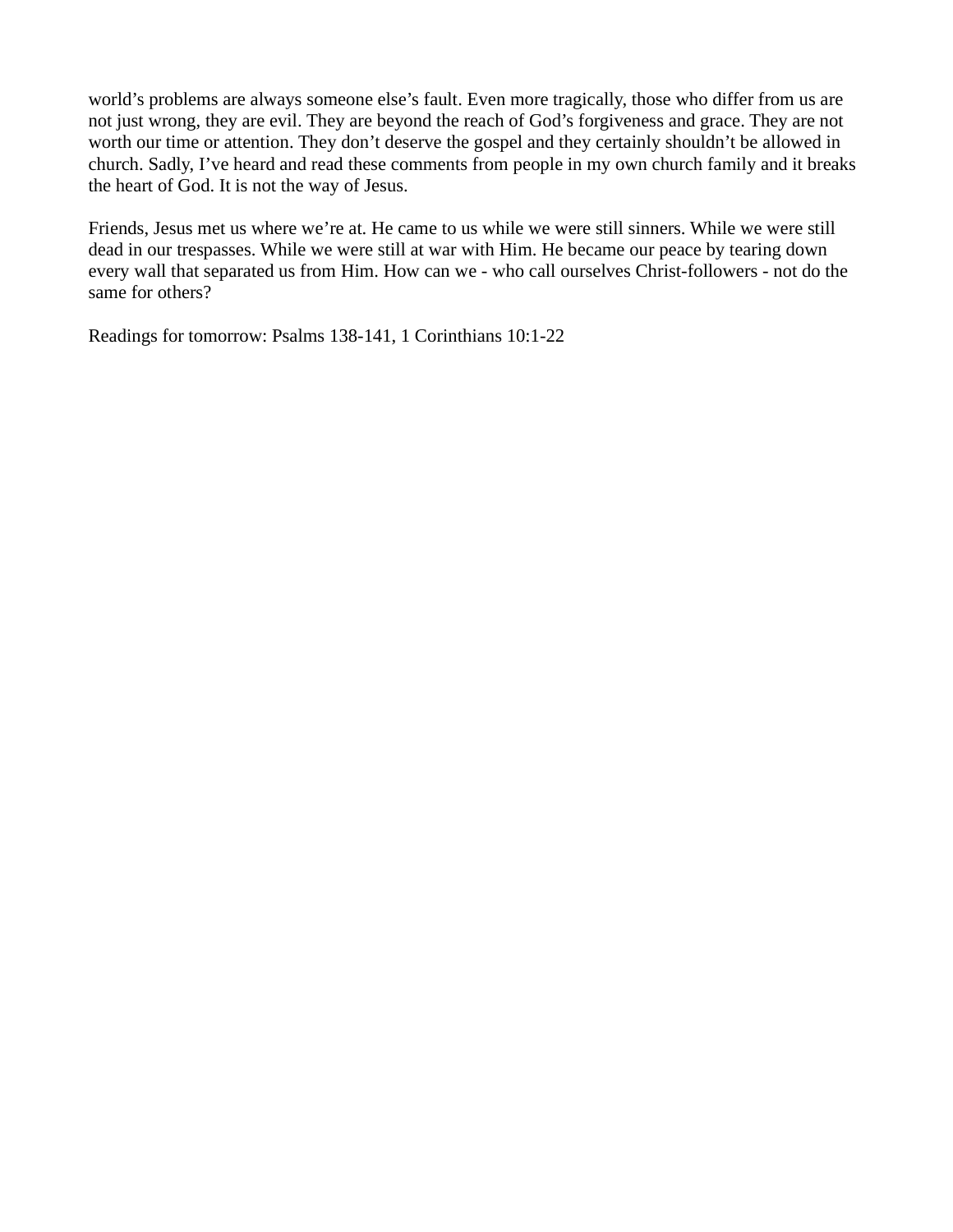## September 2, 2021 God is Pro-Life

## <span id="page-4-0"></span>Readings for today[: Psalms 138-141, 1 Corinthians 10:1-22](https://www.biblegateway.com/passage/?search=Psalms+138-141%2C+1+Corinthians+10%3A1-22&version=NKJV)

Recently, the Supreme Court decided not to act on a law passed in Texas banning abortion after the detection of a fetal heartbeat which is usually around six weeks. It is the latest in a series of legal challenges seeking to overturn the landmark decision of Roe vs. Wade in 1973. I imagine there will be a flurry of lawsuits filed in the weeks ahead. The rhetoric will heat up and debates will rage over the lack of exceptions for rape and incest, a woman's right to govern her own body, the lack of quality post-natal care in many cases, the quality of life for children born into poverty or with severe special needs, etc. And many of those debates are absolutely worth having. However, what is often lost in all the noise is the fundamental truth that every child conceived is an absolute miracle from God. Every child conceived is precious in His sight. Known and knit together by God's own hands.

Human beings are sacred creatures. Made in God's image. Fashioned after His likeness. Created to enjoy a unique and special relationship with their Creator. Listen again to how the Psalmist describes it in Psalm 139:1-18, "O Lord, you have searched me and known me! You know when I sit down and when I rise up; you discern my thoughts from afar. You search out my path and my lying down and are acquainted with all my ways. Even before a word is on my tongue, behold, O Lord, you know it altogether. You hem me in, behind and before, and lay your hand upon me. Such knowledge is too wonderful for me; it is high; I cannot attain it." Why on earth do we deserve such divine attention? What have we done to catch the attention of God? God loves us so much He pursues us. He seeks after us. He will not rest until we rest in Him. He wants to know us and He wants us to know Him. He sees our every move. He knows every thought. He is acquainted with all our ways. There is not a moment when His eye is not upon us.

"Where shall I go from your Spirit? Or where shall I flee from your presence? If I ascend to heaven, you are there! If I make my bed in Sheol, you are there! If I take the wings of the morning and dwell in the uttermost parts of the sea, even there your hand shall lead me, and your right hand shall hold me. If I say, "Surely the darkness shall cover me, and the light about me be night," even the darkness is not dark to you; the night is bright as the day, for darkness is as light with you." God is ever-present. He is always with us. Not because we have earned it. Not because we deserve it. But simply because He has decreed it. He is with the good and the evil alike. He is with both victims and perpetrators. He is with the Pope in His cathedral and the worst despots the world has to offer. That may surprise you. It may even upset you. But you have to remember God is a God of both comfort and conviction. He is a God of mercy as well as judgment. He is a God of grace as well as justice. To the godly, His presence is a joy. To the ungodly, His presence is a terror. His goal in abiding with humanity is to draw all of us to Himself. There is no place we can run from Him. No place we can hide from Him. Before God, all our secrets are laid bare.

"For you formed my inward parts; you knitted me together in my mother's womb. I praise you, for I am fearfully and wonderfully made. Wonderful are your works; my soul knows it very well. My frame was not hidden from you, when I was being made in secret, intricately woven in the depths of the earth. Your eyes saw my unformed substance; in your book were written, every one of them, the days that were formed for me, when as yet there was none of them." God initiates a relationship with us even as we're being formed in the womb. Even as He forms our inward parts, He is calling out to us. Singing over us. Looking forward to the day when we will embrace Him as Father. Even as our heart begins to beat, God looks forward to the day when it beats for Him. Even as our hands and feet begin to take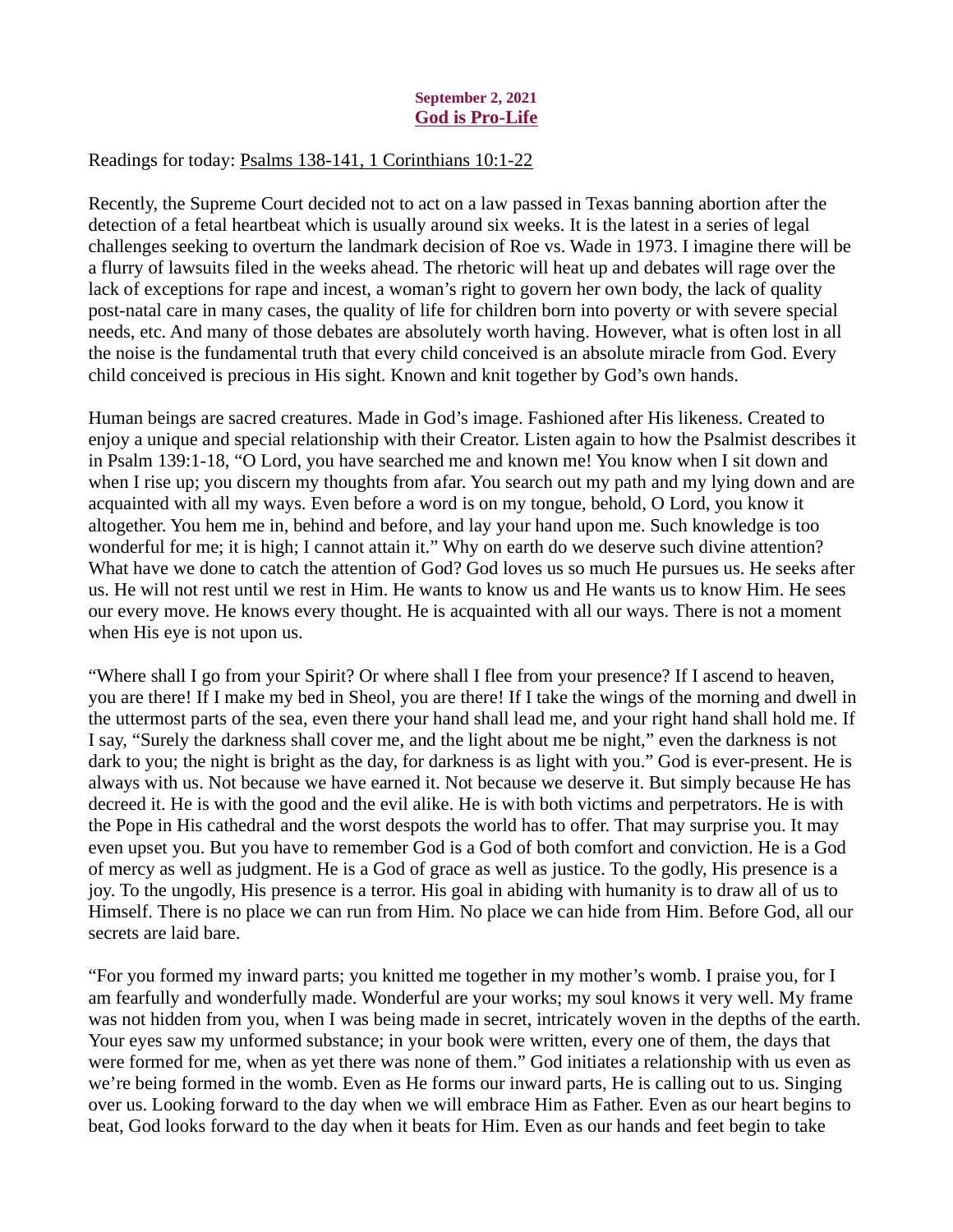shape, God looks forward to the day when we will reach out to Him. Run to Him. Even as our minds and hearts come into being, God is already planting in us a deep longing for Himself. This is true for every single child who has ever been conceived or who ever will be conceived.

"How precious to me are your thoughts, O God! How vast is the sum of them! If I would count them, they are more than the sand. I awake, and I am still with you." (Psalm 139:1-18) When our eyes are opened to the wonders of God, we are overwhelmed. Overwhelmed by His goodness. Overwhelmed by His greatness. Overwhelmed by His grace to us. God is unabashedly pro-life. Pro my life. Pro your life. Pro every life. From the womb to the tomb, God is on our side. He is with us. As believers, our place is to stand on the side of life. Always. Forever. In every area of life. We stand with the unborn whose lives are so fragile and vulnerable. We stand with the criminals whose lives could be cut short by the death penalty. We stand with the immigrants who have risked their lives for a chance at a new and better life. We stand with the refugees who had to flee for their lives from places like Afghanistan. We stand with the impoverished whose lives are a struggle every single day. We stand with the victims who have suffered in their lives from abuse or injustice or brutality at the hands of someone in power over them. We stand for life because God stands for life.

Readings for tomorrow: Psalms 142-144, 1 Corinthians 10:23-11:1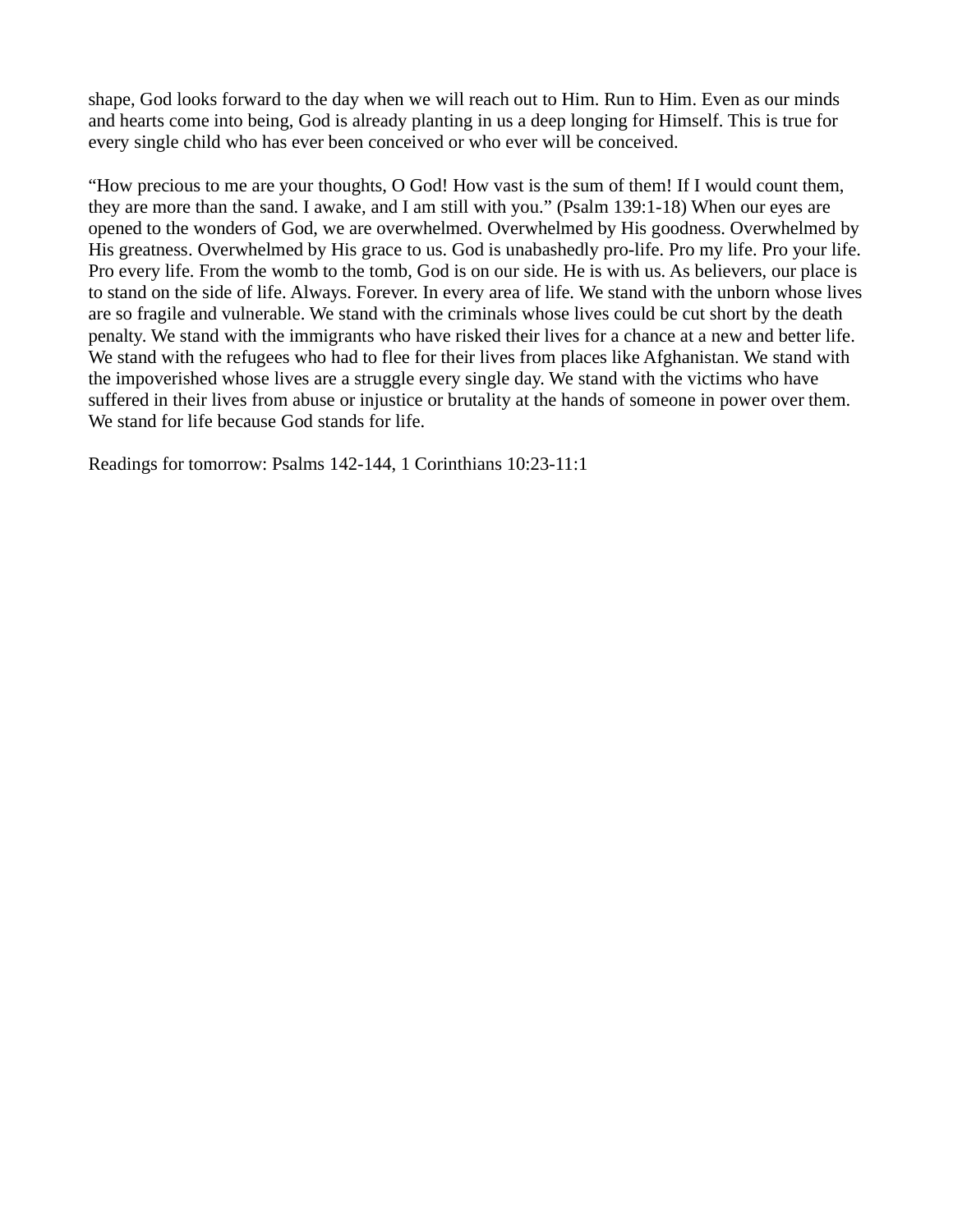## September 3, 2021 People Pleasing

## <span id="page-6-0"></span>Readings for today[: Psalms 142-144, 1 Corinthians 10:23-11:1](https://www.biblegateway.com/passage/?search=Psalms+142-144%2C+1+Corinthians+10%3A23-11%3A1&version=ESV)

"I'm a people-pleaser." I cannot tell you how many times I've heard that phrase. Mostly in a negative context. It usually signals a person struggles with healthy boundaries. They exhaust themselves trying to make those around them happy. They take too much responsibility for the emotional heath and wellbeing of their loved ones or peers. They lose any sense of their own identity as they wrestle with staying self-differentiated. As a pastor, I've helped many people re-assert themselves in relationships. Reclaim a sense of their own God-given selfhood as they seek to relate to others. Recover a healthy sense of value and self-worth as a human being made in the image of God.

The temptation in these conversations, of course, is to simply flip to the other side of the coin. It's to let the pendulum swing too far the other way. The people-pleaser becomes the people-offender. Their boundaries become hard and strong and unyielding. They become inflexible and distrustful and resentful. They become self-absorbed and self-centered. They refuse to serve others. Sacrifice is a word that no longer fits their vocabulary. They live in constant fear of going back. They are constantly on guard against anything that might suggest a return to their former ways of doing things.

Neither of these approaches leads to life. Neither of these approaches will lead to the kind of intimacy God desires for us as human beings. Both are based in manipulation, power, and a desire to control those around us. God shows us a different way. Listen to how the Apostle Paul describes it, "All things are lawful," but not all things are helpful. "All things are lawful," but not all things build up. Let no one seek his own good, but the good of his neighbor…Give no offense to Jews or to Greeks or to the church of God, just as I try to please everyone in everything I do, not seeking my own advantage, but that of many, that they may be saved. Be imitators of me, as I am of Christ." (1 Corinthians 10:23-24, 32-11:1)

At first blush, it looks like Paul himself has fallen into them trap of unhealthy people-pleasing. Let no one seek their own good? Give no offense to anyone? Try to please everyone in everything? I can almost hear the people-pleasers reading this beginning to hyperventilate a bit! ;-) Take a deep breath. Look at the very last verse. Christ, as always, holds the key. So confident was Jesus in the will of His Father, He could relinquish all things - including His very own spirit - into His Father's divine hands. Jesus knew His Father was faithful. Jesus knew His Father was just. Jesus knew His Father would fulfill His promise to fill Him even as He poured Himself out. Jesus knew His Father would fulfill His promise to exalt Him even as He humbled Himself by becoming the Suffering Servant for all humanity. Jesus knew His Father would fulfill His promise to raise Him even as sacrificed His own life. What the Father did for Jesus, Jesus will do for us. Remember, Christ died for us. Christ gave up everything for us. Christ willingly sacrificed Himself for us. He did this not out of any sense of guilt or obligation but because He loved us. And the Apostle Paul knew this love. He abided in this love. He lived his life empowered by this love.

If you are confident in Christ's love for you then you are set free to serve. Set free to place the needs of others before your own. Set free to sacrifice your rights willingly, even gladly, in order to please others. You no longer need to seek your own advantage. You no longer need to seek your own good. You no longer need to seek your own happiness or well-being. You are able to focus on what's most helpful to those around you. Build them up rather than tear them down. Encourage rather than criticize. Bless rather than curse. Why do we do all this? Once again, Paul gives us the answer. Just as Jesus gave His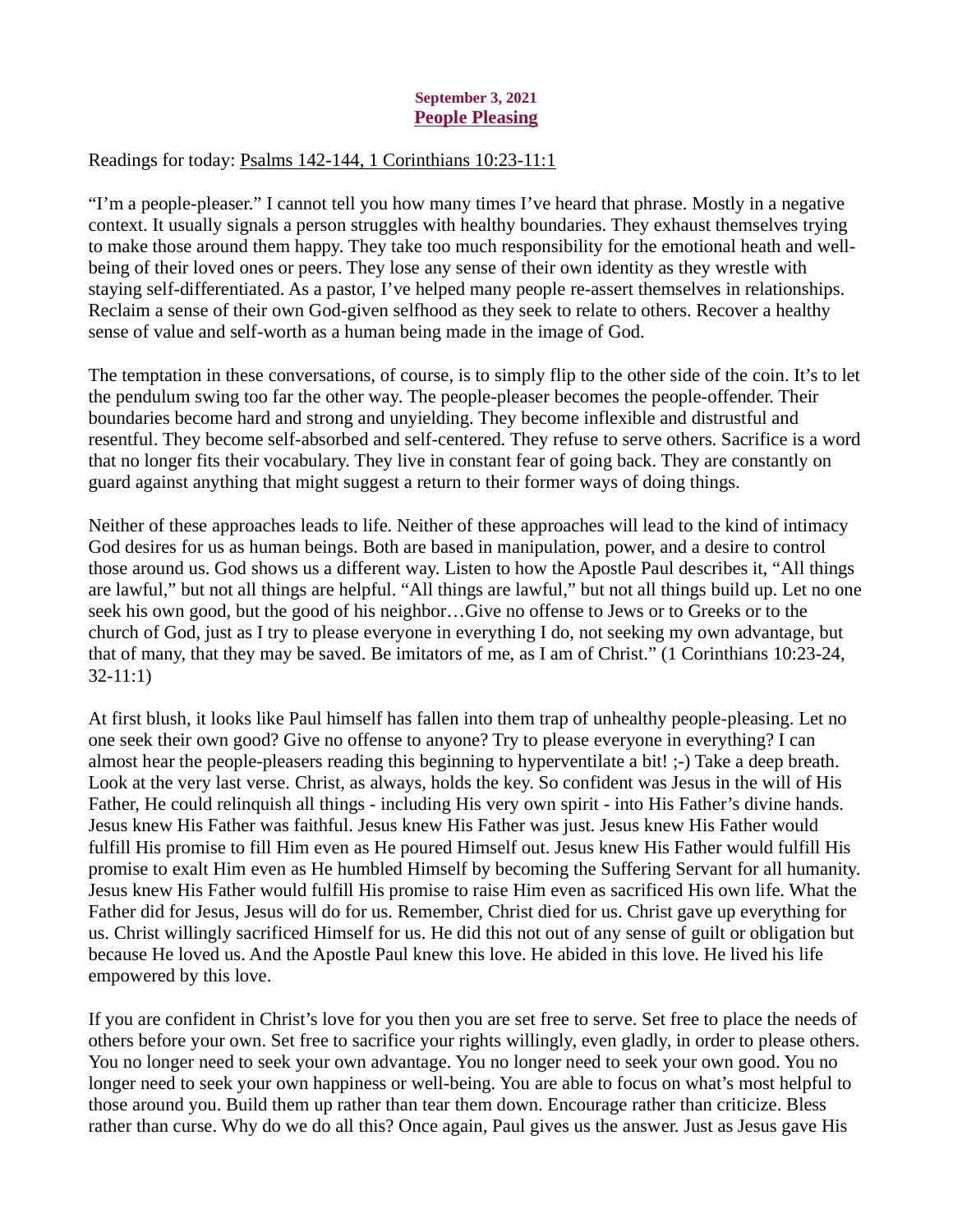life to save a lost world, so we must give our lives to save lost people. We must be willing to lay aside anything and everything in order to draw those we love - and even those we don't love!!! - to Christ. This is why the Word became flesh and made His dwelling among us. It's why the church exists. It's why you and I were put here on this earth. Make it your aim to imitate Paul as he seeks to imitate Christ. Look for ways to please those around you so that you might win them for Jesus!

Readings for tomorrow: Psalms 145-147, 1 Corinthians 11:2-16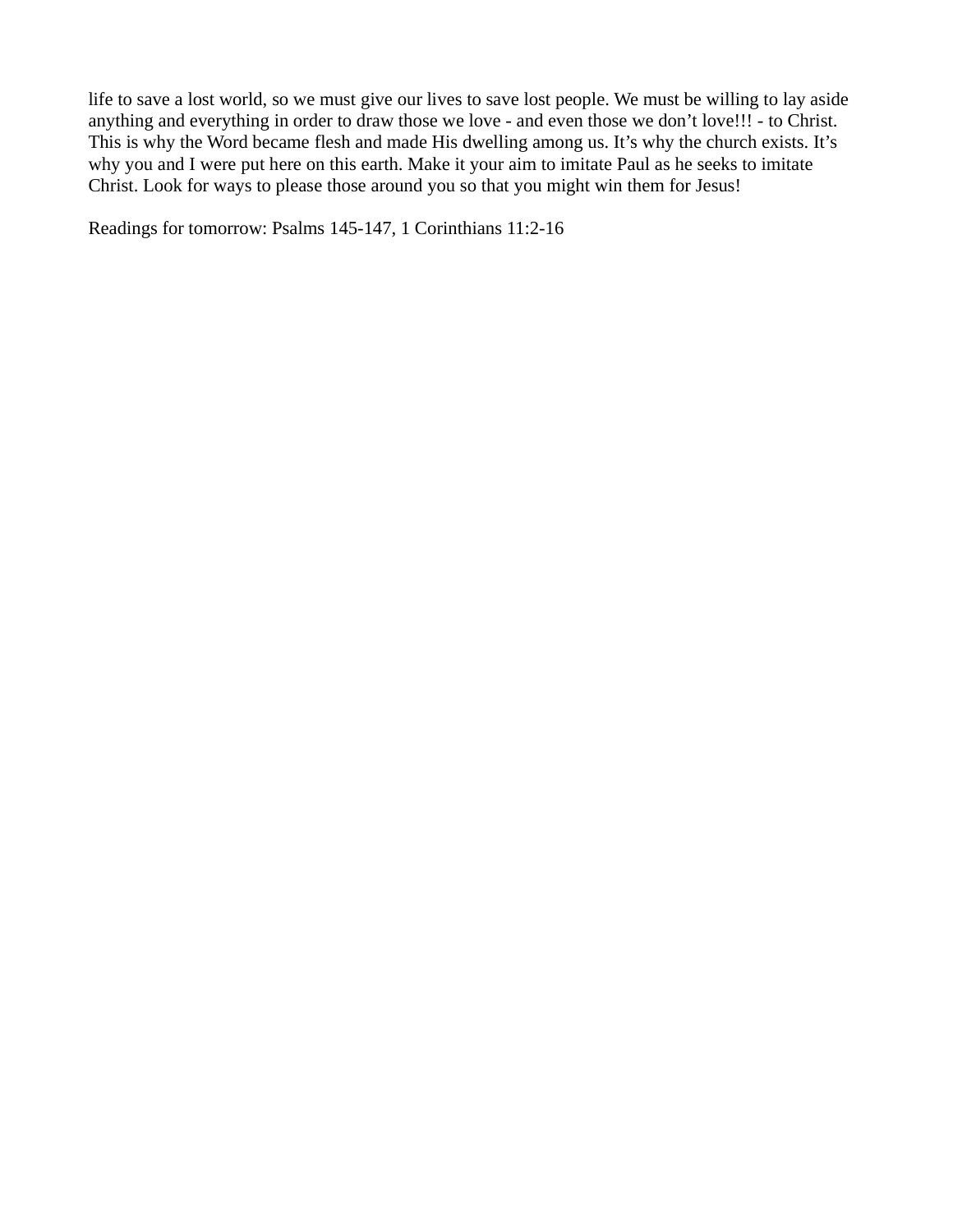## September 4, 2021 Cultural Blind Spots

## <span id="page-8-0"></span>Readings for today[: Psalms 145-147, 1 Corinthians 11:2-16](https://www.biblegateway.com/passage/?search=Psalms+145-147%2C+1+Corinthians+11%3A2-16&version=ESV)

Today's New Testament reading is a weird one. Why in the world does the Apostle Paul care so much about hair style? Of all the issues he could have spent time on, why head coverings? Is that really the most pressing issue for the church at Corinth? Were the Christians there that caught up in how they looked? This is what makes Bible reading such a challenge. We can't just read the words on the page and accept them at face value. We have to dive deeper to understand the cultural currents of the day and how these words fit if we want to understand. Furthermore, we have to acknowledge the cultural assumptions we ourselves bring to the text. We are not objective observers. We too have biases and perspectives that are shaped by current cultural movements like #MeToo, feminism, and, at a more fundamental level, the US Bill of Rights that will shape how we respond to the text. It's hard to lay these things aside and hear what God is trying to say to His people.

One of the foundational principles we must understand as we approach the Bible is that God never speaks to His people in a culture or a language they cannot understand. He meets them where they are. Consider Genesis 1 as an example. It is written to a people who held to an Ancient Near East cosmology. As such, they believed creation was less about how all the "stuff" of this world came into being and more about how they functioned. Creation was about bringing order to chaos rather than creating everything out of nothing. They would care less about how many actual 24 days God used to create and would have focused more on how God's creation functioned for their benefit. Day One would be less about light and darkness and more about the creation of time. Day Two was less about the creation of heaven and more about the creation of weather systems. Day Three was less about the creation of earth and plants and vegetables and more about the creation of food. (For those interested in this topic, I would suggest reading John Walton's excellent book titled, The Lost World of Genesis One.)

Fast forward a few thousand years. The Apostle Paul is speaking to a largely gentile audience in the Greco-Roman world about Christian worship. He speaks to them through the cultural norms of their day. It was a patriarchal society. Men most of the power. Women had some rights but only if they were freeborn Roman citizens. Culturally speaking, married women wore a veil over their heads as a sign of their virtue and honor. If a woman walked about unveiled, she was potentially signifying her availability. (This was not always the case. There is some evidence from ancient sources that married women did occasionally go out in public with their heads uncovered.) Furthermore, they only cut their hair during periods of mourning or if they dishonored their families. Men, on the other hand, rarely covered their heads. About the only time they did was when they entered a pagan temple to offer sacrifices. At such points, they would throw a bit of their toga over their heads to symbolize humility and submission. What's the point? Well, entire theological systems have been built on passages like these despite the fact that they addressed to particular Christians in a particular culture at a particular time. Paul himself even prefaces his advice by saying, "Now I commend you because you remember me in everything and maintain the traditions even as I delivered them to you." (1 Corinthians 11:2) This is not a "Thus saith the Lord" situation but one in which Paul acknowledges he's passing on a human tradition. Contrast his words with what comes later in verse 23 where he says, "For I received from the Lord what I also delivered to you…" Obviously, Paul makes a distinction between when he's speaking for Jesus and when he's speaking for himself or his culture.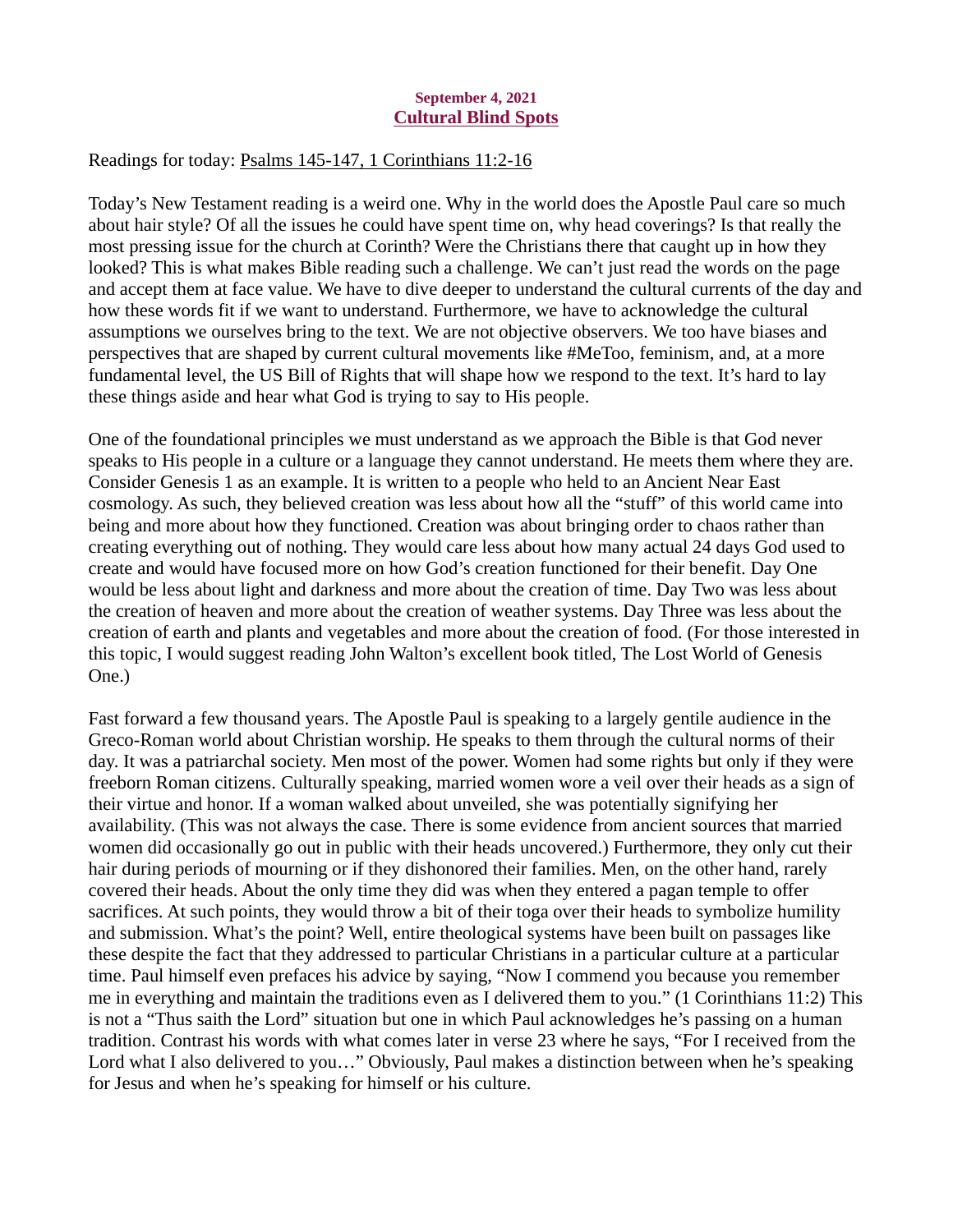So what can we draw from this passage? After all, "All Scripture is breathed out by God and profitable for teaching, for reproof, for correction, and for training in righteousness, that the people of God may be complete, equipped for every good work." (2 Timothy 3:16-17) First and foremost, it's important to note that both men and women were involved in leading public worship. They both are expected to pray and prophesy within the context of the gathered worshipping community. Second, both men and women were expected to exercise humility. They were not to draw attention to themselves by the way they dressed or the way they styled their hair or any other thing having to do with their appearance. Third, and perhaps most strikingly, men and women enjoy equal standing before the Lord. "Nevertheless, in the Lord woman is not independent of man nor man of woman; for as woman was made from man, so man is now born of woman. And all things are from God." (1 Corinthians 11:11-12) Men are not greater than women. Women are not greater than men. They both have an equal share in the Kingdom of God.

One of the most important questions we must ask as we read Scripture is not so much "what does this mean for me?" but "what did this mean to the people who first heard it?" What was the author's original intent? Why did they address the issues they did? What was going on in the culture of the day? How did the people back then understand their world? If we fail to ask these questions, the Bible can often seem anachronistic and old-fashioned and irrelevant to the issues we face in our own day.

Readings for tomorrow: None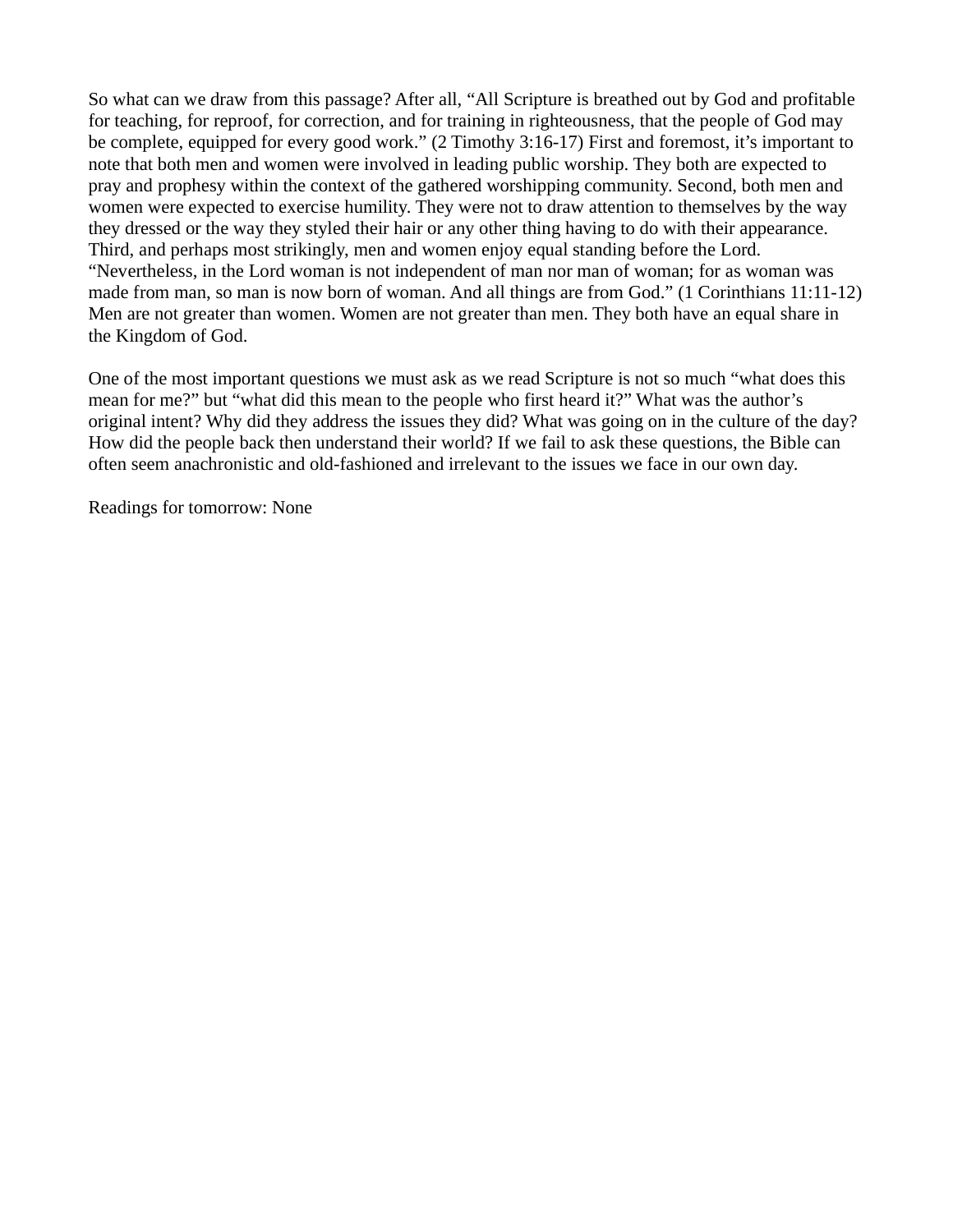## September 6, 2021 The Beginning of Wisdom

# <span id="page-10-0"></span>Readings for today[: Psalms 148-150, Proverbs 1, 1 Corinthians 11:17-12:11](https://www.biblegateway.com/passage/?search=Psalms+148-150%2C+Proverbs+1%2C+1+Corinthians+11%3A17-12%3A11&version=ESV)

The world suffers because it lacks wisdom. It lacks understanding. Everyone does what is right in their own eyes. No one takes responsibility. There is always someone else to blame. We live in a world where it is hard for people to accept instruction. Hard for people to humble themselves and receive correction. We resort to yelling and screaming and pouting far too easily. We are a fragile and foolish people.

The world is full of challenges. Monumental tasks that cannot be solved by human effort or ingenuity or intellect. The reality is we are not rational creatures. We are far more driven by desire than we like to admit. Far more inclined to selfishness and greed and hatred than we are inclined to acknowledge. Far more susceptible to temptation than we'll accept. The reality is we are our own worst enemies. Every time we stare in the mirror, we are looking at one of the greatest barriers to progress in our world. We are broken creatures with an innate propensity for self-destruction. Our corrupt nature so often derails any chance we may have at making the world a better place.

What this world needs is wisdom. Godly wisdom. And Solomon tells us if we want such wisdom, there's only one place to go. "The fear of the Lord is the beginning of knowledge; fools despise His wisdom and instruction." (Proverbs 1:7) God is the fount of all wisdom and understanding. It is God who sees the deep things of this world. God who makes sense of the universe and all that is in it. God who creates order out of our chaos. God who guides us through the maze that is human life. God who is our light in the midst of our darkness. God who is truth in the midst of all the lies. The reality is we live in a world awash with information. Google has given us access to the vast wealth of human knowledge but we don't know what to do with it. Heck, we can't even decide what is true or false, good or evil, right or wrong much less integrate that knowledge in any useful way. So if we truly want to make this world a better place. If we truly want to experience the abundant life Jesus promises those who would follow Him, we have to turn to God. We have to trust Him. We have to seek His wisdom above our own.

How often do you pray over the decisions you make? How often do you ask God for wisdom when faced with a difficult situation? How often do you go to God's Word and rely on His Truth even it conflicts with how you think or feel? If this never happens, then I submit you are trying to live your life apart from God. You are trying to survive based on your own wisdom and strength. And I am here to tell you, it will eventually fail. God promises to grant wisdom to all who follow Him. All who will submit to Him. All who will surrender to Him. The fear of the Lord is truly the beginning of wisdom.

Readings for tomorrow: Proverbs 2-4, 1 Corinthians 12:12-31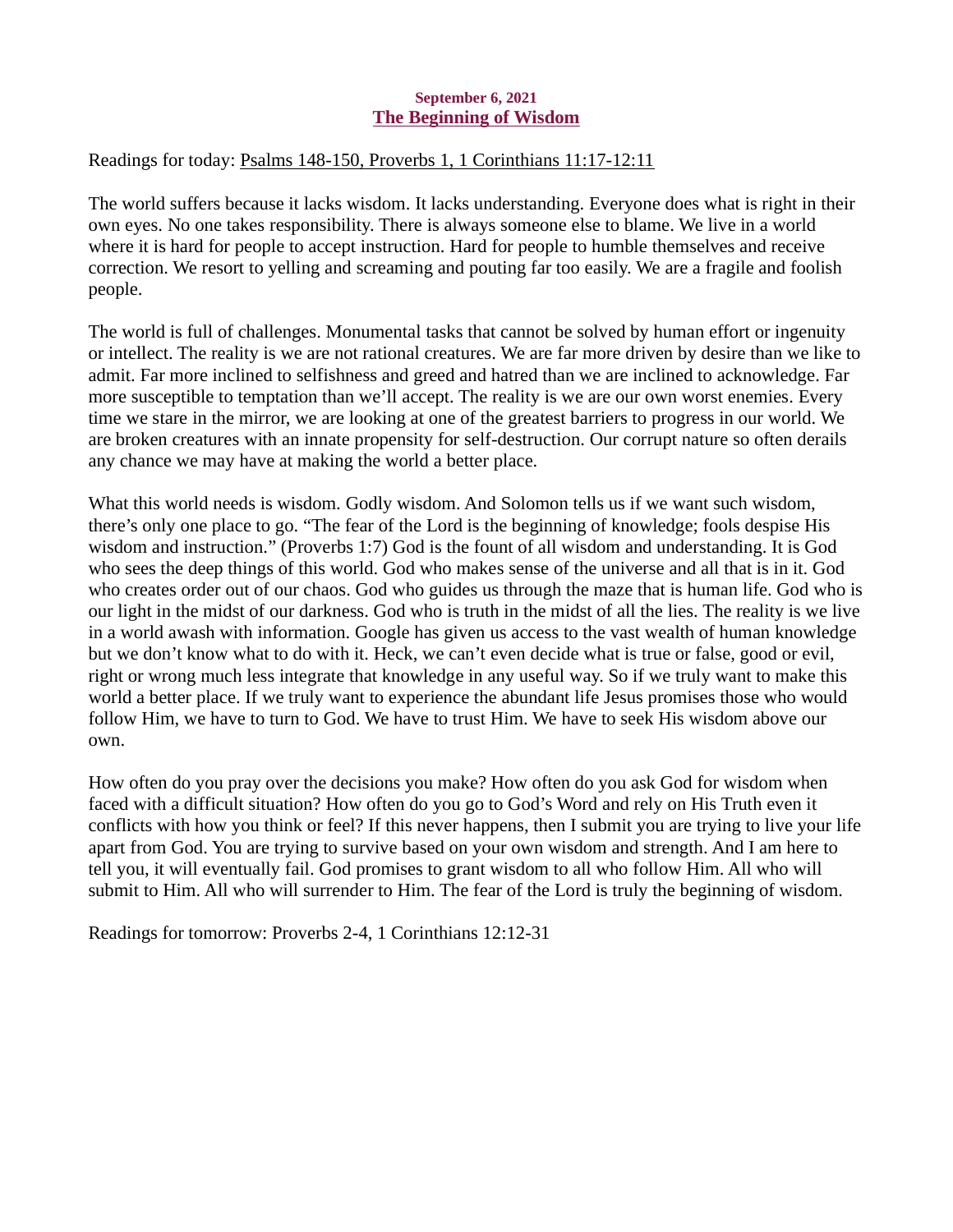## September 7, 2021 **Belonging**

## <span id="page-11-0"></span>Readings for toda[y: Proverbs 2-4, 1 Corinthians 12:12-31](https://www.biblegateway.com/passage/?search=Proverbs+2-4%2C+1+Corinthians+12%3A12-31&version=ESV)

Irenaus. Origen. Cyprian. Cyril of Jerusalem. Ambrose. Augustine. All of them believed in the doctrine of Extra Ecclesiam Nulla Salus - "There is no salvation outside the church." This idea, of course, doesn't sit well with us. We are highly individualistic. Suspicious of outside authority. Resistant to authentic community. Distrusting of institutions. We prefer to be more gnostic when it comes to our relationship to the church. We much prefer to describe our relationship to the church in generalities and abstractions. We say things like, "I don't need to be part of a local church." "I'm a member of the universal church and that's enough." "I can worship and serve God just fine on my own." For a lot of us, these are not flippant comments. They are rooted in very real hurt. Very real pain. Very real betrayal that we've experienced at the hands of a local church. Perhaps it was a priest or pastor who abused us. The legalistic and pharisaical environment we grew up in. Maybe the church failed us in our hour of greatest need. Or maybe our protests truly are simply culturally conditioned. We reject the church for her hypocrisy. Reject the church for her bigotry. Reject the church for her outdated morality. Whatever our issues, too many of us keep the local church at arm's length.

Extra Ecclesiam Nulla Salus. There is no salvation outside the church. Would it surprise you to know the Apostle Paul believed this? Listen to what he says in 1 Corinthians 12:12-27, "For just as the body is one and has many members, and all the members of the body, though many, are one body, so it is with Christ. For in one Spirit we were all baptized into one body—Jews or Greeks, slaves or free—and all were made to drink of one Spirit. For the body does not consist of one member but of many. If the foot should say, "Because I am not a hand, I do not belong to the body," that would not make it any less a part of the body. And if the ear should say, "Because I am not an eye, I do not belong to the body," that would not make it any less a part of the body. If the whole body were an eye, where would be the sense of hearing? If the whole body were an ear, where would be the sense of smell? But as it is, God arranged the members in the body, each one of them, as he chose. If all were a single member, where would the body be? As it is, there are many parts, yet one body. The eye cannot say to the hand, "I have no need of you," nor again the head to the feet, "I have no need of you." On the contrary, the parts of the body that seem to be weaker are indispensable, and on those parts of the body that we think less honorable we bestow the greater honor, and our unpresentable parts are treated with greater modesty, which our more presentable parts do not require. But God has so composed the body, giving greater honor to the part that lacked it, that there may be no division in the body, but that the members may have the same care for one another. If one member suffers, all suffer together; if one member is honored, all rejoice together. Now you are the body of Christ and individually members of it."

There are several key ideas to ponder and pray over from this passage...

The Spirit of God makes us all one in Christ Jesus. Unity is not homogeneity. Unity is not unanimity. Unity is not about the erasure of our social, racial/ethnic, or economic distinctions. It is the submission of those things to the greater identity we share in Christ.

The local church is like a body. It has hands and feet. Eyes and ears. Head. Heart. Muscles. Organs. Bones. Each member of a local church is created and equipped by God to play a particular role. No role more or less important than the other. But not all roles are the same. A body is not made up of all feet. Nor is a body all hands. If the whole body were an eye, where would be the sense of smell? God has ordained that all the members of the local church - working together - make up the one body of Christ.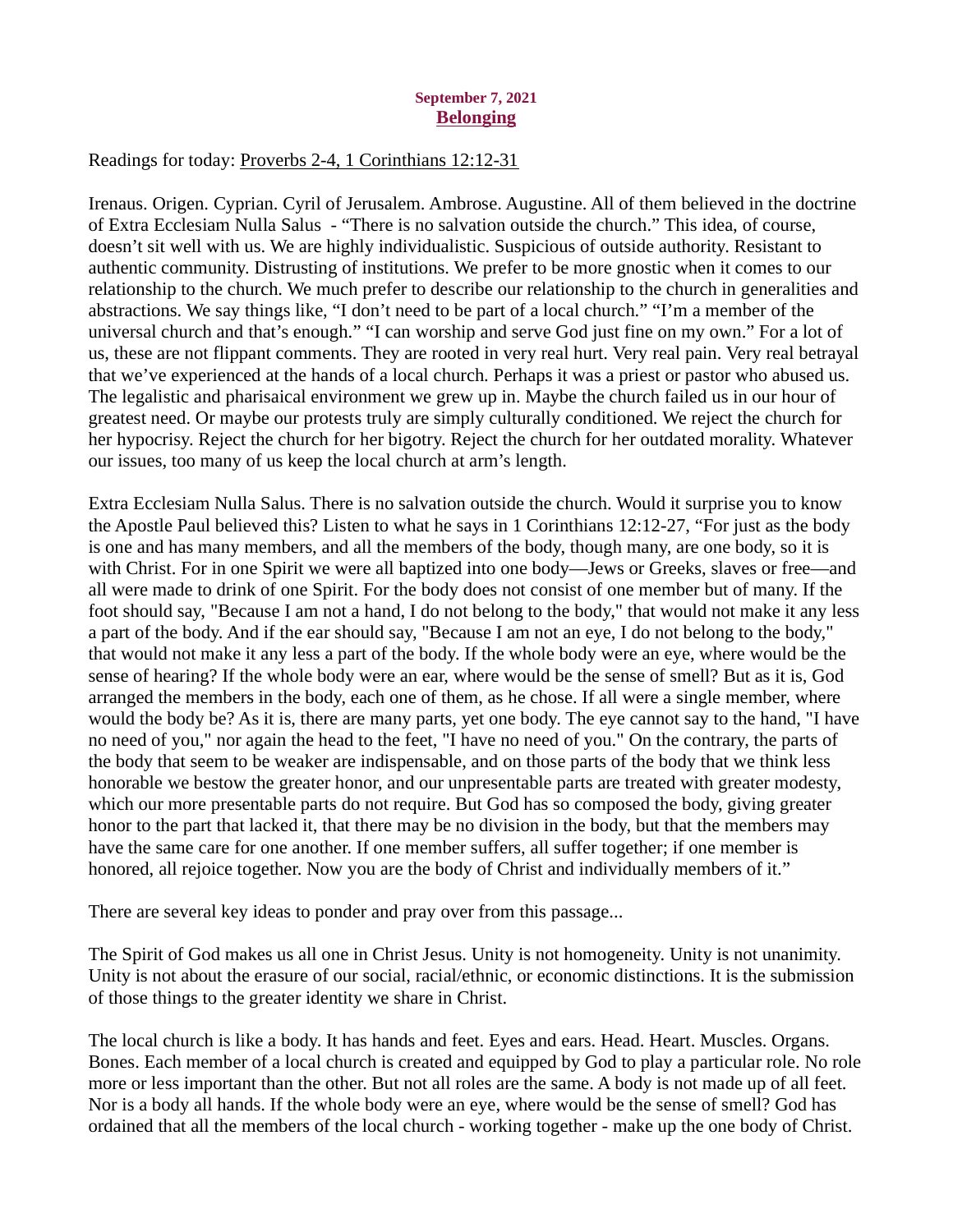The local church has many parts. We are not a church of one! We cannot be the church on our own. We cannot say to our brothers and sisters, "I have no need of you." That would be like cutting off your hand or tearing out your eye. There are parts of the body that are weaker. Parts of the body that are stronger. Parts of the body that are younger. Parts of the body that are older. Parts of the body that are richer. Parts that are poorer. Parts that are white. Parts black. Parts brown. Parts more educated. Parts less educated. Not all parts are the same. Not all are gifted in the same way. But all are necessary. All are equally important. All have value in God's sight.

We are a part of the body of Christ and individually members of it. There is no salvation outside the church because there is no identity outside the church. Our love for God gets expressed in our love for one another. Our unity together reflects the unity of the Godhead itself. To keep the church at arm's length. To never commit oneself to a local body of believers. To try and do the Christian life on our own is oxymoronic. It doesn't make any sense and it certainly isn't biblical.

I know we live in a time where we feel pulled in a lot of different directions. We have a lot of things competing for our time, attention, and resources. Furthermore, we tend to take a consumeristic approach to the local church and judge her by her ability to entertain us or hold our attention. As soon as life in the local church gets hard, we tend to bail. As soon as we feel let down or disappointed, we leave. Such immature behavior only stunts our spiritual growth and prevents us from experiencing the fullness of God's grace and love. The next time you think to yourself - "I don't need to go to church" or "Maybe it's time for me to find a new church" or "I'm done with church" - take a moment and read through 1 Corinthians 12. You cannot love Jesus without loving His bride, friends. And love is defined, not as a feeling, but a conscious decision to bear all things, believe all things, endure all things just as Christ did for us.

Readings for tomorrow: Proverbs 5-6, 1 Corinthians 13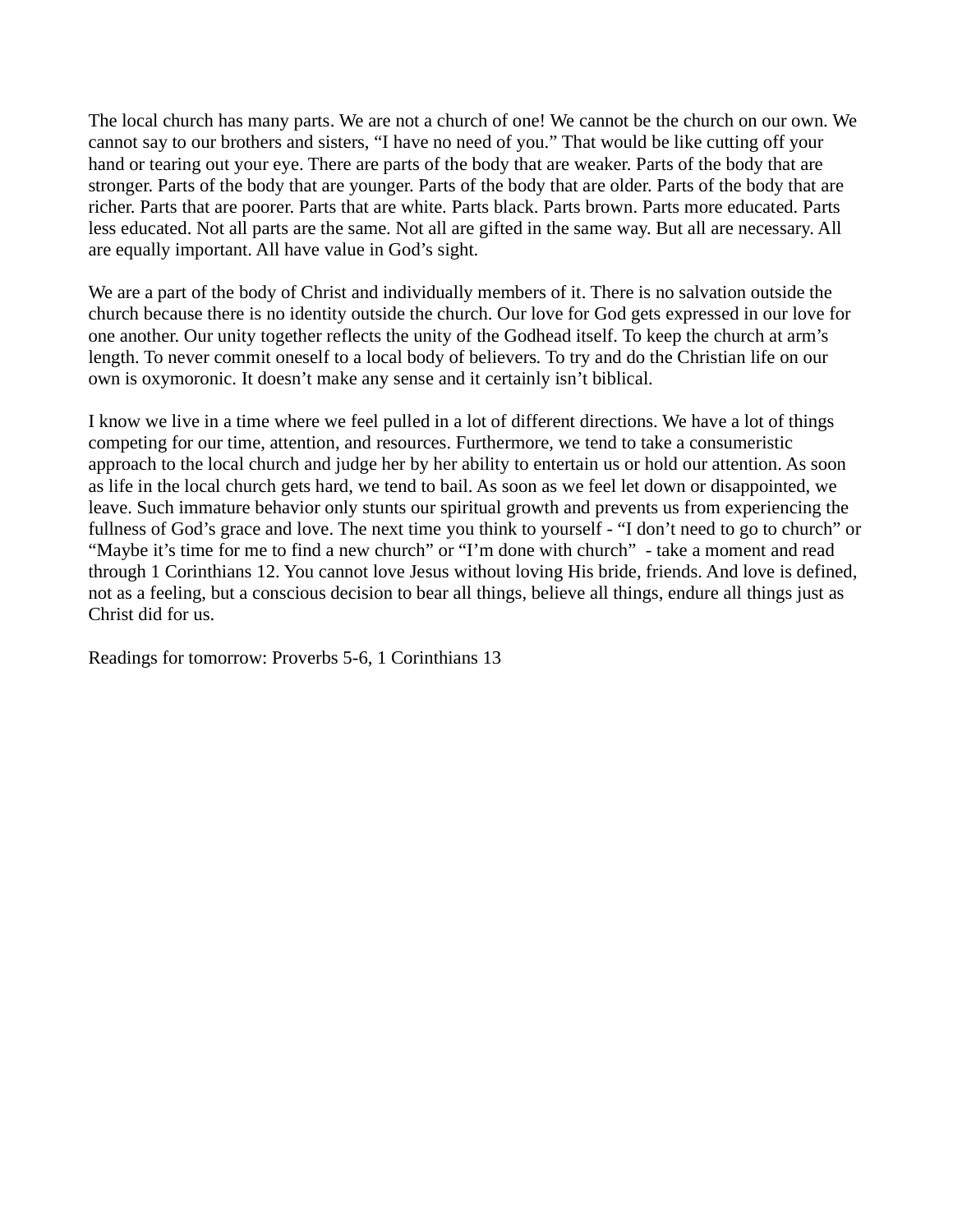# September 8, 2021 True Love

<span id="page-13-0"></span>Readings for today: [Proverbs 5-6, 1 Corinthians 13](https://www.biblegateway.com/passage/?search=Proverbs+5-6%2C+1+Corinthians+13&version=ESV)

"Love bears all things, believes all things, hopes all things, endures all things." (1 Corinthians 13:7)

Our world is so confused when it comes to love. Too many people have fallen for the lie that love is a feeling. Something you can fall in and out of. Something disposable. Something that comes and goes. We see it all the time when celebrities break up. When cultural influencers announce their separations on social media. They still "love" each other but their love is not strong enough to overcome their differences. Their love is not strong enough to overcome their infidelities. Their love is not strong enough to hold them together.

To many people have fallen for the lie that they must "love" themselves first. To do anything else is to subject oneself to abuse or dysfunction. The idea of sacrificing oneself daily for another human being. Putting that person's needs above one's own is anathema in our culture. Love must be "self-serving." Love must lead to "self-actualization." Love must demand that others love us the way we love ourselves.

Too many people have fallen for the lie that "love" is the same as sexual attraction. Everything is hyper-sexualized in our culture and to deny our animal attractions is now considered harmful. We are warned it might lead to depression and suicide. If we fail to affirm the sexual attractions of other people - no matter how disordered - we are hateful and bigoted and phobic.

Love has become a false god in our culture. A brutal tyrant with an insatiable appetite. He demands complete obedience and blind loyalty. His corrupting influence is now being felt in our schools and communities. In our courts of law and state houses. Even many churches are bowing at his altar. The results are devastating.

The Bible is clear…God is love, love is not God. It's a critical distinction. God is love. God demonstrates His great love in the sending of His Son. God shows us what love is by sacrificing Himself in our place. God's love is completely selfless. It puts our needs above His own. It is solely focused on the good of the "other." It is not self-serving. It is not possessive. It is not resentful. It is not prideful. It keeps no record of wrongs. It patiently endures all for the sake of all.

God's love bears all things. Even you. Even me. All of us are sinners. We are enslaved to our desires. We do the things we don't want to do and we don't do the things we do want to do. We can't help ourselves.

God's love believes all things. I have people in my life that I dearly love. They tell me they no longer believe in God. My response is always the same. "God believes in you." God's love can do no different. He sees each one of us as we ought to be. As He created us to be. As He redeemed us to be. And He longs for us to turn and embrace Him.

God's love hopes all things. God will never give up on you. God will never stop pursuing you. God is relentless in the chase. His love drives Him. His great desires is that all should be saved and come to a knowledge of His truth.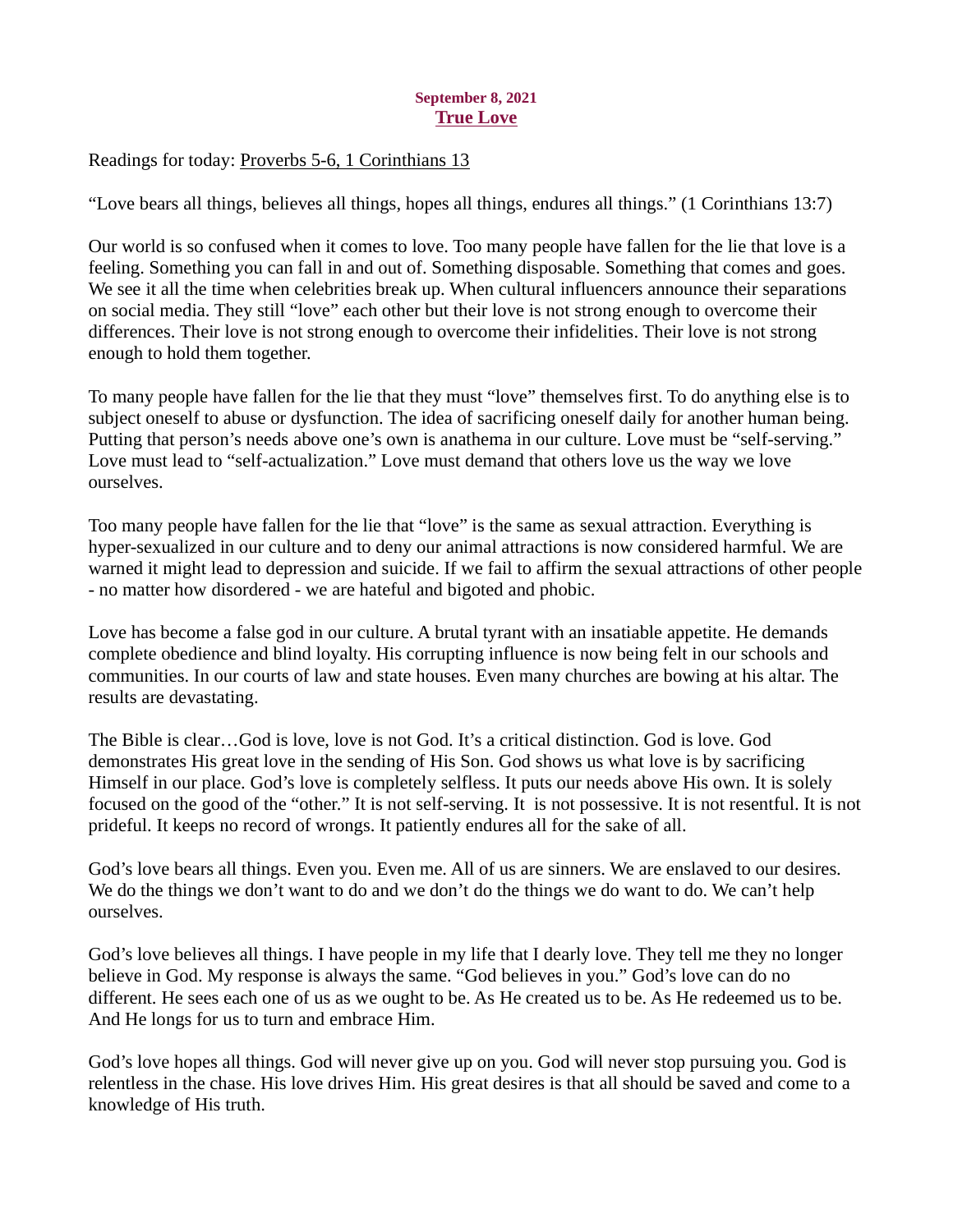God's love endures all things. All of us are at war with God on some level. We rebel against His will. We reject His way. Our hearts are corrupt and deceitful and full of pride. They are always pulling us to go our own way. Do our own thing. Take our destiny into our own hands. God's love endures our fits and starts. Our fears and failures. Our mistakes and missteps.

God's love never fails. It will never fail you. It will never fail me. It will never fail the world. God's love is enough. It died on a cross to satisfy the demands of justice. It willingly and joyfully took our place. Endured the punishment we deserved. Paid the price for our sin. God's love would not stop until the work was finished. Until every last sin was wiped away. This is the love of God, friends!

Do you know you are loved by the God of the universe? Do you walk in His love? Rest in His love? Are you confident in His love? We aren't talking about a feeling here. We are talking about an objective reality that is true whether we know it or not. Believe it or not. Understand it or not. Feel it or not. God's love is the deepest, most profound truth undergirding the entire universe. His love is the foundation of all creation. His love provides meaning and purpose to human life. It is the telos or goal of our existence. Embracing this love is what gives us peace. Peace with God. Peace with others. Peace with ourselves.

Readings for tomorrow: Proverbs 7-8, 1 Corinthians 14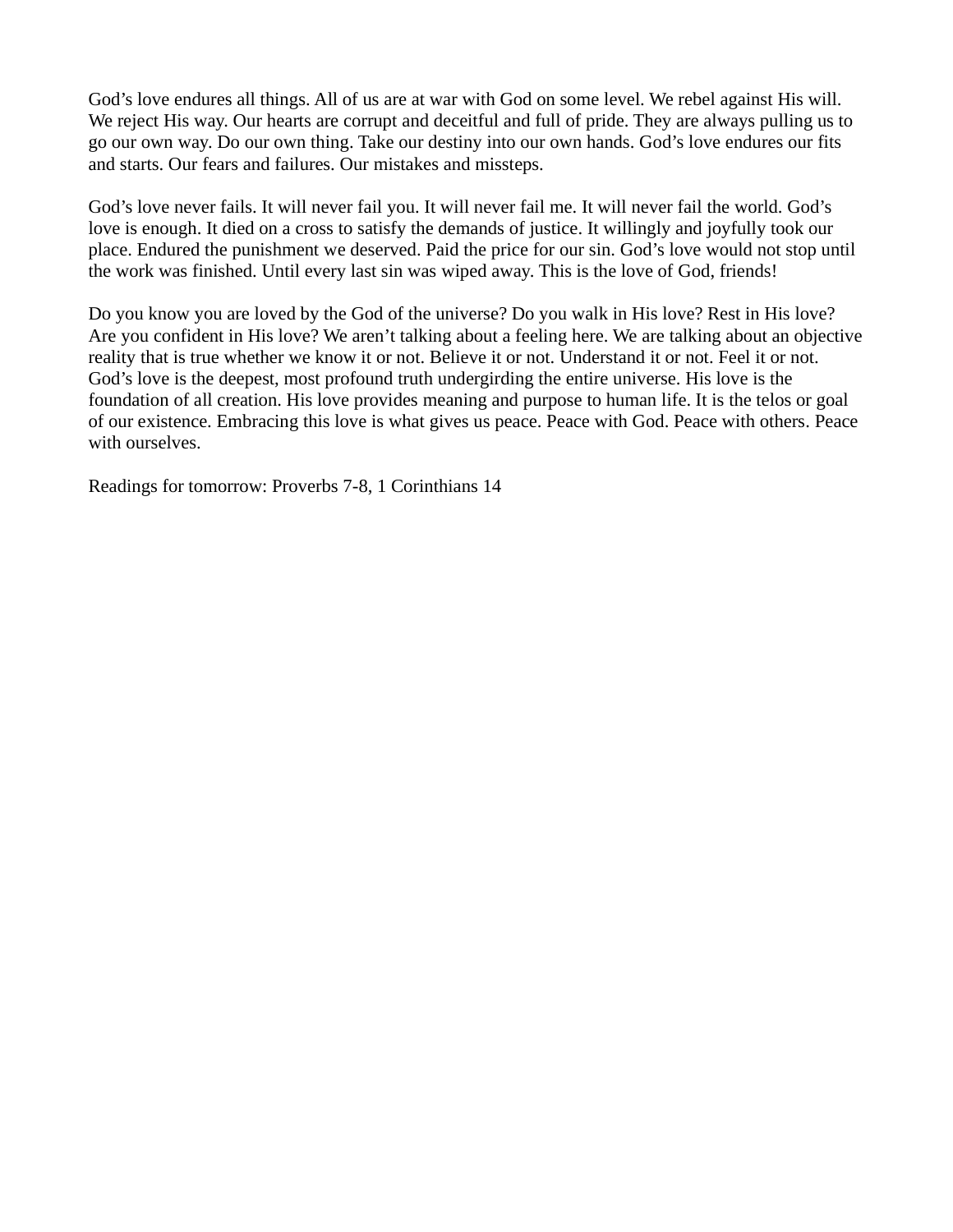# September 9, 2021 Listening to Jesus

<span id="page-15-0"></span>Readings for today[: Proverbs 7-8, 1 Corinthians 14](https://www.biblegateway.com/passage/?search=Proverbs+7-8%2C+1+Corinthians+14&version=ESV)

"Blessed is the one who listens to me, watching daily at my gates, waiting beside my doors." (Proverbs 8:34)

Listening. Watching. Waiting. Three essential ingredients to a deep and vibrant relationship with God. But they do not come naturally. I am much more apt to speak rather than listen. Much more apt to take action rather than sit back and watch. Much more apt to jump in and get involved rather than wait for the right time. I am an impatient man. I do not like waiting in lines. Waiting in traffic. Waiting for much of anything.

Listening, watching, and waiting on God has always been a challenge for me. My prayers tend to be monologues. My time with Him can turn into a spiritual "to-do" list. Read your Bible. Journal. Pray. Wash. Rinse. Repeat. Historically, I've spent so little time in silence before the Lord. So little time waiting for Him to speak. I am always in a rush. Always in a hurry. Always on to the next thing.

I think this is why we are so quick to create idols. We want a god we can control. We want a god who meets our demands. A god who operates according to our schedule. Remember the people of Israel? Remember when they made the golden calf? A careful reading of the story reveals their impatience. Moses had been gone a long time. For all they knew, he could have perished on Mt. Sinai. They grew impatient. They grew restless. They wanted to get on with it. Lay hold of all God had promised. They wanted to worship. To celebrate their deliverance. Their motives were not all bad. They simply wanted it to happen on their timeline rather than God's. So they turned to Aaron and asked him to get a move on. Aaron was anxious as well. So rather than lead, he followed. He gave into the people's demands, making an idol for them to worship. A tangible God they could see and feel.

It is easy to criticize the Israelites. How foolish of them to worship a golden calf! As if we are any better. Sure, our idols are not made of gold or silver but they are no less real. We worship all sorts of things. A cursory glance at our checkbook or schedule reveals all we need to know about our true priorities. Our struggle to simply sit in God's presence each day to listen, watch, and wait shows us the depths of our impatience. We want God to fit into our lives. We'll give Him the gaps in our schedules. We'll give Him the leftovers of our resources. We'll throw Him a bone every now and then just to cover our bases.

There are consequences when we fail to listen and watch and wait for God. How many times has our impatience cost us? How many times have we gone off half-cocked? Or rushed into a situation we did not understand? How many times have we made a decision we later regretted because we didn't take the time to get all the information we needed? Blessed indeed is the one who patiently listens to God's voice. Watches at God's gate. Waits beside His doors. How different would the Exodus story have been if the people of God had simply waited for Moses to come down before taking action? How different would your life or my life be if we simply waited for God to speak before taking action?

Readings for tomorrow: Proverbs 9-10, 1 Corinthians 15:1-34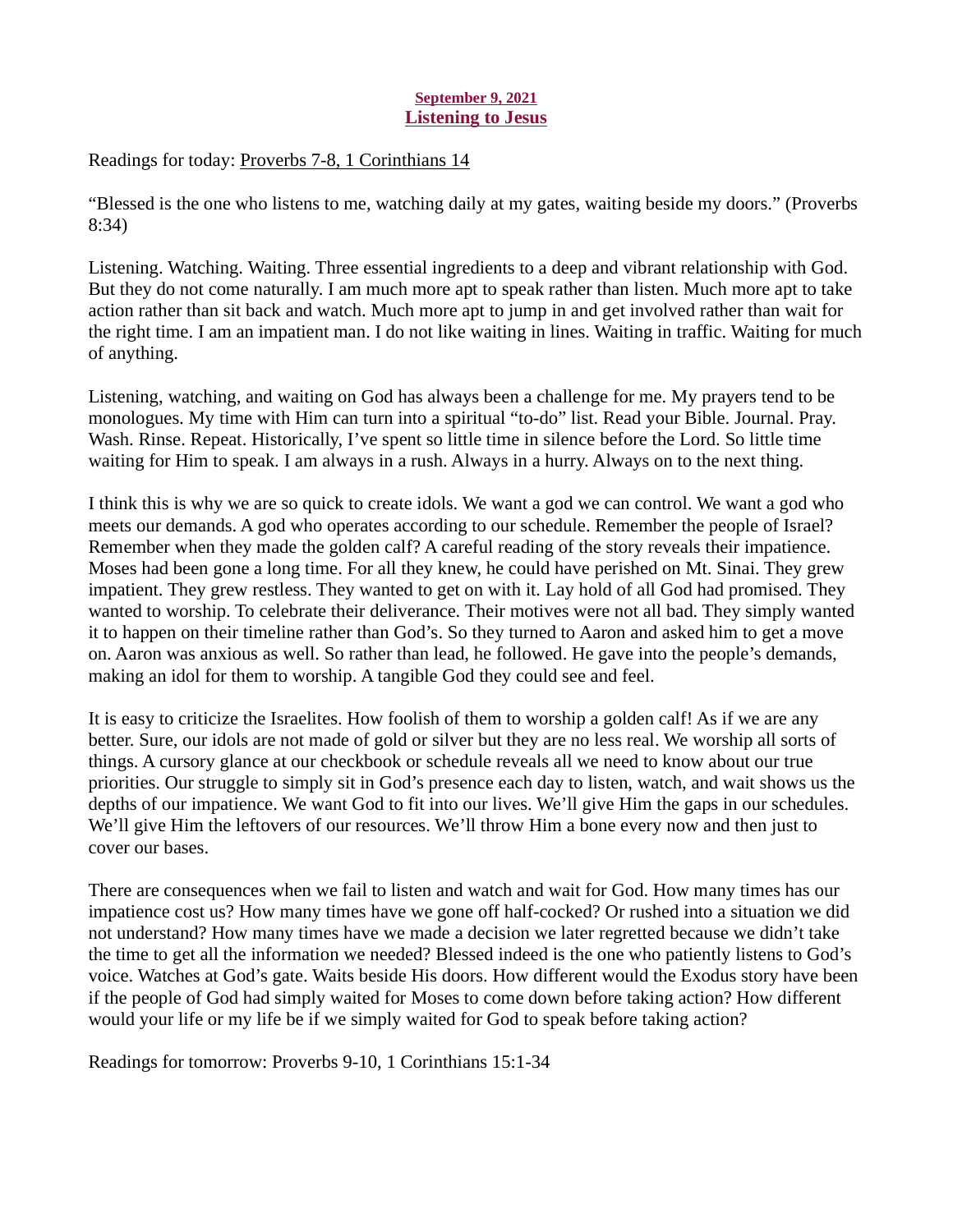## September 10, 2021 The Beating Heart of the Gospel

# <span id="page-16-0"></span>Readings for today[: Proverbs 9-10, 1 Corinthians 15:1-34](https://www.biblegateway.com/passage/?search=Proverbs+9-10%2C+1+Corinthians+15%3A1-34&version=ESV)

"For I delivered to you as of first importance what I also received: that Christ died for our sins in accordance with the Scriptures, that he was buried, that he was raised on the third day in accordance with the Scriptures, and that he appeared to Cephas, then to the twelve. Then he appeared to more than five hundred brothers at one time, most of whom are still alive, though some have fallen asleep. Then he appeared to James, then to all the apostles. Last of all, as to one untimely born, he appeared also to me." (1 Corinthians 15:3-8)

Boil the Christian faith down and what do you get? A man hanging on a cross, buried in a tomb, rising from the grave three days later. This is the heart of our faith. Without it, we preach in vain. We pray in vain. We live in vain. Without the death and resurrection of Christ, we are fools. We would be better off to eat and drink and party and make the most out of life because death wins. Literally everything rests on this fundamental truth...Christ has died. Christ has risen. Christ will come again.

This is what sets Christianity apart from all other religions on the face of the earth. It's what makes us unique. It's what makes us different. It's what makes Christianity true. We preach a crucified Lord and a Risen Savior. No other faith tradition makes anywhere close to the same claim. Sure, we might share the same moral code. Their gods might have some of the same attributes as our God. Their worship might look strikingly similar in terms of music and prayer. They might be good people with great families who live wholesome lives. They might make positive contributions to our society. But if they do not believe in the literal, historical, bodily death and resurrection of Jesus Christ; then their preaching is in vain. Their faith is in vain. They are still enslaved to their sins. Their dead are eternally lost. All because they are found to be misrepresenting God by denying the glory of His one and only Son.

Paul is very clear. The physical death and resurrection of Jesus Christ is the THE essential cog in our faith. It is the key to unlocking saving faith. It is the lens through which we now see all of life. It is the cipher that cracks the code of the Bible. Christ has been raised as the firstfruits of the resurrection. He is the foretaste. The forerunner. The first to be raised so that He can go before us and prepare the way. His physical body was laid into the ground perishable, dishonored, and weak. It was raised imperishable, glorious, and in power! He is the first to be changed. The first to be transformed. The first to be raised. By His resurrection, we know death has lost! Sin has been defeated! The works of the evil one destroyed! The death and resurrection of Jesus Christ is nothing short of the total and complete victory of God!

And it is God's victory that makes us immovable. Steadfast. Always abounding in His work. It is God's victory that makes us watchful. Firm and strong in the faith. Persistent in love. It is his complete confidence in God's victory that gives Paul courage to face the stones at Lystra. The beatings and imprisonments. The shipwrecks and torments. Paul considers all of it loss for the surpassing worth of knowing Christ! What about you, my friend? Do you share this same confidence in the death and resurrection of Jesus? Do you place your trust in a Risen Lord and Savior? Has He become the filter for your life? The lens through which you now see the world?

Readings for tomorrow: Proverbs 11-12, 1 Corinthians 15:35-58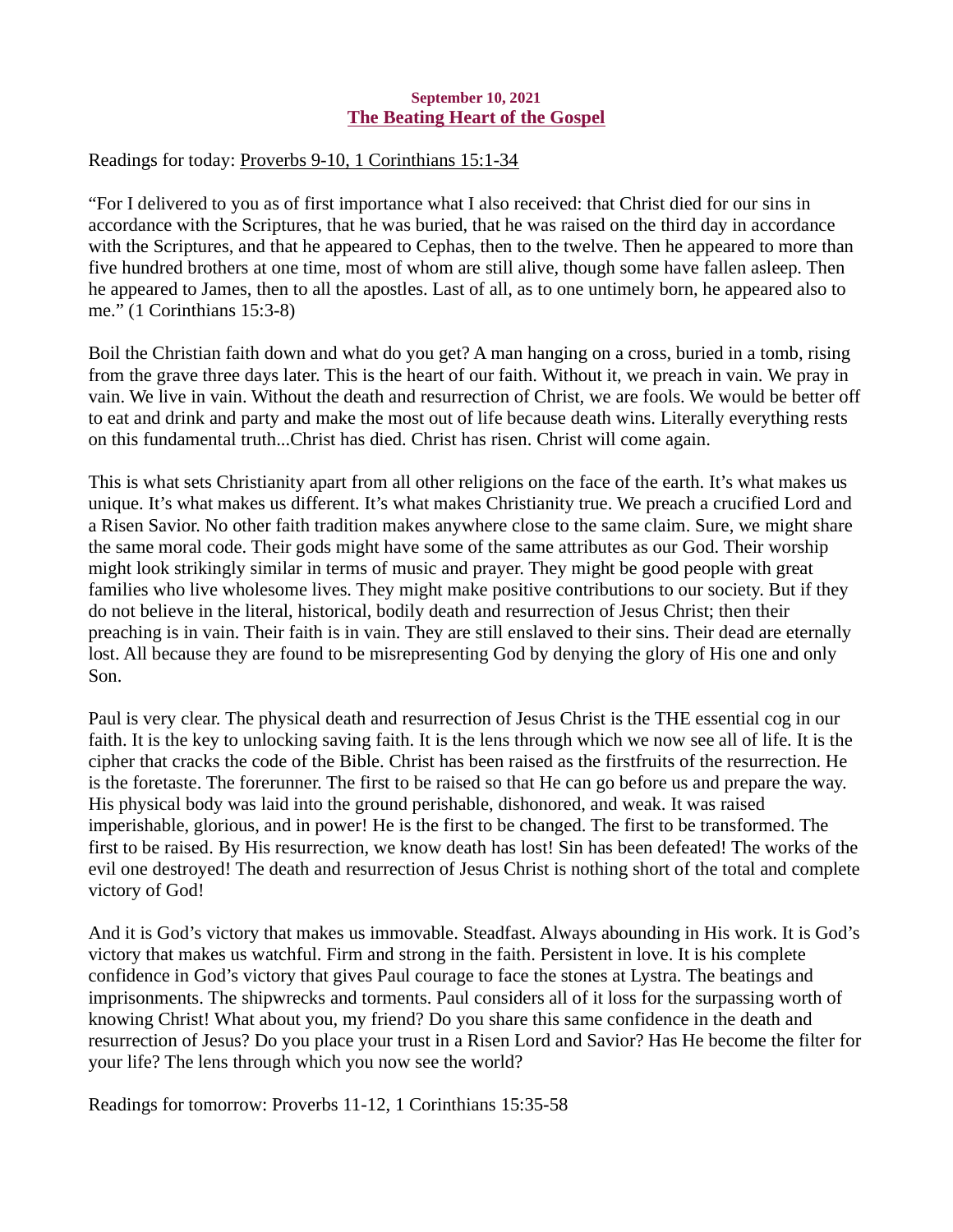#### <span id="page-17-0"></span>September 11, 2021 Inherit the Wind Readings for today[: Proverbs 11-12, 1 Corinthians 15:35-58](https://www.biblegateway.com/passage/?search=Proverbs+11-12%2C+1+Corinthians+15%3A35-58&version=ESV)

I will never forget where I was on September 11th, 2001. I was sitting in my car at the intersection of Canal Pointe Blvd and Alexander Road, heading into class at Princeton Theological Seminary. I had the radio on like normal when the news came out that the first tower had been hit. At first, I couldn't believe it. Once I got to school, I rushed into the library to find a computer. I hit the "refresh" button over and over again but the news websites were crashing with all the traffic. Then the second tower was hit. Then the Pentagon. Then Flight 93 goes down in Pennsylvania. I tried to get ahold of my wife. (This was before we had cell phones.) She worked for the local school district and was frantically trying to locate the parents of all the children in her program, many of whom worked in New York City. In the wake of that day, I watched a nation come together. First responders laid down their lives heroically. Construction crews worked tirelessly on the site to rescue those buried under the rubble or identify the remains of those who had been killed. Sanctuaries were filled with people seeking solace and a safe place to process their grief in the aftermath. We cared for each other. We comforted each other. We came alongside each other.

Sadly, that spirit of unity didn't last. Instead, we turned on each other. The demonic forces lurking inside all of us have broken the cordon around our hearts, overtaking the "better angels of our nature" that President Abraham Lincoln once put so much trust in. Once again, we are seeing the selfdestruction of a nation. Once again, our passions strain the bonds of our common affection to the point of breaking. Our faith in human progress has been terribly misplaced. Our trust in an achievable social utopia has been betrayed. Evil is extending rather than reducing its limits. Humankind cannot help itself. Humanity cannot save herself. Everything we touch seemingly turns to lead. We are slowly but surely discovering the truth of Solomon's words, "Whoever troubles his own household will inherit the wind…" (Proverbs 11:29)

Thankfully, God is not done. He pursues us relentlessly. He presses in on us from every side. He rattles the shutters we work so hard to close. He knocks on the door we try so hard to bar. He shows up at every window. Slips through every crack. He will not let us go. Human beings can only ultimately be understood within the frame of reference that is God. Our life simply shows too many symptoms of another Life impinging upon it. As the late Paul Scherer once wrote, "we are impossible conundrums without God, answerless riddles." And yet, things always seem darkest before the dawn. Things always seem to get worse before they get better. We have to be driven to our knees before we will relinquish our natural pride and arrogance and let go. The Bible declares God's mercies to be new every morning. What that means is that each day is yet another opportunity for God! Perhaps, as Scherer himself put so well, we are being driven from our ruined Edens into a new era where humanity will once again humbly under God - rise to reclaim her rightful heritage. Not by might. Not by power. But by Christ's Spirit! Her brave and stubborn hopes shaped by a Will that is braver and more stubborn still. Her deep and dark condition matched only by the One who holds in His scarred and steady hands the swinging movement of the years!

This is ultimately where the Apostle Paul lands. Did you catch his final words to us today? "But thanks be to God, who gives us the victory through our Lord Jesus Christ. Therefore, my beloved brothers and sisters, be steadfast, immovable, always abounding in the work of the Lord, knowing that in the Lord your labor is not in vain." (1 Corinthians 15:57-58) If we seek to serve Christ. If we dedicate our lives to Him. If we humbly offer our lives as a living sacrifice, we will not inherit the wind but the full weight of glory God has prepared for us in His Kingdom!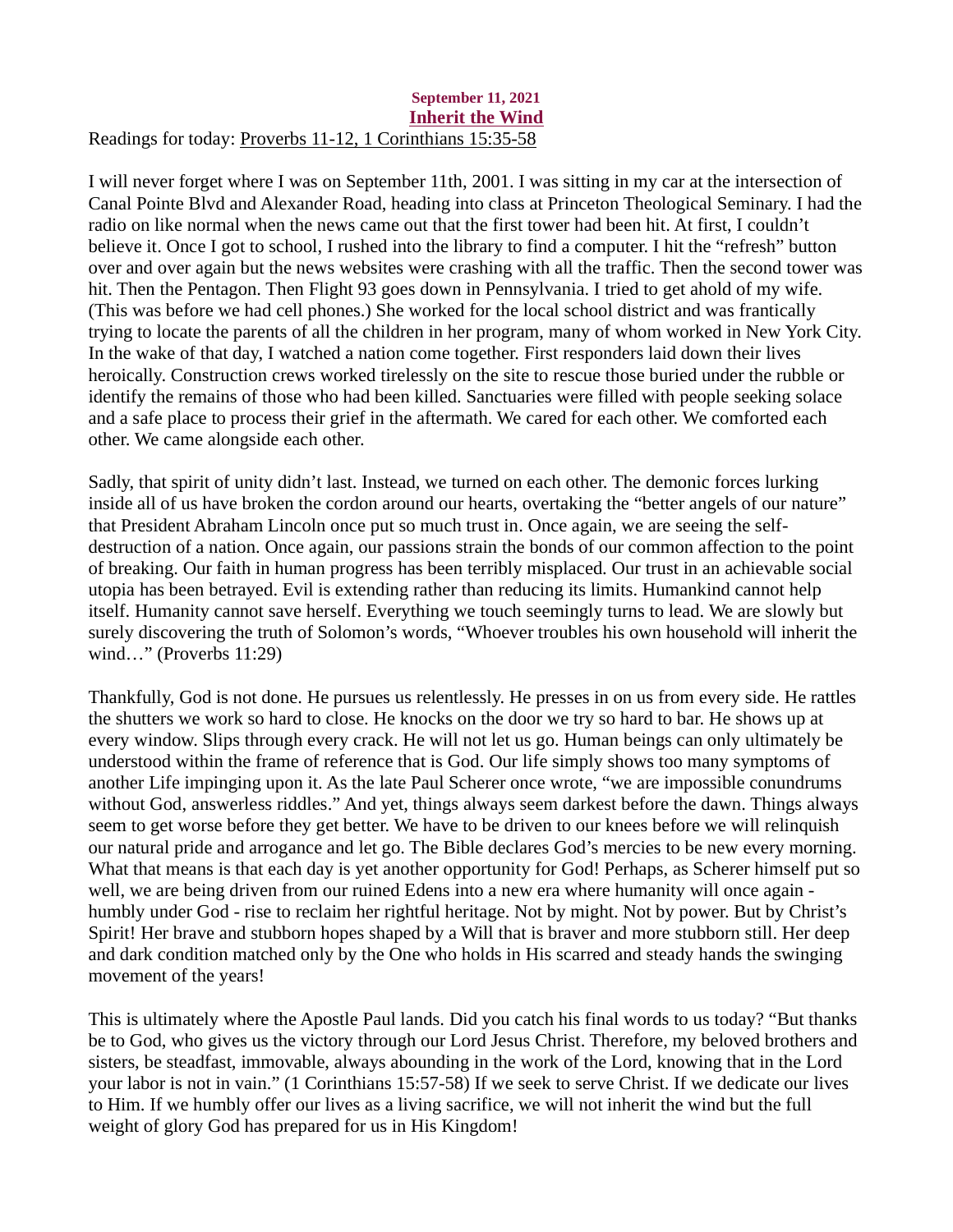## September 14, 2021 The Power of Forgiveness

<span id="page-18-0"></span>Readings for today: [Proverbs 17-18, 2 Corinthians 2](https://www.biblegateway.com/passage/?search=Proverbs+17-18%2C+2+Corinthians+2&version=ESV)

"Anyone whom you forgive, I also forgive. Indeed, what I have forgiven, if I have forgiven anything, has been for your sake in the presence of Christ, so that we would not be outwitted by Satan; for we are not ignorant of his designs." (2 Corinthians 2:10-11)

Do you want to outwit Satan? Do you want to thwart his designs on your life? Do you want to avoid the traps he has set? Do you want to be protected against his evil intentions to kill, steal, and destroy all that is good and godly in your life? Practice forgiveness. Forgive freely. Forgive generously. Forgive unconditionally. Forgive completely.

Forgiveness is a radical act in our day and age. We live in such a divided world. We are divided along social lines. Political lines. Racial/ethnic lines. Sexual lines. Economic lines. Educational lines. All of it taking on a religious fervor as each person seeks to defend their position over and against their perceived enemies. Differences of opinion devolve into personal animosity. Policy differences become litmus tests for morality. Ideological purity must be maintained at all costs lest one fall down the slippery slope to compromise. Social media throws gasoline on this dumpster fire on a daily basis. Cable "news" organizations fill their programming slots with partisan opinion shows designed to reinforce confirmation bias. It even filters down to the personal level in our day to day relationships. I cannot begin to count the number of times I've had someone tell me about a situation where their feelings were hurt. Rather than follow the gospel-call to forgive, they began attacking the other person's character. Impugning motives. Words like "betrayal" and "wounded" and "abuse" get thrown around far too casually. All in an attempt to justify cutting that other person out of their lives.

The Apostle Paul lived in a similar world. A world of great pluralism and diversity. A world full of political, social, sexual, and religious intrigue. A world where different groups literally came to blows, often in violent and brutal ways. Into this world, Paul believes God has sent His church. His people. And the only way they will survive. The only way they will ever serve as salt and light to those around them is to practice forgiveness.

What is forgiveness according to Paul? It starts with God. God forgiving us. God extending grace to us. God lavishing His unconditional love on us. No matter how many times we hurt Him. No matter how many times we betray Him. No matter how many times we walk away from Him. He never walks away from us. His arms are always open. He always turns the other cheek. He forgives as many times as is necessary. As far as the east is from the west, that's how far God separates our sin from us. As someone once told me many years ago, it's like God takes all our sin, drops in the deepest part of the ocean, and then posts a "No Fishing" sign. Now if this is how God forgives us, is this not how we should forgive others? Having been forgiven much, should we not forgive much? Forgiveness requires us to relinquish our need for vengeance. It requires us to not count a person's trespasses against them. It requires a conscious decision not to keep a record of the other person's wrongs. Most of all, it requires us to love others as Christ loves us. Unconditionally. This doesn't mean we make them become like us. No, we love them as they are. We love them where they are. We love them for who they are. Image-bearers of God. Born with a dignity that, while broken utterly by sin, can never fully be lost.

I can already hear the protests in your heart. What about an abuser? What about the man who murdered my child? Raped my daughter? Stole my life savings in a Ponzi scheme? What about the corporate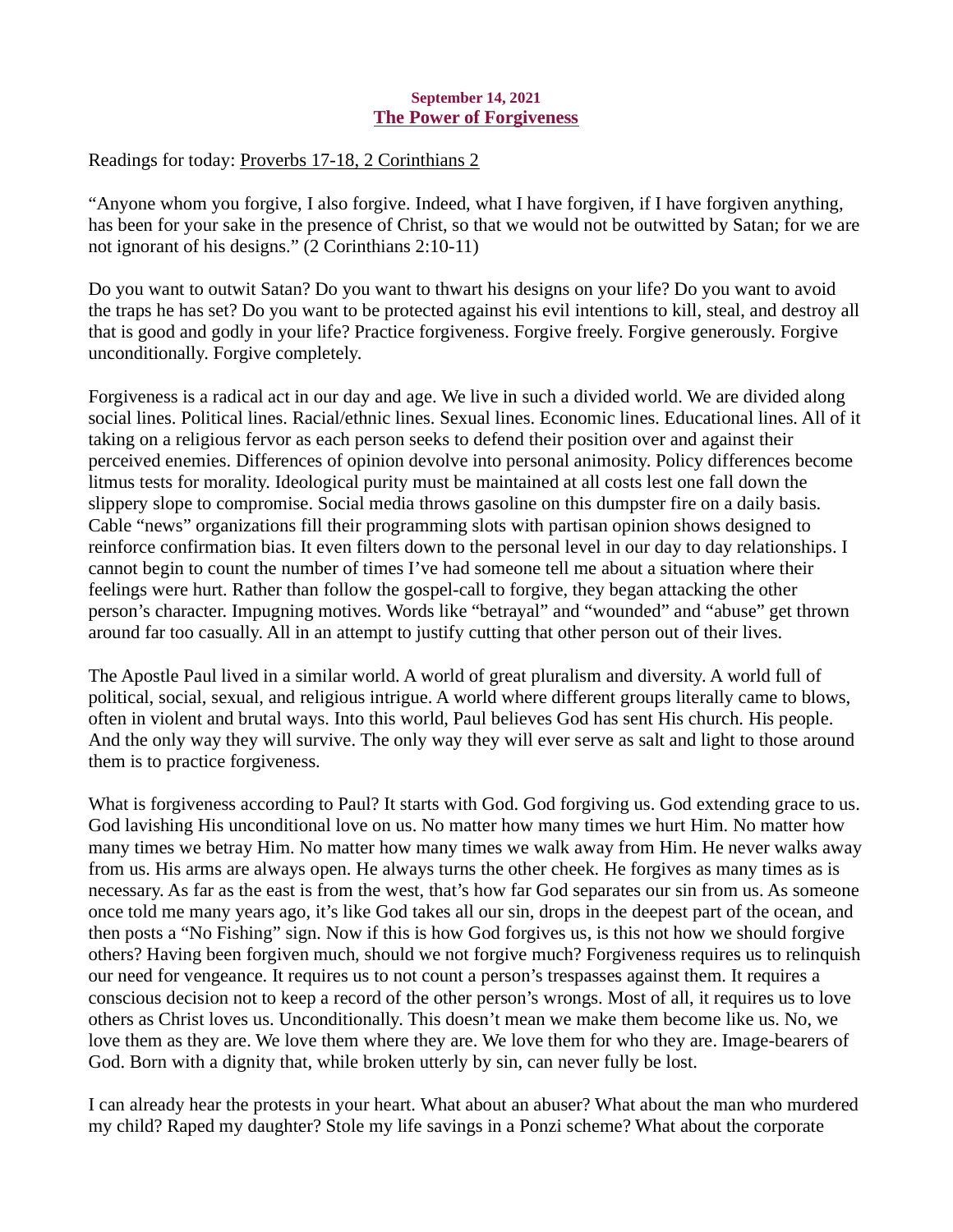criminals at places like Enron or dictators who use chemical weapons on their own people? Evil is legion in our world and you are suggesting we meet such evil with forgiveness and love? How weak! How stupid! Only a privileged white male would ever say such a thing! And perhaps that's partly true. I am fully aware of my cultural location. Fully aware I have never had to battle systematic oppression. Fully aware I have never suffered abuse. Fully aware I have never been the victim of a violent crime. But I have sat with many who have. I have listened to their stories. Perpetrators and victims alike. I worked for two years in a maximum security prison. I know many murderers personally. I have seen their hate up close and personal. I have spent the last twenty years in ministry. Spent countless hours counseling with victims of abuse. I have seen their pain up close and personal. I have been overseas many times. Met survivors of genocide. Survivors of civil wars. Survivors of holocausts no one has ever heard of. I have seen life-threatening poverty up close and personal. I have stood at the mass graves. I have listened to the stories of trauma and tragedy. It is heartbreaking on a level I am at a loss to comprehend.

But I have also seen the power of forgiveness. I have seen it in the Gacaca courts of Rwanda where perpetrators of genocide confess their crimes, are confronted by their victims, and the local community is able to move towards healing and restoration. I have seen it in the church plants of Ethiopia where former tribal enemies become brothers and sisters through the saving work of Jesus Christ. I have seen it in the New Jersey State Prison where murderers received parole because the family of their victim was willing to forgive and reconcile. I saw it in a local church I served whose history included no record of African-American members though they were located in a neighborhood that was racially diverse. The courage of one young African-American man changed the hearts and minds of so many who had grown up with segregation. His Christ-like love overwhelmed their natural prejudice and they were set free. I have seen it in my counseling office as husbands and wives lay aside their "record of wrongs" and marriages are renewed. I have seen it in my own life as my heart is shaped and formed by the influence of godly mentors from all walks of life. An African refugee pastor who has forgiven those who persecuted and imprisoned him. A female Old Testament professor who has successfully battled misogyny with forgiveness and grace. A gay man who faithfully serves the LGBTQ community though they consider him a traitor for choosing the path of celibacy out of obedience to Christ. These are just a few of my heroes. Just a few of the men and women who are taking God's message of forgiveness to the world. I pray for the courage to do the same.

Readings for tomorrow: Proverbs 19-20, 2 Corinthians 3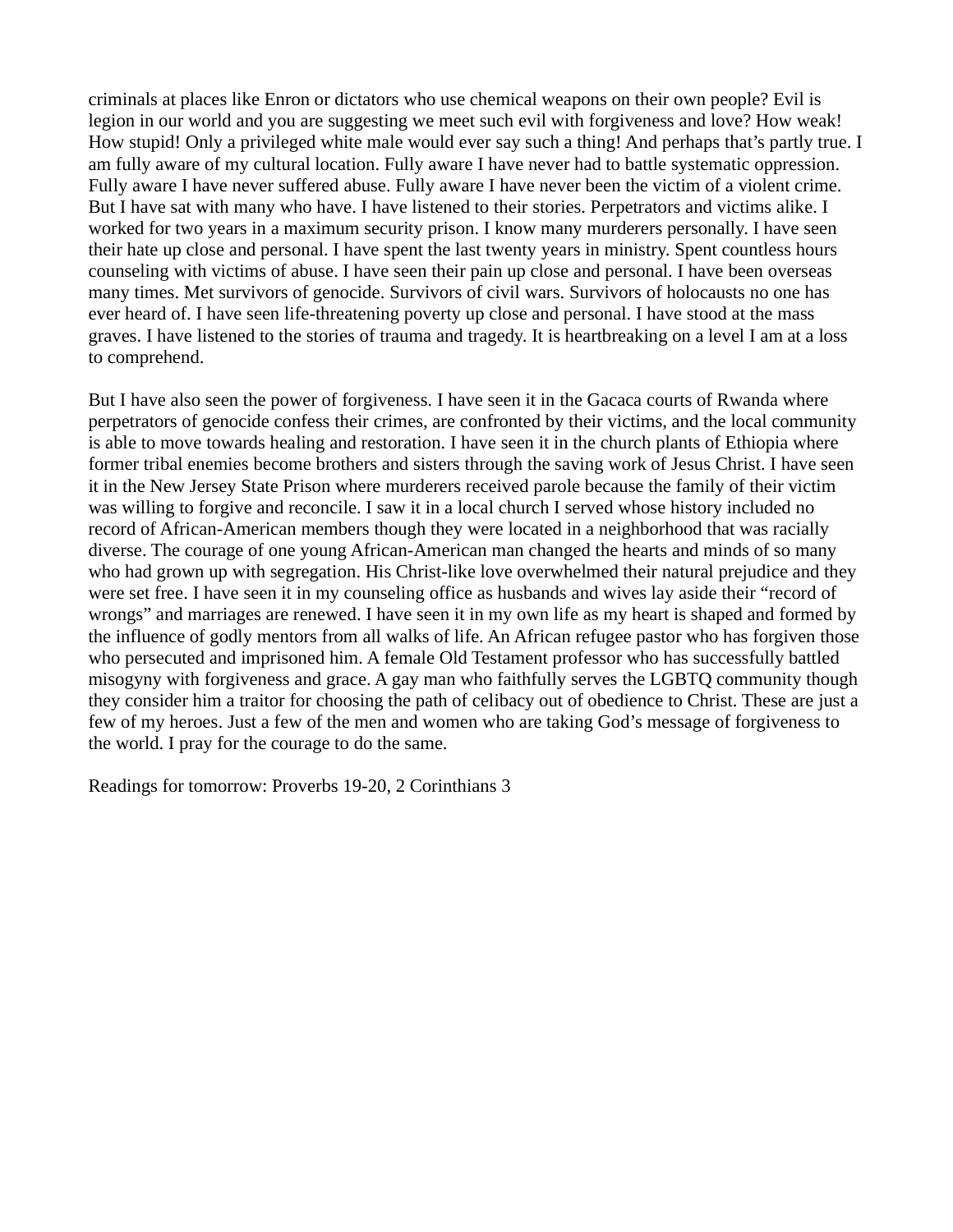## September 15, 2021 Pastoral Effectiveness

# <span id="page-20-0"></span>Readings for today: [Proverbs 19-20, 2 Corinthians 3](https://www.biblegateway.com/passage/?search=Proverbs+19-20%2C+2+Corinthians+3&version=ESV)

Recently I took a trip to Orlando to attend some denominational meetings. Part of the agenda was to discuss some of the common issues so many of our pastors and churches are facing during this season. According to the latest research from Barna, one third of pastors are considering leaving ministry due to the challenges of the past 18 months. A significant percentage are struggling with their mental health and well-being. Many more report feelings of exhaustion or being overwhelmed. Many are simply tired of being caught in the cross-fire of the decisions they've had to make that dwarf the normal conflicts of the church. Arguments over musical style, sacred space, or different programs have given way to outrage over COVID restrictions, ethnic tensions, ideological purity tests, and political debates. We see many of these same dynamics present in our own denomination and it's causing us to ask some deep questions about how to prepare and train pastors for this brave and difficult new world.

Before we begin evaluating our training methods, however, we need to know what outcomes we're shooting for. What's our target? What qualities and characteristics make a pastor effective? What metrics can we use to measure pastoral excellence? Here's where it gets very tricky. We've never actually done this before! We've never actually developed assessment tools to help us in this process. We've never set down benchmarks by which we can measure pastoral "success." If anything, we've gone the opposite way. We consider such conversations anathema on some level because of how unbiblical they sound. But then we run into these words from the Apostle Paul today…

"Are we beginning to commend ourselves again? Or do we need, as some do, letters of recommendation to you, or from you? You yourselves are our letter of recommendation, written on our hearts, to be known and read by all. And you show that you are a letter from Christ delivered by us, written not with ink but with the Spirit of the living God, not on tablets of stone but on tablets of human hearts." (2 Corinthians 3:1-3)

Paul had a rocky relationship with the Corinthian church. He wrote no less than four letters - two of which we have in the New Testament - and probably more. Just a cursory reading of 1st and 2nd Corinthians reveal a host of problems. Factions. Sexual immorality. Class divides. Abuse of spiritual gifts. I imagine this church kept him up at night. Paul even shares how much he grieves over the pain he's caused as he confronted them on their sin. "For I made up my mind not to make another painful visit to you. For if I cause you pain, who is there to make me glad but the one whom I have pained? And I wrote as I did, so that when I came I might not suffer pain from those who should have made me rejoice, for I felt sure of all of you, that my joy would be the joy of you all. For I wrote to you out of much affliction and anguish of heart and with many tears, not to cause you pain but to let you know the abundant love that I have for you." (2 Corinthians 2:1-4)

Clearly if one were to evaluate the effectiveness of Paul's ministry in Corinth based on the surface level tensions that existed, one would have to conclude Paul wasn't a very good pastor. But when one probes deeper, one sees the fruit of the gospel present in their midst. Despite the conflict, lives were being changed. People were coming to faith. Miraculous signs and wonders were being performed. God was on the move. Paul is so confident in what was happening in Corinth that he literally calls them his "letter of recommendation." In other words, if anyone ever wanted to question the validity of his ministry, all Paul had to do was point to what was taking place in their church. It's a powerful reminder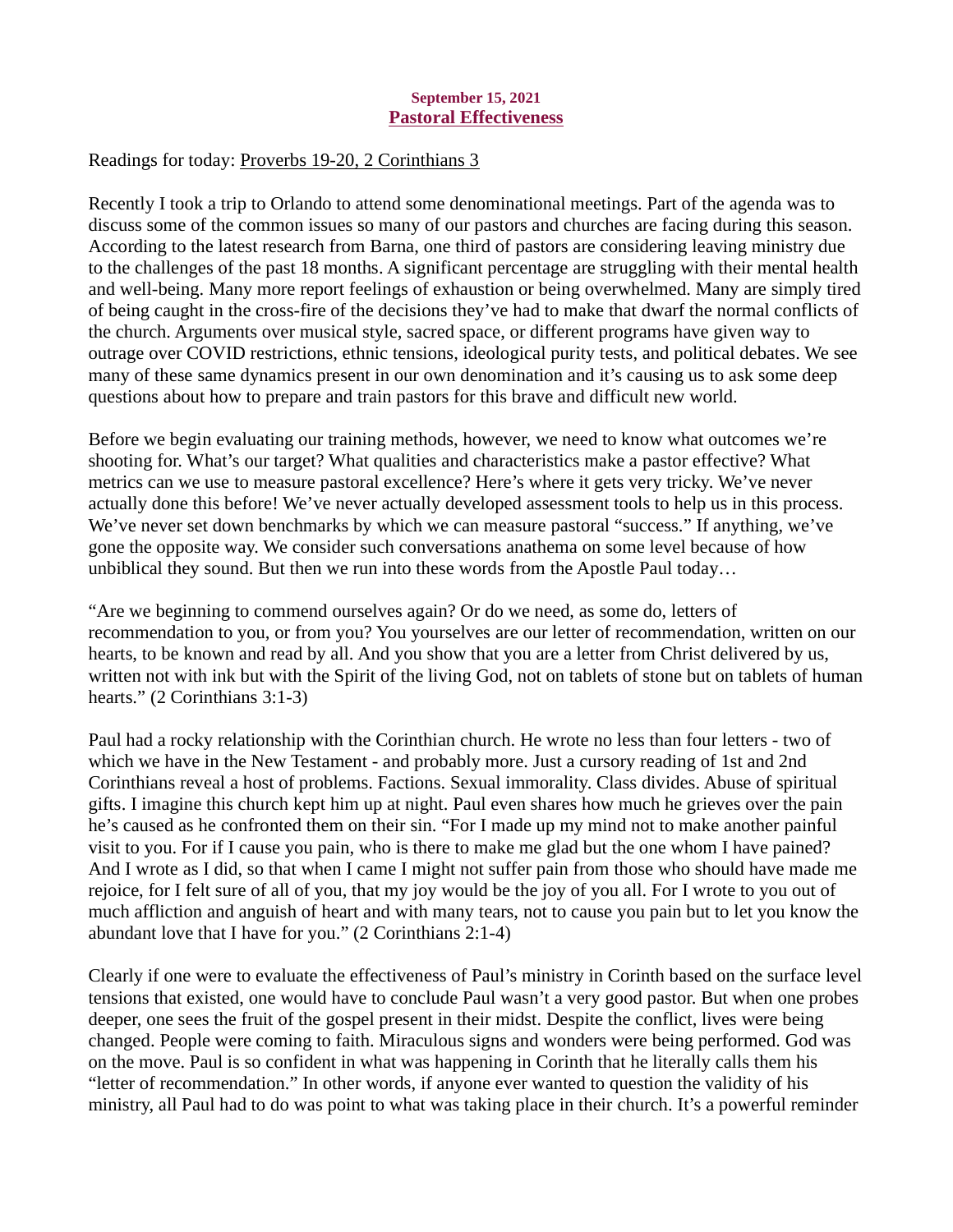to us all that no matter how challenging a season we may be going through, God can and still do His work through us if we are courageous enough to lean into the tension of the moment.

So back to my questions…what makes a pastor effective? What characteristics or qualities make for a "good" pastor? What metrics can we set to evaluate pastoral excellence? Surely at the top of that list has to be the number of lives being changed? The number of people being saved and the number of people growing more into the likeness of Christ? If we can't point to living "letters of recommendation" like Paul then perhaps we need to take a good hard look in the mirror and ask ourselves if we truly are called to pastoral ministry.

Readings for tomorrow: Proverbs 21-22, 2 Corinthians 4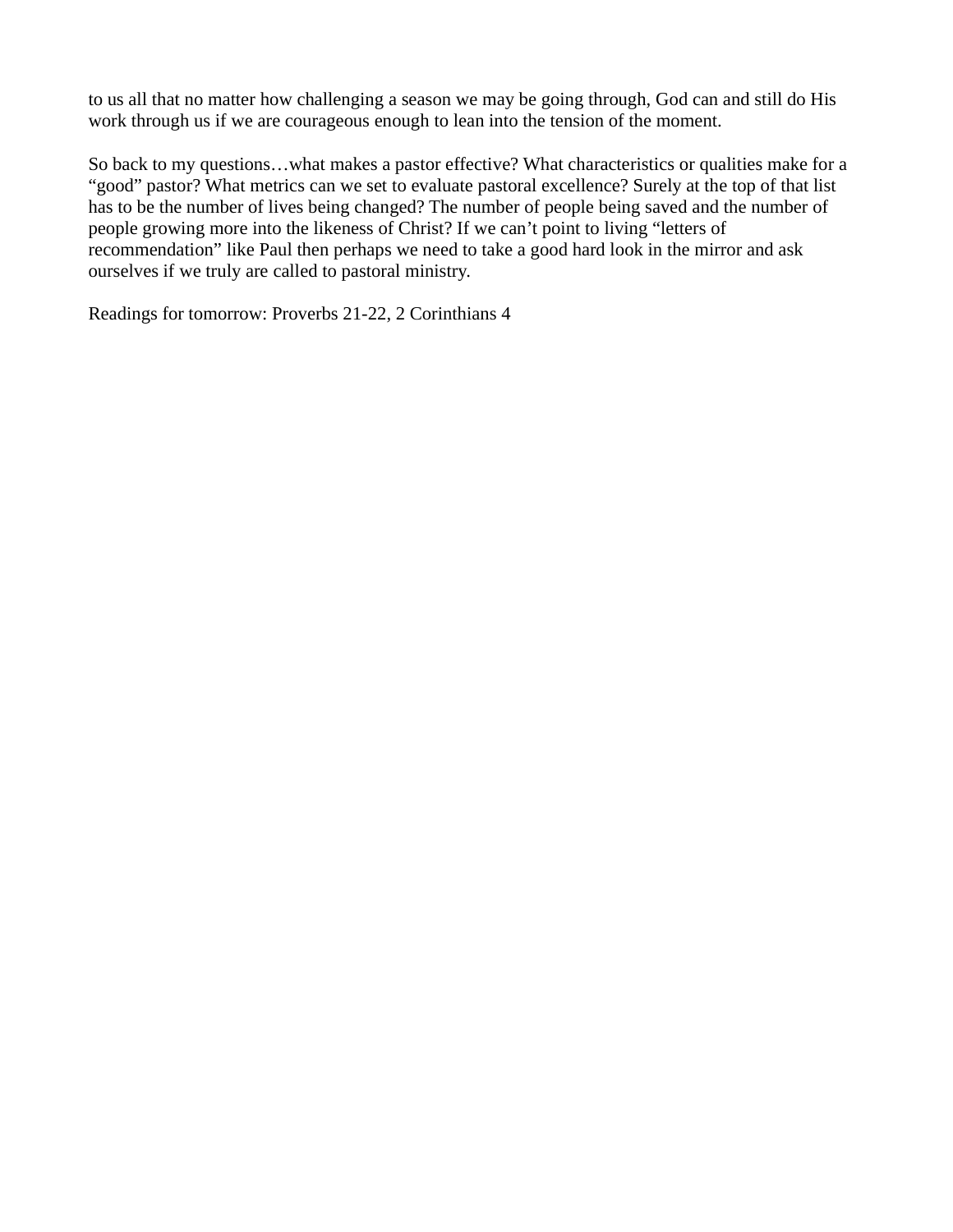## September 16, 2021 Jars of Clay

# <span id="page-22-0"></span>Readings for today: [Proverbs 21-22, 2 Corinthians 4](https://www.biblegateway.com/passage/?search=Proverbs+21-22%2C+2+Corinthians+4&version=ESV)

I have this clay pot on my desk. A friend gave it to me years ago. She bought it in Egypt from a local vendor who literally spent his days forming these vessels out of clay and letting them bake in the sun before taking them to market to sell. It's simple. Ordinary. Fairly fragile. I imagine if I used it day in and day out like most people over in that part of the world, it would become chipped and cracked. Eventually it break apart altogether.

I think about this pot every time I read Paul's words to the Corinthians. "But we have this treasure in jars of clay, to show that the surpassing power belongs to God and not to us. " (2 Corinthians 4:7) You and I are no different than the pot that sits on my desk. Simple. Ordinary. Fragile. It doesn't take much to wound us. Hurt us. Chip us. Crack us. Break us. And yet God is His unsurpassed wisdom and grace has entrusted to us the treasure of the gospel. Through His Spirit He has deposited Christ into our hearts. And we now carry Him with us wherever we go.

There is a lot of pressure in our world to be perfect. To never let anyone see you sweat. To pretend like we have it altogether. It's why so many compromise. It's why so many turn to "disgraceful, underhanded ways" or "practice cunning or to tamper with God's word..." (2 Cor. 4:2) They are trying to maintain an image. On the flip side, there seems to be just as much pressure - especially among younger leaders - to be "real" and "authentic." Doubts. Questions. "Deconstructing the faith" has become extremely popular, not to mention lucrative, to many with a platform. They often curate their brokenness on social media in the service of self-promotion. Both views are deeply misguided because they both focus on the pot rather than the Potter. They focus on the jar of clay rather than the treasure hidden within. They flip the script and ascribe power to the person rather than to God which is why all such efforts eventually fall apart. I've seen it happen far too many times in my own life. I've seen it happen far to many times in the lives of those I love and admire.

We are weak and feeble. We are foolish and ignorant. We are anxious and afraid. Each one of our "jars" is chipped and cracked and broken in so many different ways. But when we see ourselves as Jesus sees us, we see past all the hurts, wounds, and scars to the treasure deposited within. We see the light of Christ shining through all our imperfections, giving light and life and blessing to those around us. We understand the "vessels" we inhabit are ultimately not what's most important. Rather it is Christ in us that is the hope of glory! So it doesn't matter what hardships we suffer or what injustices we face. We recognize this world has nothing for us. It is not our home. We can spend our lives in service to Christ. We can wear these bodies out for the sake of Christ's mission in this world. We can exhaust our resources and our time and our energy. We can leave it all on the field so to speak, trusting there is a greater prize awaiting us in heaven. I love how Paul describes his own life, "We are afflicted in every way, but not crushed; perplexed, but not driven to despair; persecuted, but not forsaken; struck down, but not destroyed; always carrying in the body the death of Jesus, so that the life of Jesus may also be manifested in our bodies. For we who live are always being given over to death for Jesus' sake, so that the life of Jesus also may be manifested in our mortal flesh. So death is at work in us, but life in you." (2 Corinthians 4:8-12)

Paul gets it. His whole life has prepared him for this moment. All his training. Upbringing. Wealth. Power. Privilege. All of it is now poured out like a drink offering before Christ. He must die so others may live. He must give away all he has for the sake of those who do not know Jesus Christ. He must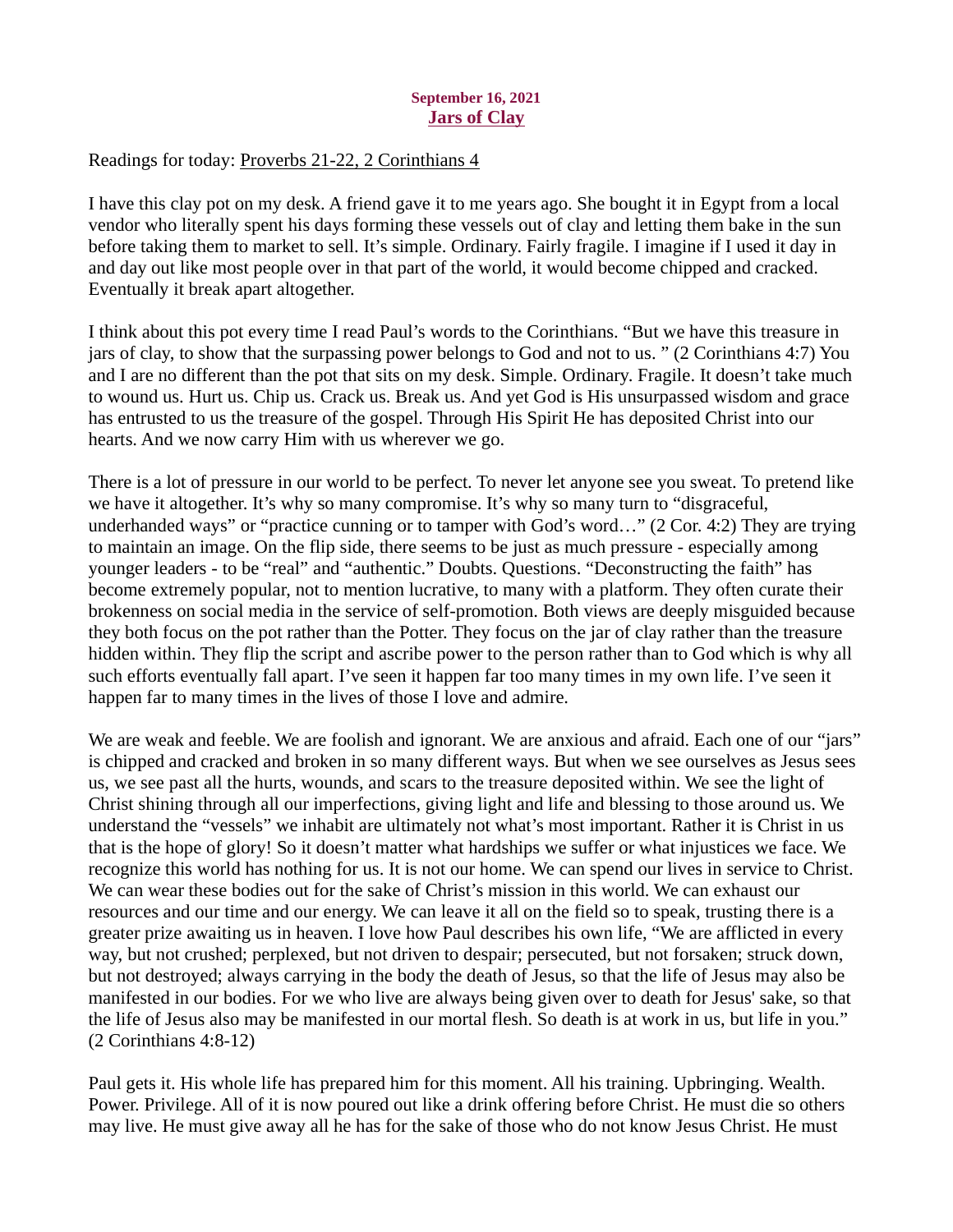surrender all his needs, wants, and desires for the sake of the mission of proclaiming Christ. He understands the true worth of the treasure he carries inside and he lets his life become a living testimony to the surpassing power of Christ.

This is how the gospel spreads from one generation to the next. From one region of the world to the next. Through ordinary men and women who come face to face with the pearl of great price and sell all they have as a response. Ordinary people like you and me who grasp the infinite worth of the treasure we hold and do all we can to give it away to others.

Readings for tomorrow: Proverbs 23-24, 2 Corinthians 5:1-6:13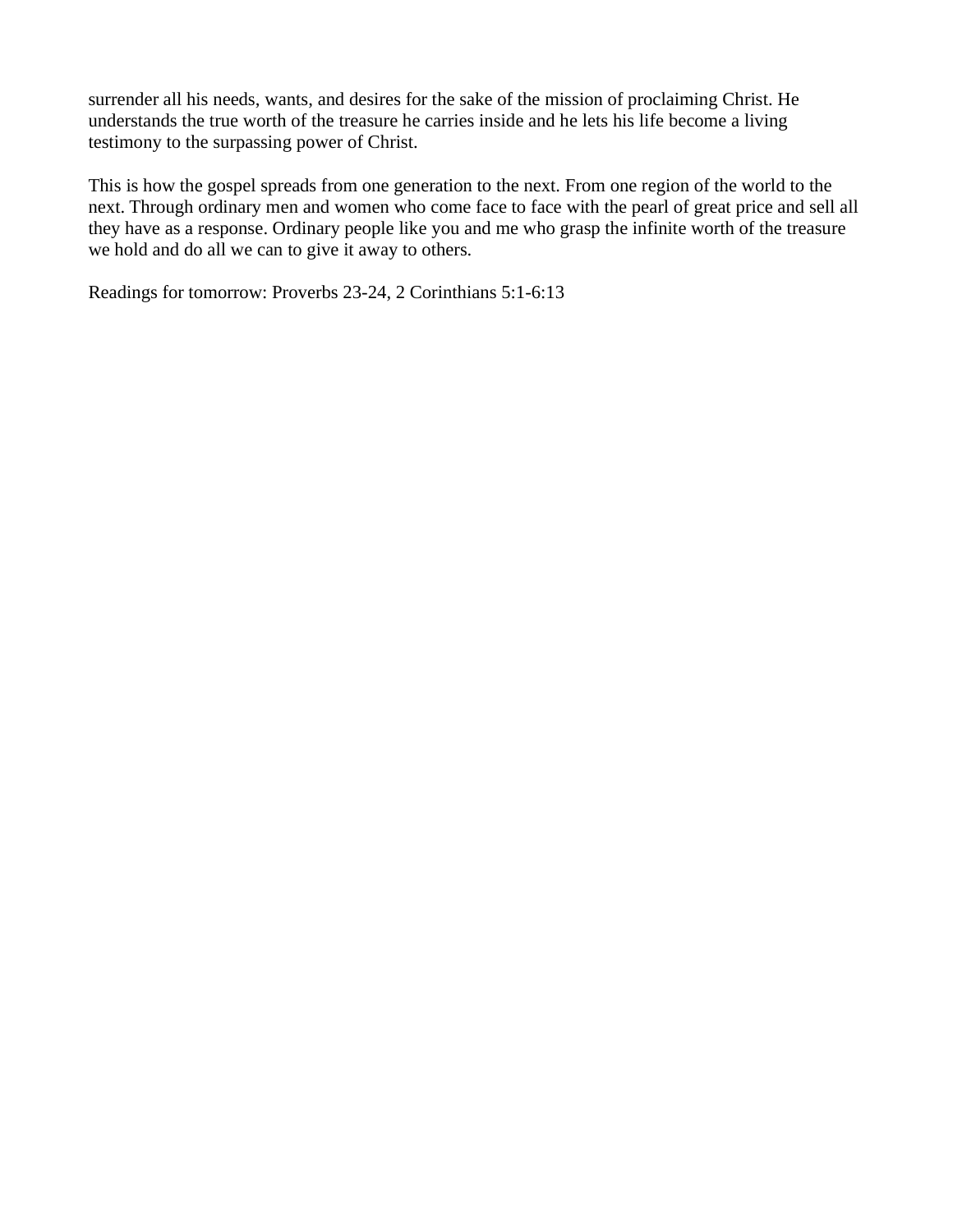## September 17, 2021 Who's in Control?

## <span id="page-24-0"></span>Readings for today: [Proverbs 23-24, 2 Corinthians 5:1-6:13](https://www.biblegateway.com/passage/?search=Proverbs+23-24%2C+2+Corinthians+5%3A1-6%3A13&version=ESV)

Who's in control? It's a relevant question. Especially in our current cultural moment. Some argue it should be the government. The people charged to look out for our best interests. Those who have the authority to enforce the common good. But what happens when those same entities become corrupt? Influenced by power and money? Ideologically driven? How much control should they really be given? Some argue it should be the individual. Each person is responsible for themselves. They should be trusted to look out for their own best interests. They should have the power to make their own choices. But what happens when those choices result in consequences that negatively impact others? What happens when the choices we make become abusive, neglectful, irresponsible, or self-destructive? Do we really believe we are not influenced by selfish desire? Vanity? Ambition? Addiction? How much control can we really be trusted with?

The Bible makes it clear that God is in control. Whether we want to acknowledge it or not. Whether we want to accept it or not. God reigns over the universe and all that is in it. He runs things from His control room in heaven. His hand is always on the wheel. His sees all. He hears all. He knows all. And He exercises dominion over all He has made. To be sure, the world He has created exists in a state of rebellion against His sovereign will. The devil and his demons seek to disrupt God's designs. The human race continually rejects His control over their lives which is why we experience so much suffering and pain. Thankfully, God is patient with us. He refuses to abandon us to our fate. He is constantly at work, taking all things - including the evil of this world - and bending them towards His purposes. He will not give up. He will not let go. He will not rest until all things are set right once again. This includes us. We are God's chosen instruments sent out to proclaim the good news of what God has done to re-assert His control over the world. In Christ, God has re-staked His claim over the world and over our lives. In Christ, He has rescued us from the dominion of the devil. In Christ, He has redeemed us and set us free.

This is the heart of the message the Apostle Paul proclaims in our reading for today. Listen to his words again…"For the love of Christ controls us, because we have concluded this: that one has died for all, therefore all have died; and he died for all, that those who live might no longer live for themselves but for him who for their sake died and was raised. From now on, therefore, we regard no one according to the flesh. Even though we once regarded Christ according to the flesh, we regard him thus no longer. Therefore, if anyone is in Christ, he is a new creation. The old has passed away; behold, the new has come. All this is from God, who through Christ reconciled us to himself and gave us the ministry of reconciliation; that is, in Christ God was reconciling the world to himself, not counting their trespasses against them, and entrusting to us the message of reconciliation. Therefore, we are ambassadors for Christ, God making his appeal through us. We implore you on behalf of Christ, be reconciled to God. For our sake he made him to be sin who knew no sin, so that in him we might become the righteousness of God. Working together with him, then, we appeal to you not to receive the grace of God in vain. For he says, "In a favorable time I listened to you, and in a day of salvation I have helped you." Behold, now is the favorable time; behold, now is the day of salvation." (2 Corinthians 5:14-6:2)

What is salvation ultimately? It is the re-assertion of God's sovereign control over our lives. It is our humble submission to Him as Lord. It is our acknowledgement that He now is our King. Our lives are His to command. Our resources are His to use as He sees fit. Our talent and time and energy and passion are His to direct so that He might accomplish His purposes in and through us. We are no longer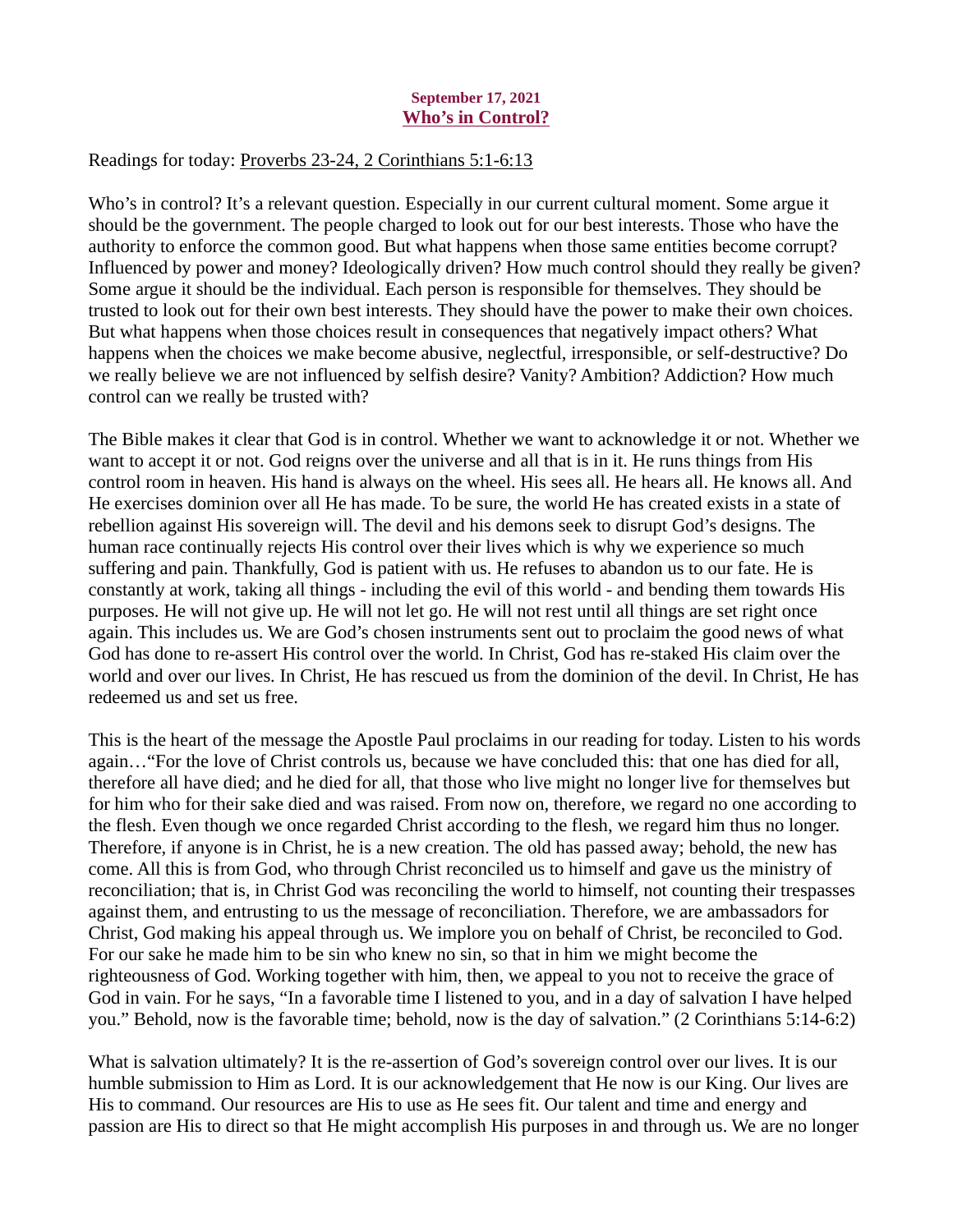our own. We are new creations. We no longer represent ourselves. We are ambassadors for Christ. We no longer get to be in control rather it is the love of Christ that controls us. What does that mean? It means we no longer regard anyone according to the flesh but treat every human being no matter their creed, color, or culture as someone beloved by God. Made in His image. A creature of inestimable worth and value in God's sight. It means we join Christ in His mission to make disciples of all nations, starting with the people living right outside our front door. It also means the work begins right now. In this moment. For now is indeed the favorable time! Today is indeed the day of salvation!

Readings for tomorrow: Proverbs 25-27, 2 Corinthians 6:14-7:1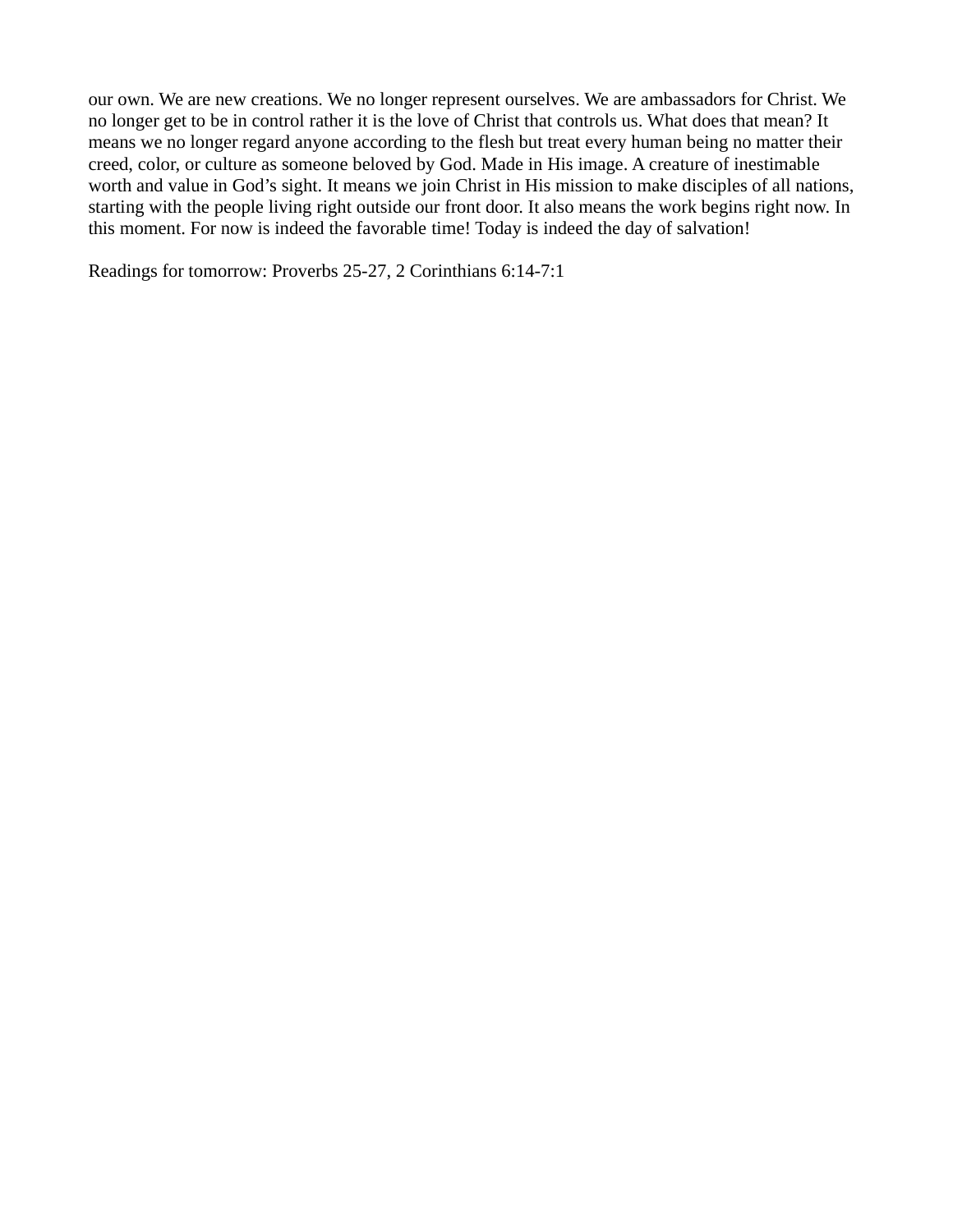## September 18, 2021 Obscurity. Anonymity. Insignificance.

<span id="page-26-0"></span>Readings for today[: Proverbs 25-27, 2 Corinthians 6:14-7:1](https://www.biblegateway.com/passage/?search=Proverbs+25-27%2C+2+Corinthians+6%3A14-7%3A1&version=ESV)

Many years ago I heard God speak audibly. It doesn't happen all that often to me. Most of the time God speaks to me through His Word or through other people but in this particular instance, God spoke directly to me. I heard His voice. He gave me three words - obscurity, anonymity, and insignificance. I was taken aback. These are not normally words I would associate with myself. In fact, my tendency is to go the opposite way. I like attention. I want to be known. More than anything else, I want to make a difference. Do something significant with my life. That's how I knew these words were from God. They cut against the prideful grain of my heart. They confronted my natural arrogance and called me to a life of relinquishment, humility, and surrender.

When I asked God what He meant by giving me those words, He explained. "I want you to labor in obscurity, embrace anonymity, and pursue insignificance." Again, this is not my natural way of operating. I was raised to work hard and chase success. My whole life has been wrapped up and even defined to a great extent by what I can achieve. I am naturally competitive. I like to stand out. I like to be honored. I live for the praise of those around me. That's why God gave me these three words. God knows the sinful tendencies of my heart and He wants to set me free. So He called me to decrease rather than increase. He called me to a life of demotion rather than promotion. He called me to fade into the background rather than step into the limelight. One sees the same dynamic in play today in our reading from the Proverbs…

"Do not put yourself forward in the king's presence or stand in the place of the great, for it is better to be told, "Come up here," than to be put lower in the presence of a noble." (Proverbs 25:6-7)

"It is not good to eat much honey, nor is it glorious to seek one's own glory." (Proverbs 25:27)

"Let another praise you, and not your own mouth; a stranger, and not your own lips." (Proverbs 27:2)

"The crucible is for silver, and the furnace is for gold, and a man is tested by his praise." (Proverbs 27:21)

Now why would God do this to me? Or as I have come to understand, why would God do this for me? It's because He's after my heart. He is shaping my heart to look like the heart of His Son. "As in water face reflects face, so the heart of man reflects the man." (Proverbs 27:19) God wants my heart to reflect His heart. Rather than pride, He wants humility. Rather than arrogance, He wants submission. Rather than striving to reach the top, He wants me to race to the bottom. The last shall be first and the first shall be last. The one who gives up his life shall find it. Jesus did not come to be served but to serve and to give His life as a ransom for many. The Son of God emptied Himself to become a slave, suffering the most humiliating death imaginable. To be made like Jesus is to take a similar journey. We humble ourselves under God's mighty hand and in due time, according to His sovereign plan and purpose, He exalts us just as He did His Son.

Here's the strange thing I've learned since I first heard God speak those words to me. The more I embrace them, the more He lifts me up. The more I pursue godly humility in my life, the more I find myself exalted in His presence. The more I empty my hands, the more He pours in. The more I let go of my trophies and achievements and honors, the more success He gives. What's the difference between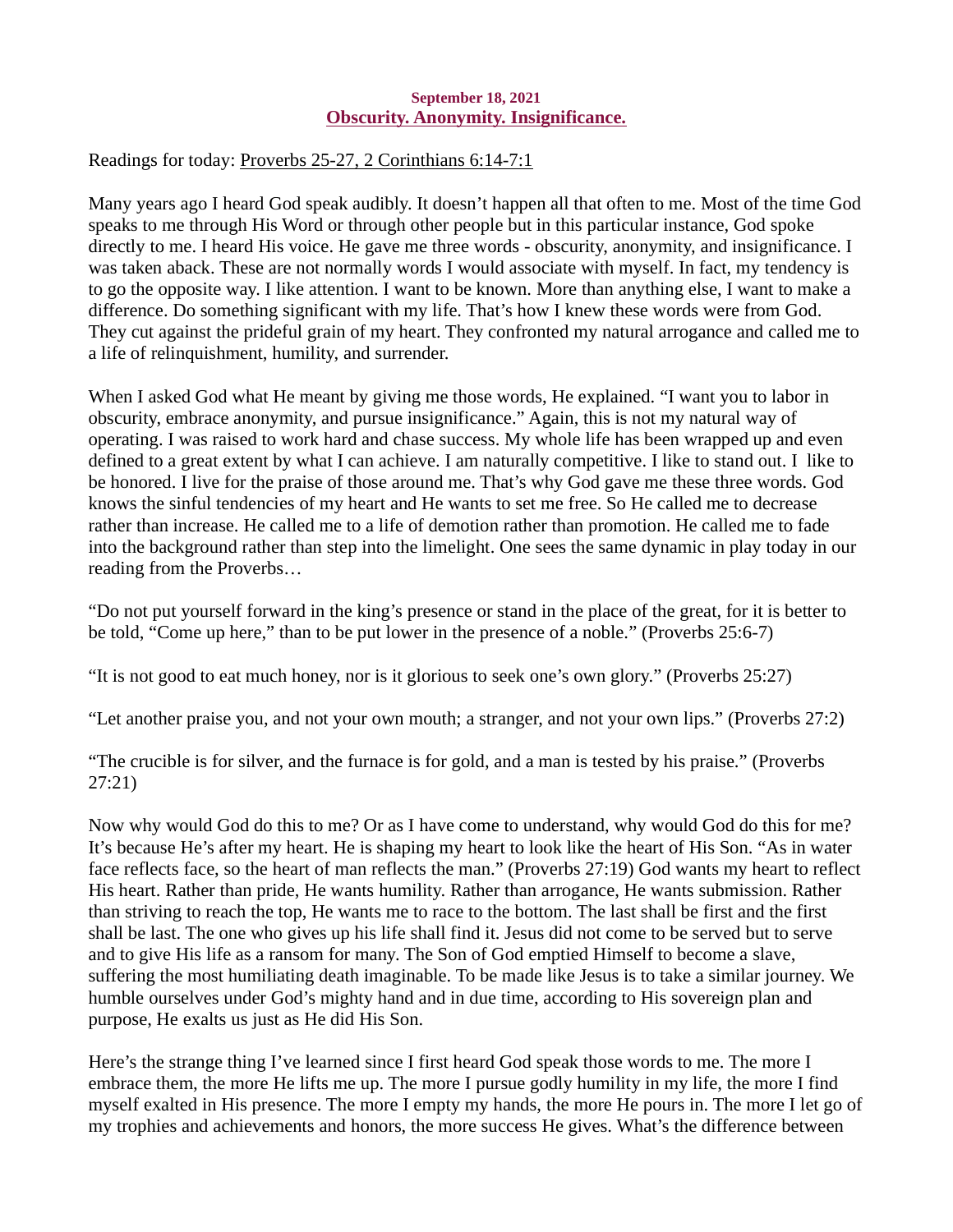my former way of living and the way I live today? None of these things have a hold on me. In my former life, they would have become idols. They would enslave me. I would spend so much time and energy protecting them. Guarding them. Making sure everyone knew what I had earned. What I had achieved. What I deserved. Now I've been set free. God has unclenched my fists. He has opened my hands. All that I have is a gift from Him. A blessing from above. A grace I can enjoy without any pressure to perform.

Readings for tomorrow: None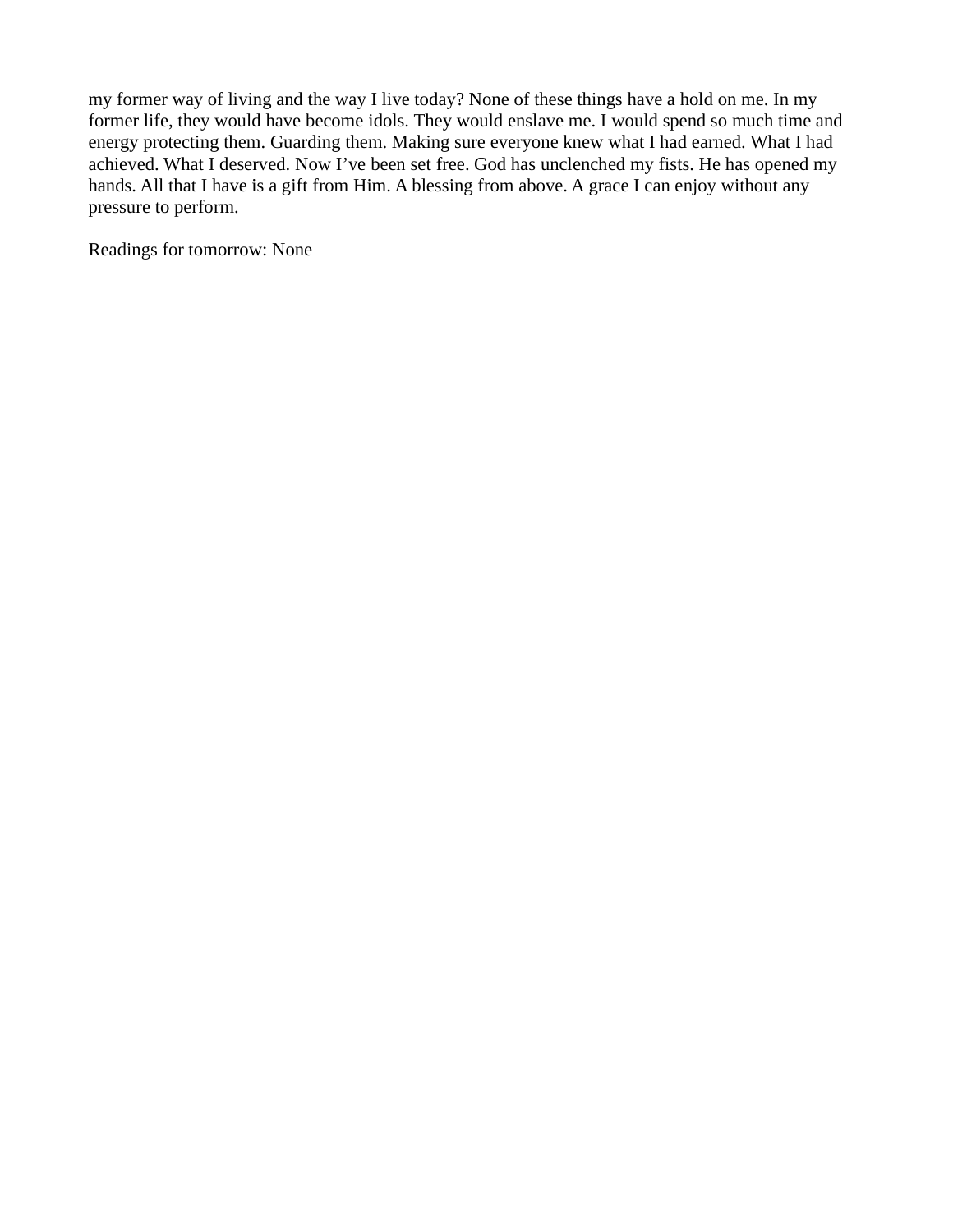## September 20, 2021 True Repentance

# <span id="page-28-0"></span>Readings for today[: Proverbs 28-31, Ecclesiastes 1-2, 2 Corinthians 7:2-8:24](https://www.biblegateway.com/passage/?search=Proverbs+28-31%2C+Ecclesiastes+1-2%2C+2+Corinthians+7%3A2-8%3A24&version=ESV)

John the Baptist came preaching a message of repentance. Jesus came preaching a message of repentance. Paul traveled all over the known world at the time preaching a message of repentance. Clearly "repentance" lies at the heart of the Christian faith. But what is repentance? Is it simply saying sorry to God? An existential feeling of guilt or condemnation? A deep sense that we are wrong? And how does one actually "repent?" Kneel in sackcloth and ashes? Engage in self-harm like the monks of old? Beat oneself up emotionally and spiritually? Subject oneself to rigorous, daily self-examination?

I love how Paul describes repentance in 2 Corinthians 7:10, "For godly grief produces a repentance that leads to salvation without regret, whereas worldly grief produces death." The key to repentance is the fruit it produces in a person's life. If your grief - as deep and profound as it may be - produces death it is not from God. On the other hand, if your grief leads to salvation without regret than you can be sure it is from the Lord.

I cannot tell you the number of times I have counseled someone whose grief only produced death. They were sorry they got caught. Sorry for the mess they found themselves in. Sorry for the way life turned out. Sorry for the bad choices they made. But they weren't sorry enough to make a change. Their sorrow did not lead to repentance. It did not lead to surrender. It did not lead to submission. They still wanted control. Still wanted to be in charge. Still wanted to justify themselves. So we'd scratch the surface of their grief only to find excuses. Blame-shifting. Denial. As a result, their lives seemed perpetually locked in a death spiral.

At the same time, I have had the joy of walking with people through their grief as it produced salvation. Their sorrow was less about them and more about God. They had come face to face with the depth of their sin. The depth of their depravity. They realized no matter how hard they tried, they simply didn't have it in them to make things right. In their despair, they cast themselves at the foot of the cross where they found freedom and healing. Hope for their journey. And all their regrets. All the guilt from past mistakes. All the shame they carried was washed away. They fixed their eyes on Christ. They surrendered to His love. Submitted to His will. Gave Him control over their lives. Scratch the surface of their grief and you find beauty. Joy. Peace. And they enter a virtuous cycle of living that leads to fulfillment and true happiness.

Where do you find yourself this morning? When confronted by the Spirit over mistakes you have made. Sins you have committed. Ways you have fallen short and let people down. How do you respond? Is your grief grounded in Christ or in the world? Does your repentance lead to a changed life or are you still holding onto past regrets? Let me encourage you to let go of the death-dealing ways of this world so that you may receive the life-giving Spirit of Christ.

Readings for tomorrow: Ecclesiastes 3-4, 2 Corinthians 9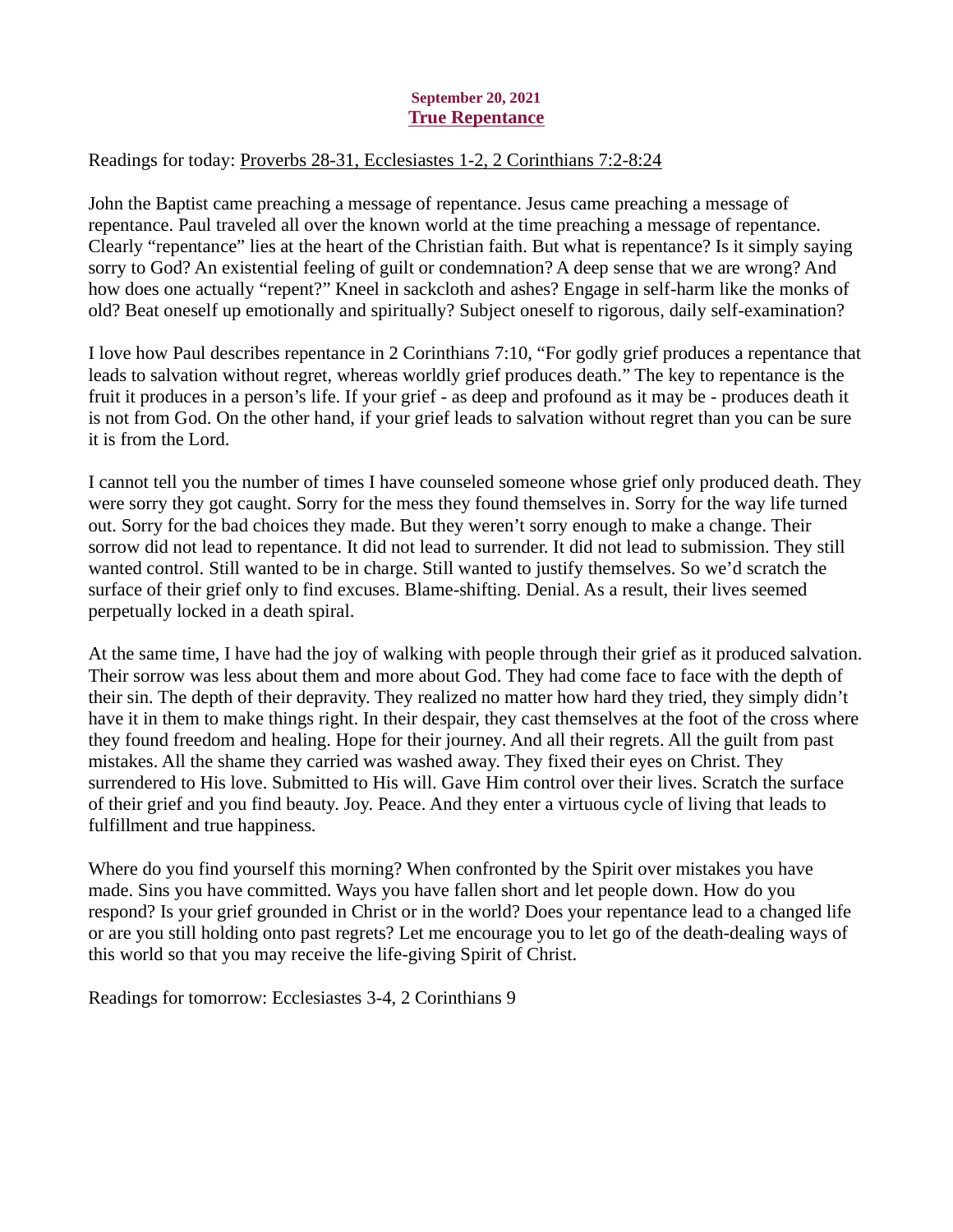## September 21 Incarnational Community

## <span id="page-29-0"></span>Readings for today[: Ecclesiastes 3-4, 2 Corinthians 9](https://www.biblegateway.com/passage/?search=Ecclesiastes+3-4%2C+2+Corinthians+9&version=ESV)

It is not good for human beings to be alone. From the opening pages of Scripture we hear these words and we know in our bones they are true. We are suffering through an epidemic of loneliness in our country these days. So many people feel like they have no one to talk to. No shoulder to cry on. No one to lean on when times get hard. No close friendships. A few years ago, the surgeon general released a study designating "loneliness" as a major health crisis. It is one of the major sources of depression, self-harm, and suicide. It reduces our life expectancy. Many therapists I talk to tell me that much of their practice is simply sitting and listening to people share about their daily lives. Their clients aren't seeking therapy so much as friendship. This is not to minimize the very real mental health crisis in our country today only to point out that one of the root causes is a lack of any kind of deep relationships.

Over and against this lonely way of life, the Teacher in Ecclesiastes offers this sound advice. "Two are better than one, because they have a good reward for their toil. For if they fall, one will lift up his fellow. But woe to him who is alone when he falls and has not another to lift him up! Again, if two lie together, they keep warm, but how can one keep warm alone? And though a man might prevail against one who is alone, two will withstand him—a threefold cord is not quickly broken." (Ecclesiastes 4:9- 12) Now I know we usually reserve these verses for weddings but they apply to all of life. Woe to the one who falls and is alone. Woe to the one who is cold and is alone. Woe to the one who is attacked and is alone. I'm sure we've all had these experiences at some point in time and it is painful.

God made us for incarnational community. He created us as relational beings. Cast in His image, we are built to relate to others in the same way the members of the Trinity relate to one another. Our hearts crave deep relationships. Our souls need to be knit together with other people. We all have this longing deep within. Not only that but we were created for a relationship with God! A threefold cord is not quickly broken! As we intertwine our lives with God's life and with the lives of other people, we find ourselves growing stronger, more confident, and more at peace. With God at our side and our brothers and sisters at our backs, we can withstand anything. This is how life was intended to be but sin separates. Separates us from God. Separates us from one another. So we must repent. Repent of our ungodly impulse to "go it alone." Repent of the excuses we make that keep us separated from flesh and blood community. Repent of the way we prioritize tasks and activities and technology over face to face interaction with the people we love.

I learned a long time ago that God most often shows up in my life with skin on. He speaks to me and He ministers to me through flesh and blood people. My family. My friends. My colleagues. My church family. I am blessed by these relationships and the more I let them into my life, the more I am encouraged, comforted, strengthened, and inspired to live for Christ. Who is God sending into your life? Who has He sent and what are you doing to grow that relationship? Are you open to new relationships? New people? New experiences? Or do you find yourself pulling back? Isolating? Growing more and more lonely with each passing day? Don't believe the lie, friends! You were made for community! You were built for relationships! You are hard-wired for connection! Lean into Christ! Lean into your family! Lean into your friendships! Let God fill your soul!

Readings for tomorrow: Ecclesiastes 5-6, 2 Corinthians 10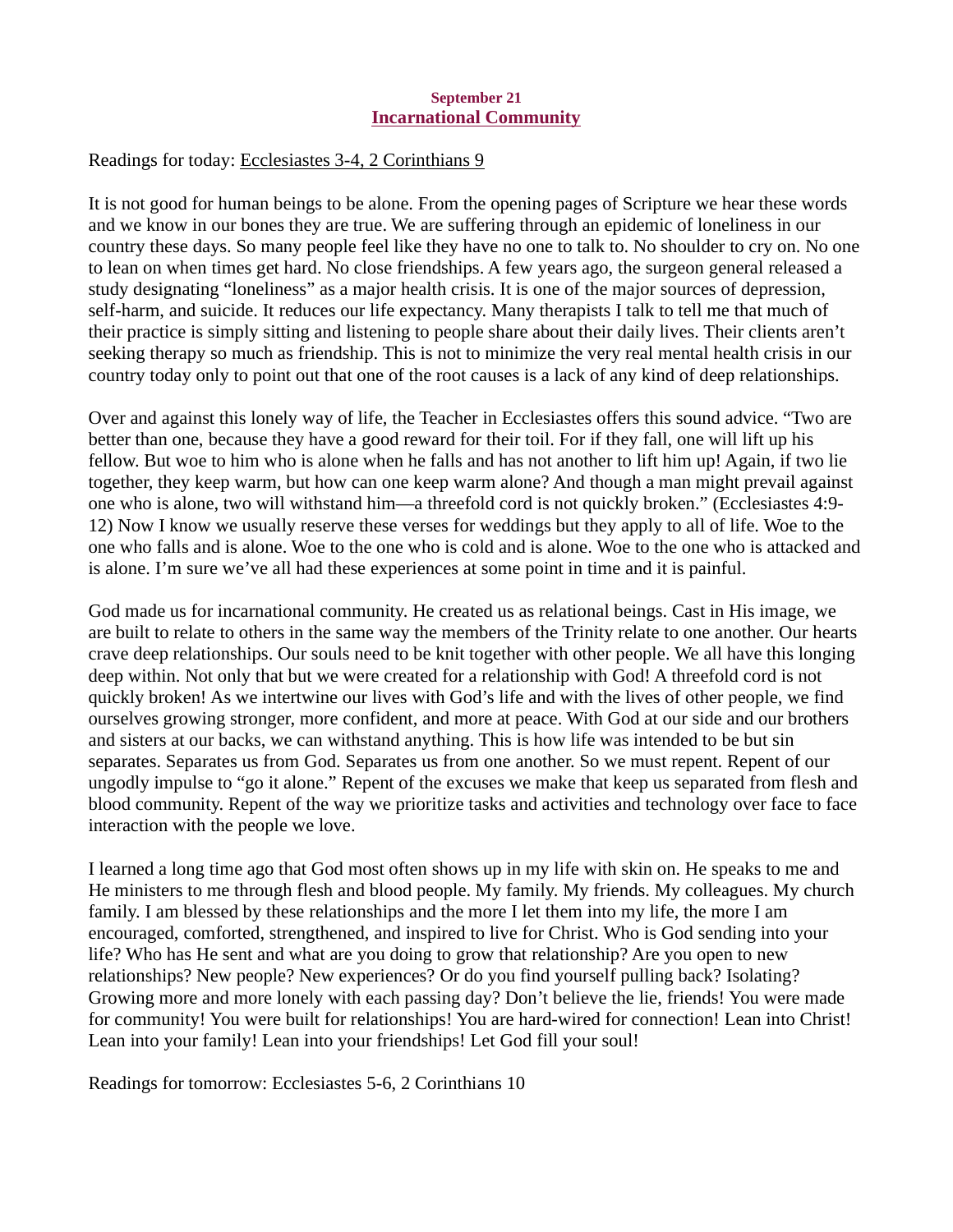## September 23, 2021 Handling Criticism

## <span id="page-30-0"></span>Readings for today: [Ecclesiastes 7-9, 2 Corinthians 11:1-15](https://www.biblegateway.com/passage/?search=Ecclesiastes+7-9%2C+2+Corinthians+11%3A1-15&version=ESV)

We live in an age of outrage. We live in a time where personal attack has become not just acceptable but almost virtuous. Motives are impugned. Character is assassinated. People are crucified for the littlest mistakes. These things have real world consequences. People lose jobs. People lose relationships. People lose opportunities. Often because of something careless they said or did years ago. We do not allow for any growth. We do not extend any grace. It is a merciless, pitiless, Darwinian process that tears everyone down.

The Apostle Paul has been pointing us to a different way. The way of Jesus. Throughout chapters 10- 13, Paul is answering his critics. People who have personally attacked him. Self-proclaimed "superapostles" who seem to follow Paul around to correct his theology. They take it on themselves to serve as the theological police of the fledgling early church. They preach that everyone must be circumcised and follow the Law of Moses. They attack Paul's methods and speaking skills. They attack his character and reliability. They accuse him of being a conflict avoider. They claim to have the same mission credentials as Paul and a better spiritual pedigree. Their CV's are filled, so they say, with church plants and signs and wonders and visions. This forces Paul's hand. He has to do what he hates. He has to defend his apostleship by citing his own hard-won credentials.

As we read, it is important to discern his tone. In our current cultural and political climate, it would be easy to assume Paul feels as we do. It would be easy to read anger and rage into his words as he defends his apostleship. That would be a mistake. Paul says right up front that he is coming to them in meekness and gentleness. Though confident in his authority as an apostle of Christ, he will not "boast beyond limits" nor will he "overextend" himself to make his point. He calls himself a fool numerous times throughout the reading and mocks his former "credentials." Over and over again, he reminds them of his love for them. Reminds them of his great desire to see them restored in their faith. I love how he ends his letter, "Finally, brothers and sisters, rejoice. Aim for restoration, comfort one another, agree with one another, live in peace; and the God of love and peace will be with you." (2 Corinthians 13:11) This is Paul's heart on display.

Originally, Paul came to them in humility. He placed no financial burden on them, preaching the gospel free of charge. Living off the support of other churches, like the one in Macedonia which was extremely poor and yet very generous, he was able to live among them and teach them the good news of Jesus Christ. He didn't lord his authority over them. He didn't pass out his resume. He refused to promote his past success. Instead, he came to them in weakness. He shared in their sufferings. He intentionally relinquished his rights in order to build them up as a church. I love how he describes his love for them. "For I feel a divine jealousy for you, since I betrothed you to one husband, to present you as a pure virgin to Christ." (2 Corinthians 11:2) "I will most gladly spend and be spent for your souls..." (2 Corinthians 12:15) "For we are glad when we are weak and you are strong. Your restoration is what we pray for." (2 Corinthians 13:9)

Perhaps the most famous part of this set of readings has to do with the "thorn in Paul's flesh." Commentators throughout history have argued over what exactly Paul is referring to here. Is it an illness? An addiction? A persistent temptation? I believe Paul clearly identifies the thorn when he calls it a "messenger from Satan." In 2 Corinthians 11:13-15, Paul writes "For such men are false apostles, deceitful workmen, disguising themselves as apostles of Christ. And no wonder, for even Satan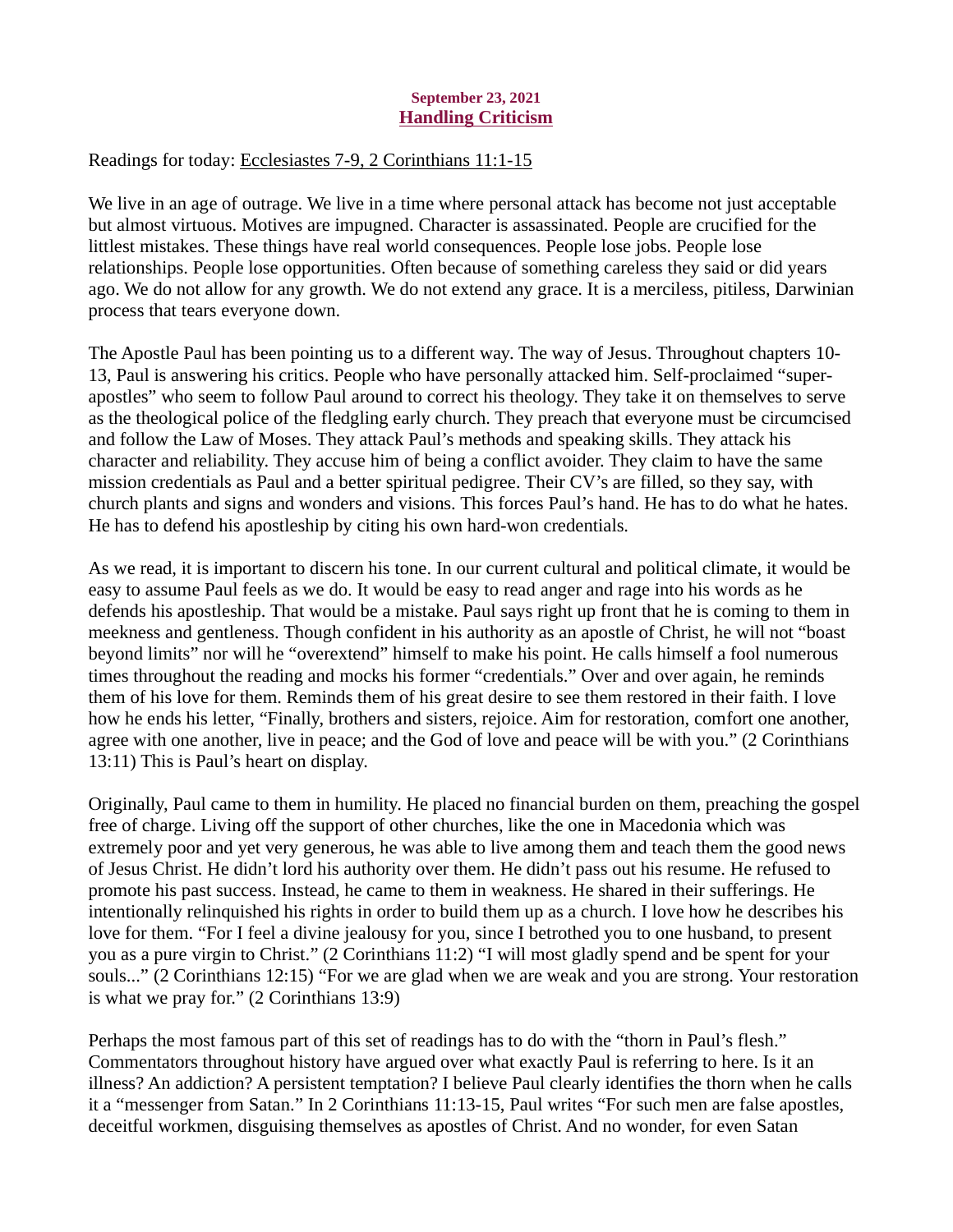disguises himself as an angel of light. So it is no surprise if his servants, also, disguise themselves as servants of righteousness. Their end will correspond to their deeds." The Greek word for "angel" can also mean "messenger" and it is the same word in both cases. Essentially, Paul believes that these false apostles are being used by God to keep him humble and utterly reliant on grace. God is using these evil men and their lies to protect Paul from pride and arrogance. He is using them to remind Paul of his weakness and dependence on Christ. He wants Paul to understand that the power he possesses does not come from him but from Jesus Himself.

I remember several years ago having a member of my congregation turn on me. For months she would write hate-filled notes and put them in the offering plate for me. When the deacons started to throw them away, she placed them in an envelope with my name on it. Soon that wasn't enough. She began writing in our pew Bibles, calling for me to be fired. Attacking my character. Her anger and hate festered to the point that she even wrote a message on our Communion table cloth! It was brutal. We tried to talk to her. We tried to confront her. Even told her she would not be welcome if she persisted in her behavior. None of it deterred this woman. Eventually, she passed away. She certainly didn't want me anywhere near her funeral. I remember the morning of her memorial service sitting in a coffee shop waiting for my next meeting. As I prayed for this woman and her family, the Spirit of God spoke to my heart. "I have used this woman to keep you humble. To remind you of your need to depend on Me. To teach you the truth about grace and unconditional love. You will miss her. You need people like her in your life to keep you trusting in the sufficiency of Christ." It was a powerful lesson and one I will never forget.

How do you handle hate? How do you handle unfair criticism? Remember God uses all things for the good of those who love Him and are called according to His purpose. Rather than lash out, take a step back. What is God trying to show you? What is God trying to teach you? Is His grace truly sufficient for you? Is His power made perfect even in your weakness?

Readings for tomorrow: Ecclesiastes 10-12, 2 Corinthians 11:16-33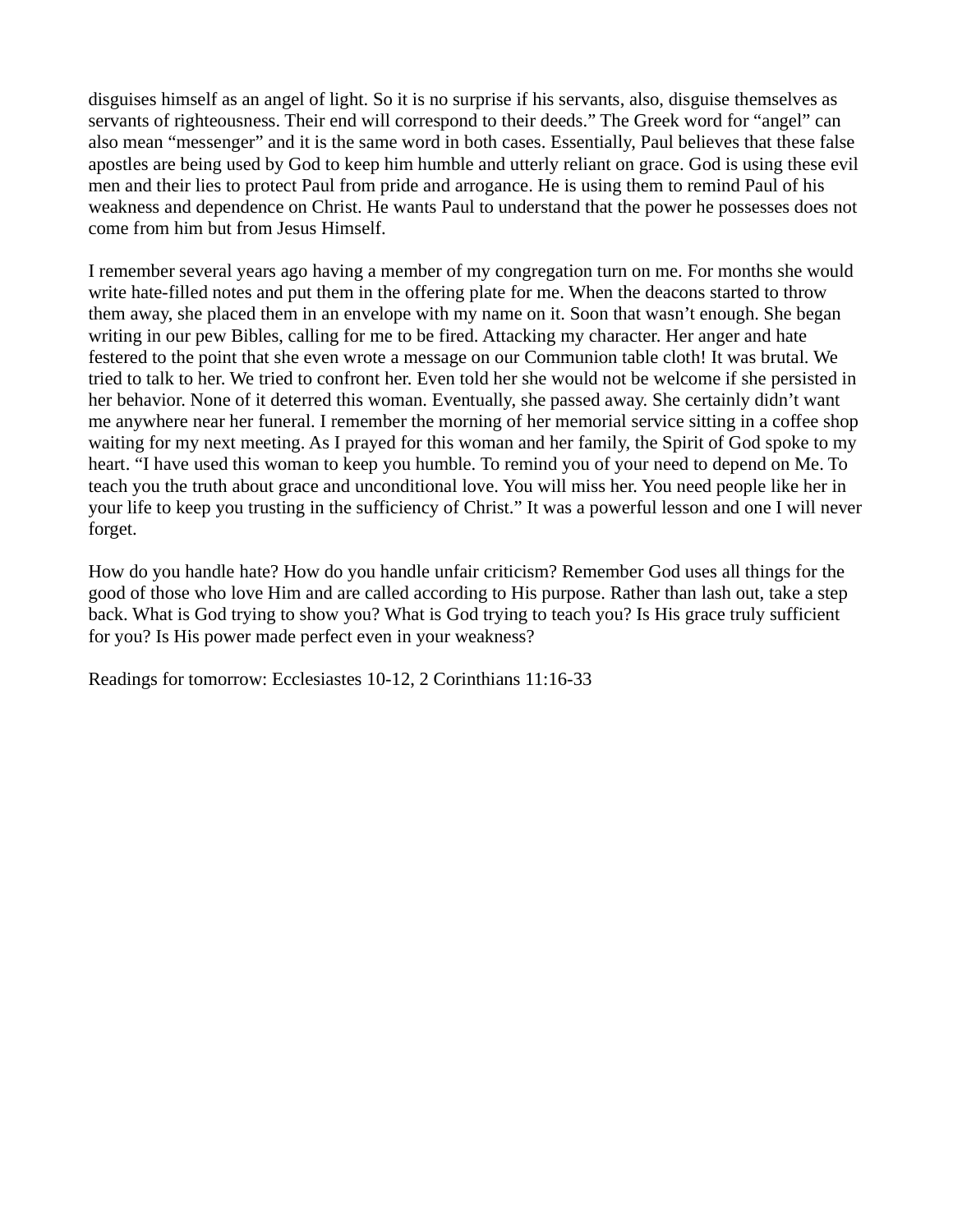## September 24, 2021 Choose Joy

# <span id="page-32-0"></span>Readings for today[: Ecclesiastes 10-12, 2 Corinthians 11:16-33](https://www.biblegateway.com/passage/?search=Ecclesiastes+10-12%2C+2+Corinthians+11%3A16-33&version=ESV)

We haven't talked a lot about Ecclesiastes so I thought I'd recap a bit from the last couple of days. Lost in all Solomon's talk about vanity and emptiness and chasing the wind in this book is the number of times he encourages the reader to enjoy life. Enjoy the time they have been given. Enjoy the hours and days of blessing. Enjoy the seasons when life is good. Yes, you will experience bad times. Yes, you will experience hardship and adversity. Yes, you cannot place your trust in wisdom, wealth, influence, or a good name. But you can still find joy. Simple pleasures of feasting, friendship, and family.

"In the day of prosperity be joyful, and in the day of adversity consider: God has made the one as well as the other, so that man may not find out anything that will be after him." (Ecclesiastes 7:14)

"And I commend joy, for man has nothing better under the sun but to eat and drink and be joyful, for this will go with him in his toil through the days of his life that God has given him under the sun." (Ecclesiastes 8:15)

"Go, eat your bread with joy, and drink your wine with a merry heart, for God has already approved what you do...Enjoy life with the wife whom you love, all the days of your vain life that he has given you under the sun, because that is your portion in life and in your toil at which you toil under the sun. Whatever your hand finds to do, do it with your might, for there is no work or thought or knowledge or wisdom in Sheol, to which you are going." (Ecclesiastes 9:7, 9-10)

"Rejoice, O young man, in your youth, and let your heart cheer you in the days of your youth. Walk in the ways of your heart and the sight of your eyes. But know that for all these things God will bring you into judgment." (Ecclesiastes 11:9)

To be sure, Solomon is encouraging a "sober" joy. A joy tempered by the realities of hard work, adversity, judgment, and death. A deeper joy that transcends superficial happiness. A joy that springs from a deep love of life and all the blessings God has given. The profound joy that comes from a life lived before God in this world. The joyful life for Solomon is not all bubbles and rainbows and unicorns. It's an utterly realistic joy. A joy that acknowledges the harsh truth about our broken world. A joy that walks eyes wide open to pain and suffering. A joy that doesn't run from trouble.

I've been a pastor for almost twenty years. I've spent countless hours counseling people from all walks of life. I've served congregations on the East Coast. The Deep South. The Midwest. And for the last decade or so, out West in Colorado. A common thread running throughout all those conversations is the universal desire for happiness. A craving for joy. But it's a joy without hardship. A happiness without sorrow. An unrealistic expectation that life can be lived...indeed should be lived...without pain and suffering. In the most extreme cases, the person seems to believe God "owes" them such a life. It's why one of the most frequent questions I have to help people wrestle with is "Why, God?" Why did God let this happen to me? Why didn't God protect me from this tragedy? Why does God allow suffering? Why does a good God allow evil to exist in the world? Such questions, at their best, reveal the longing we all have for the world to come. The world where God will wipe away every tear, end all injustice, and heal every hurt. At their worst, they reveal a deep misunderstanding of the world around us. A false expectation that this life can be lived without experiencing hardship and pain. Solomon is clearly confronting the latter attitude.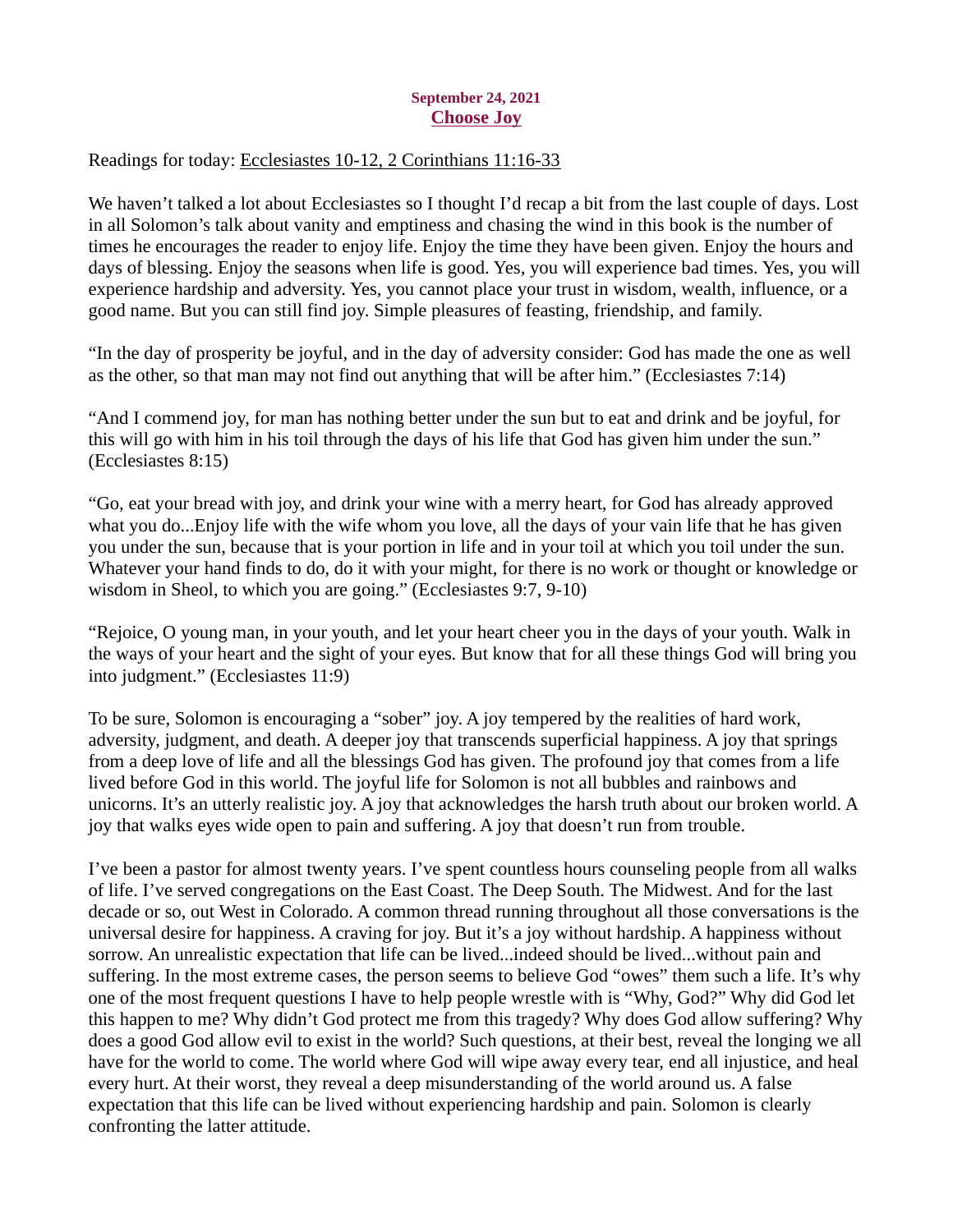So how do you experience the world? When you wake up in the morning, what's your expectation? Do you walk into life eyes wide open to both the good and the bad? Are you willing to embrace the ups and downs? Do you understand that life will be filled with pleasure and pain? Accomplishment and adversity? Success and failure? I love how Solomon closes out this book, "The end of the matter; all has been heard. Fear God and keep his commandments, for this is the whole duty of humanity." (Ecclesiastes 12:13) Or as Jesus put it, "You shall love the Lord your God with all your heart and with all your soul and with all your mind. This is the great and first commandment. And a second is like it: You shall love your neighbor as yourself. On these two commandments depend all the Law and the Prophets." (Matthew 22:37-40) Friends, you and I were created to love God and enjoy Him forever. May you choose the joy that comes from knowing and loving Jesus Christ!

Readings for tomorrow: Song of Solomon 1-3, 2 Corinthians 12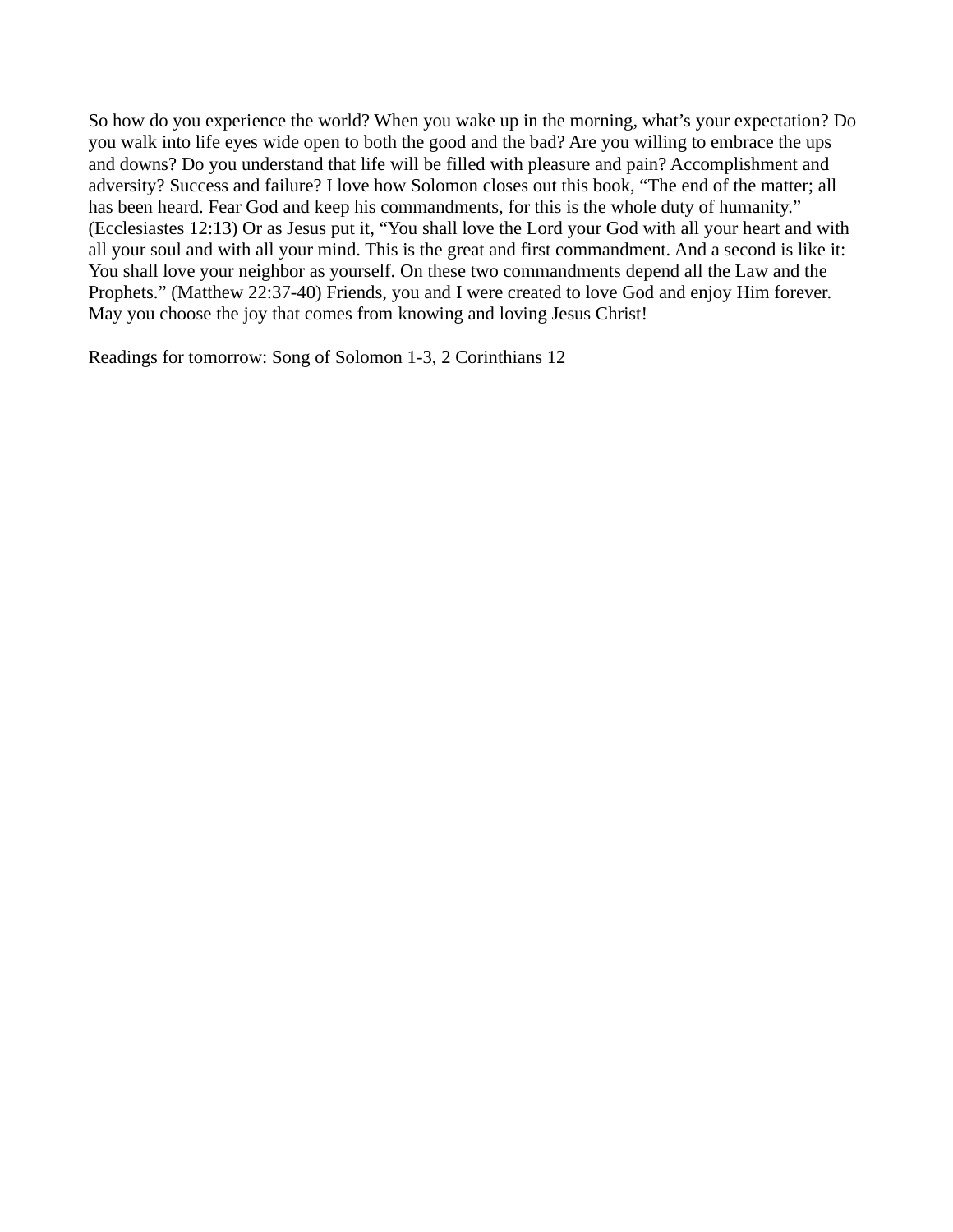## September 25, 2021 Intimacy with God

# <span id="page-34-0"></span>Readings for today: [Song of Solomon 1-3, 2 Corinthians 12](https://www.biblegateway.com/passage/?search=Song+of+Solomon+1-3%2C+2+Corinthians+12&version=ESV)

The Song of Solomon is one of the most difficult and least understood books in all of Scripture. It's one we tend to avoid in our sex-saturated culture. The language is far too intimate. The imagery too graphic. We don't want to picture it much less reflect on how the Spirit might speak to us through it. So we flip through the pages as fast as we can to get to the end so we can avoid any embarrassment.

But what is this book about? The love of a man for a woman? The love of God for His church? Perhaps both? Are we comfortable thinking about our relationship with God in sexual terms? Or is that a bridge too far? It certainly was for many of the ancient rabbi's. They put a content warning on this book, restricting it to those who were 30 and over. Then again, the ancient church often read this text as they approached the Lord's Table. They recognized the deep intimacy God desires to have with us and they affirmed such love by tying this book to the most sacred act of worship. I firmly believe the Bible is inviting us to approach God in the most intimate of ways. The language of the Song is meant to arouse. Meant to touch the deepest places of our hearts. Meant to draw us into intimate embrace with the Father.

Our inability to embrace this book reveals how deep our corruption runs. We are so confused when it comes to human sexuality. We buy the lie that it's all about our personal pleasure. We depersonalize it through pornography, casual hook ups, and apps like Tinder. We see sex as dirty yet secretly gratifying. Something to be enjoyed yet something to be feared. Our culture boasts of sexual freedom but then seems shocked when such freedom leads to broken relationships, unplanned pregnancy, STD's, abuse, and violence. We want all the pleasure sex brings but none of the responsibility. If there's anything the #MeToo movement has taught us, it's that our sexual appetites are insatiable. Our lusts are impossible to satisfy. Sexuality without restraint is destructive and traumatic.

And yet, sex is God's creation. Sexuality is something He instilled within each of us. We are created as sexual beings and when the Bible talks about "knowing" another person, it often uses the most sexually intimate of terms. The same is true for "knowing" God. God designed sex to be the ultimate experience of "knowing." A way for us to express our deepest affections. Our deepest emotions. Our deepest vulnerabilities. All within the safety of the covenant bonds of marriage between a man and a woman. All within the safety of the covenant bond we share with Jesus.

So is it possible to see the Song of Solomon as a prayer? As a way to express the deepest desires of our hearts to God? As a way for us to ask for deeper intimacy with Him? Or does our broken human experience of sexuality warp our thinking? Corrupt how we understand this most powerful and primal of drives? Does it poison this well and thus prevent us from fully grasping the depth of relationship God desires to have with us? The Song of Solomon is an invitation. An invitation from God to deeper intimacy. If you find yourself struggling to embrace Him, prayerfully meditate on this book. If you find yourself battling inner demons or shame from your past, let the words of this book assure you and heal you as you read about God's great love for you. If you've never submitted your sexuality to God or never even connected the gift of sex with God, let these words gently convict you and re-shape your thinking.

Friends, there's a reason Christ calls the church His "bride." There's a reason God so often refers to Himself in the Old Testament as a "husband" and Israel as his "wife." Marriage is the place where a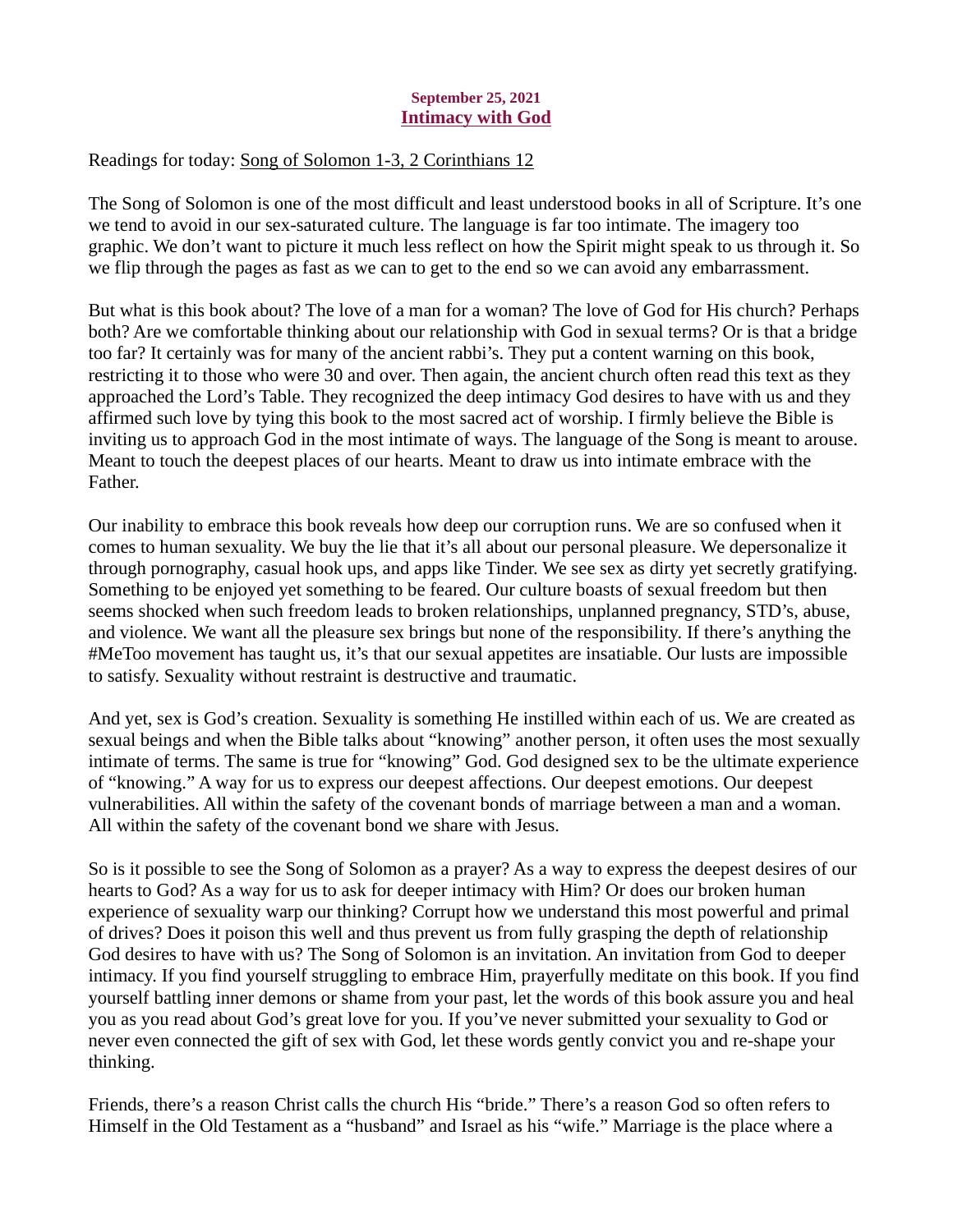man and a woman become "one flesh" before the Lord and it is designed to point beyond itself to something even greater...the "oneness" God desires to have with His people for all eternity.

Readings for tomorrow: Song of Solomon 4-8, 2 Corinthians 13, Galatians 1, Isaiah 1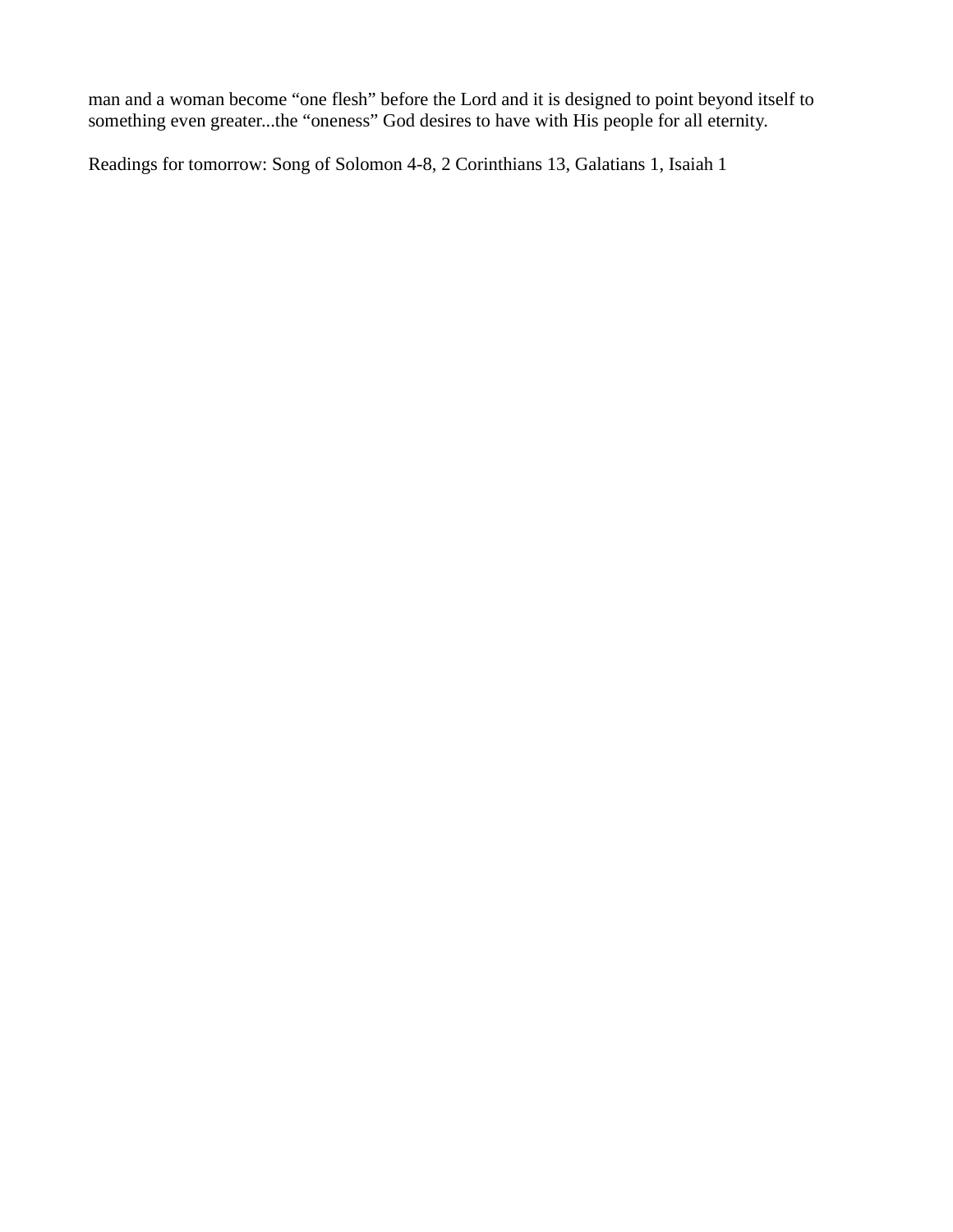## September 27, 2021 Death-Defying Love

<span id="page-36-0"></span>Readings for today[: Song of Solomon 4-8, 2 Corinthians 13, Galatians 1, Isaiah 1](https://www.biblegateway.com/passage/?search=Song+of+Solomon+4-8%2C+2+Corinthians+13%2C+Galatians+1%2C+Isaiah+1&version=ESV)

"Set me as a seal upon your heart, as a seal upon your arm, for love is strong as death, jealousy is fierce as the grave. Its flashes are flashes of fire, the very flame of the Lord. Many waters cannot quench love, neither can floods drown it. If a man offered for love all the wealth of his house, he would be utterly despised." (Song of Solomon 8:6-7)

I will admit I am partial to these verses. My wife inscribed them on my wedding ring. We've been together over twenty-five years now and the words ring more true than ever. Life has not been a fairy tale. We've had to weather some storms like all couples do. The loss of a child. The failure of a ministry. The dangerously premature birth of our twins. The battles with our children as they grew older. Facing our own demons as they revealed themselves over the years. It's been a journey. And there have been moments when I wasn't sure we'd make it through. In fact, I almost lost my marriage many years ago due to my neglect and workaholism. So we've definitely had our ups and downs. Our peaks and valleys. But the biggest lesson we've learned is that God's love never fails.

You may or may not believe that last statement. I remember talking to a friend several years ago who challenged me on this point. She pointed to her divorce as an example of the failure of love. She pointed to the estrangement of her children as an example of love letting her down. She gave me example after example from her own life of the many times she had been disappointed by love. Betrayed by love. Abandoned by love. It was heartbreaking. After listening, I asked her about the love of Jesus. She broke down and wept. Though she had so many negative experiences with human love, she found herself still holding on to the love of God. As we talked further, she slowly but surely was able to recognize how God's love had sustained her through all the "floods" and "fires" of her life.

In my last devotional on Saturday, I pointed out that the Song of Solomon is not simply a human love poem. Traditionally it has been interpreted by many as describing the love God has for His people. I know this was a new thought for many. Perhaps it even made your reading a little awkward or uncomfortable. Hopefully today it becomes more clear. It is God who sets us as a seal on His heart. It is God who sets us as a seal on His arm. It is God's love that is as strong as death. His love that is as fierce as the grave. When the devil offered Jesus the entire world in exchange for love, Jesus utterly despised him. God's love is eternal. Steadfast. Loyal. True. It is the one sure thing in this uncertain world in which we live.

Ponder the love of God today, friends. A love that will not let you go. A love that will relentlessly pursue you until the day you die. A love that was demonstrated on the Cross. A love that defeated the grave. A love that lives even now eternal in the heavens. A love that is being poured out continually by the Holy Spirit onto God's people so they will share it with the world. This love is available to us! This love never runs dry! Trusting in this love will save your marriage! It will transform your family! It will deepen your friendships! It will change everything if you let it. If you will simply let go and let Christ reign and rule in your heart. Rest in His love, friends. Let God quiet you with His love. May you walk today in His love and may you experience the blessing that comes from abiding in His love.

Readings for tomorrow: Isaiah 2-3, Galatians 2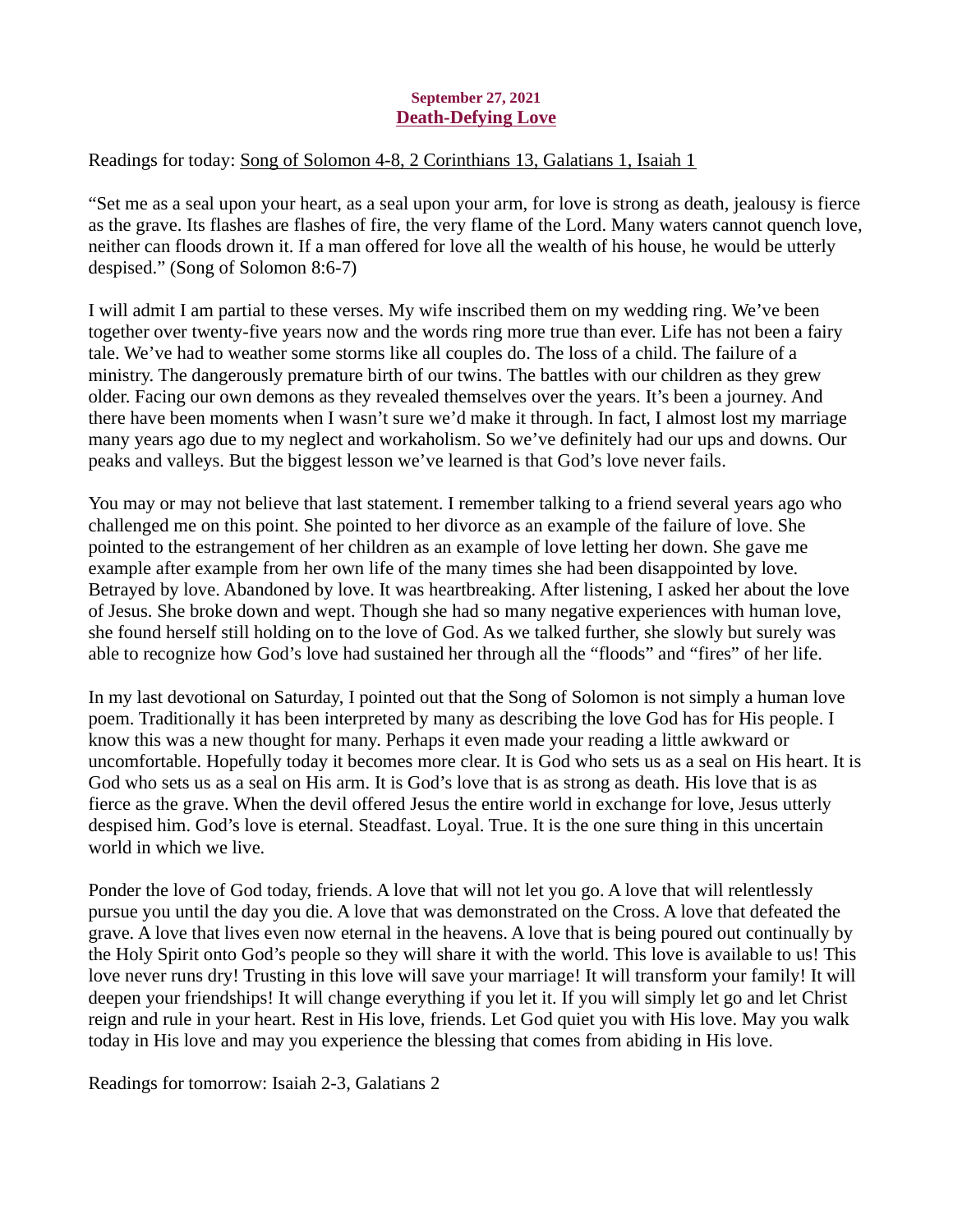## September 28, 2021 On Earth as it is in Heaven

<span id="page-37-0"></span>Readings for today: [Isaiah 2-3, Galatians 2](https://www.biblegateway.com/passage/?search=Isaiah+2-3%2C+Galatians+2&version=ESV)

We live in a fallen world. A world full of pain and suffering. A world full of anxiety and fear. A world full of tragedy and heartbreak. Humanity is a fallen creature. Driven by passions it cannot control. Enslaved by desires it cannot constrain. We are our own worst enemies. Over the years, I've had lots of conversations with people from all different walks of life. All different backgrounds and culture. Because I am a pastor, they often ask me questions about the meaning of life. Why things are the way they are? Why the world is the way that it is? Why is humanity seemingly so hell-bent on selfdestruction? The Bible has an answer. A diagnosis. It's not an easy one to hear. It's called sin. Human beings - made in God's own image and given dominion over all He has made - wanted to play god, wanted to be their own gods, and the results have been horrifying. We've made a huge mess of things. We can't get out of our own way. No matter how hard we try. No matter how many plans we put together. No matter how much we strive and toil and struggle and fight. We tend to relapse into the same evil behaviors. Violence. Greed. Selfishness. Outrage. Hate. This is the fruit of a corrupt nature. We are rotten to the core. And if you doubt the veracity of this statement, go spend time in the slums of our world. Stand at the mass graves of the victims of genocide. Listen closely to the overheated rhetoric of politicians across the world and across the political spectrum. We are as helpless as we are hopeless.

Thankfully, God knows we are poor and powerless. He knows we are weak and feeble and desperately anxious and afraid. So He makes a way where there is no way. He lifts high the deep valleys. He lays low the tall mountains. He makes smooth the rough places and straightens the winding roads. He tears down every dividing wall of hostility and eliminates every barrier that keeps us from His presence. His promise is sure. Our future secure. His vision for this world will come to pass. Listen to how the prophet Isaiah describes it, "It shall come to pass in the latter days that the mountain of the house of the Lord shall be established as the highest of the mountains, and shall be lifted up above the hills; and all the nations shall flow to it, and many peoples shall come, and say: "Come, let us go up to the mountain of the Lord, to the house of the God of Jacob, that he may teach us his ways and that we may walk in his paths." For out of Zion shall go forth the law, and the word of the Lord from Jerusalem. He shall judge between the nations, and shall decide disputes for many peoples; and they shall beat their swords into plowshares, and their spears into pruning hooks; nation shall not lift up sword against nation, neither shall they learn war anymore. O house of Jacob, come, let us walk in the light of the Lord." (Isaiah 2:2-5)

It's beautiful, is it not? A world full of peace. A world full of righteousness and justice. A world full of grace and mercy. A world where there is no need for self-promotion, self-protection, or selfpreservation for God is the inexhaustible source for all we need. And He is more than enough. It's a world where the nations seek God. The nations serve God. The nations obey God. A world where God's name is lifted up. God's house is the center of all of life. And the worship of God becomes humanity's highest end once again. All things are made new. All things are restored. All things are full of light and life and love. This is God's vision for His world. God's vision for humanity. God's vision for our future.

I love that last line. Verse five. "O house of Jacob, come, let us walk in the light of the Lord." To put it another way, "Let your will be done on earth as it is in heaven." We pray this prayer with great regularity. Some traditions even pray it every Sunday. It's the prayer Jesus taught His disciples to pray and it reflects His heart for our world. Jesus wants His people to walk in the light of the Lord. To live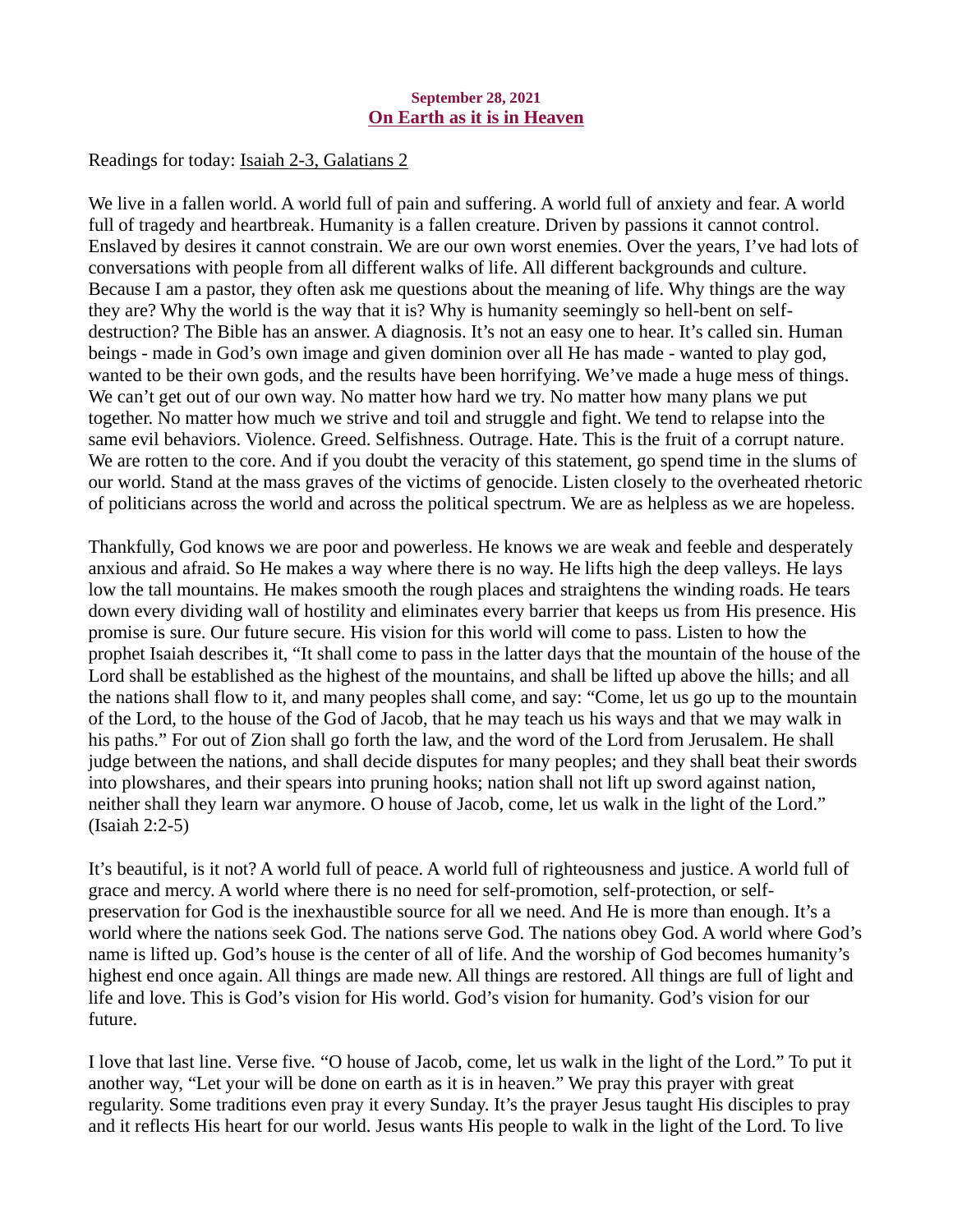as heavenly creatures in this earthly realm. To be a community of life in a culture of death. He wants us to embody our future in the present. He wants us to live as if we were already there in those "latter days." We are to give people a foretaste of heaven. A glimpse of God's Kingdom. In our worship. In our fellowship. In our relationships with each other and in our service to the lost and least of these in our world.

What does this practically mean for our day to day? It means we allow no human divisions or distinctions to separate us from our brothers and sisters in Christ. Not politics. Not ethnicity. Not economics. It means we practice forgiveness and pursue reconciliation when we've been hurt or wounded. It means the strong lay down their lives for the weak. The powerful seek to serve the powerless. Those in authority exercise it with grace and mercy and compassion. It means we cling to the truth and reject all lies. It means we refuse to let the ends justify the means, especially when those means require ungodly compromise. It means we humble ourselves continually under God's mighty hand, trusting Him to lift us up in His time and according to His will. And these are just the outskirts of His ways.

Friends, each day presents a new opportunity for God's mercies are new every morning and His faithfulness is great! Today can be the day of salvation! Today is yet another chance for the Kingdom in your life and in your world! Hear the Word of the Lord! Walk in the light of the Lord! Surrender yourself to His purposes! Let Him use you for His glory!

Readings for tomorrow: Isaiah 4-6, Galatians 3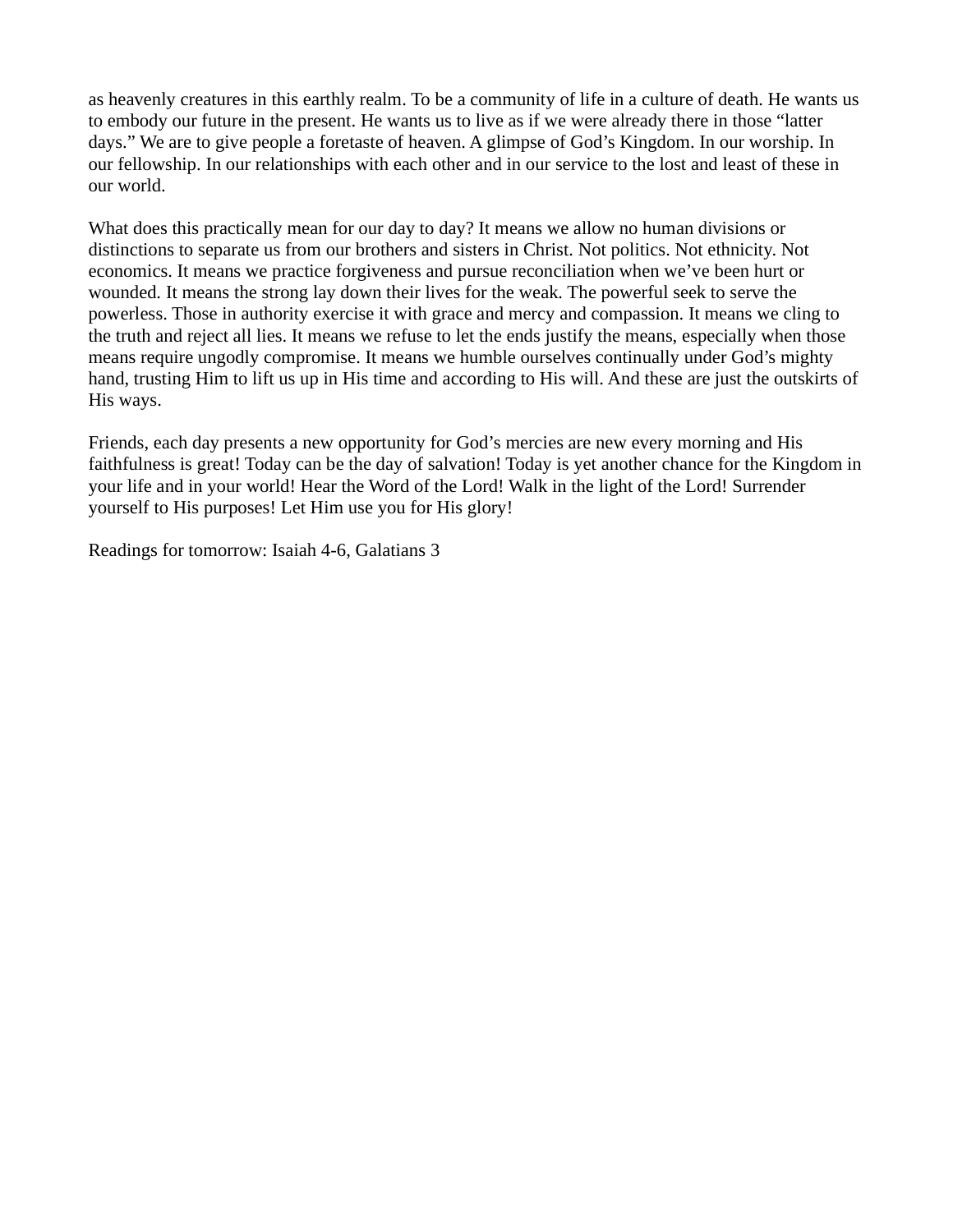# September 29, 2021 A Prophetic Call

<span id="page-39-0"></span>Readings for today[: Isaiah 4-6, Galatians 3](https://www.biblegateway.com/passage/?search=Isaiah+4-6%2C+Galatians+3&version=ESV)

"The vision of Isaiah the son of Amoz, which he saw concerning Judah and Jerusalem in the days of Uzziah, Jotham, Ahaz, and Hezekiah, kings of Judah." (Isaiah 1:1)

The book of Isaiah begins with a political statement. Everything he says from this point forward (66 chapters!) must be viewed through a distinctly political lens. Uzziah. Jotham. Ahaz. Hezekiah. You may know their stories. You can find them in the histories of the Kings and Chronicles. We know Uzziah reigned for over fifty years and for the most part remained faithful to God. However, at the end of his life he grew proud and brazenly entered the Temple to offer sacrifices. We know his son, Jotham, reigned for sixteen years and also remained faithful to the Lord but failed to address the nation's ongoing idolatry on the high places. We know Ahaz reigned for sixteen years and was an evil, faithless king. The entire kingdom suffered under his rule. We know Hezekiah returned to the ways of the Lord, experienced the miracle of healing, but also grew prideful and set his descendents up for disaster when he shows off his riches to the envoys of Babylon.

Isaiah presumably witnesses all of this. He sees it all go past. He lives it. His prophetic career begins at some point during the glory days under King Uzziah and ends at some point during the reign of King Hezekiah. Through it all, he watches his nation shift its allegiance from Yahweh to other gods. He watches his nation descend into cultural chaos as they abandon true worship and true righteousness. He watches the leaders of his nation attempt to reform and revitalize the country. He sees the ups and downs of their efforts. The successes and failures. I often ask myself what sustains Isaiah? How is he able to find the strength to persevere throughout his life and ministry? The answer, of course, comes in chapter six…

"In the year that King Uzziah died I saw the Lord sitting upon a throne, high and lifted up; and the train of his robe filled the temple. Above him stood the seraphim. Each had six wings: with two he covered his face, and with two he covered his feet, and with two he flew. And one called to another and said: "Holy, holy, holy is the Lord of hosts; the whole earth is full of his glory!" And the foundations of the thresholds shook at the voice of him who called, and the house was filled with smoke. And I said: "Woe is me! For I am lost; for I am a man of unclean lips, and I dwell in the midst of a people of unclean lips; for my eyes have seen the King, the Lord of hosts!" Then one of the seraphim flew to me, having in his hand a burning coal that he had taken with tongs from the altar. And he touched my mouth and said: "Behold, this has touched your lips; your guilt is taken away, and your sin atoned for." And I heard the voice of the Lord saying, "Whom shall I send, and who will go for us?" Then I said, "Here I am! Send me." And he said, "Go, and say to this people: "'Keep on hearing, but do not understand; keep on seeing, but do not perceive.' Make the heart of this people dull, and their ears heavy, and blind their eyes; lest they see with their eyes, and hear with their ears, and understand with their hearts, and turn and be healed." Then I said, "How long, O Lord?" And he said: "Until cities lie waste without inhabitant, and houses without people, and the land is a desolate waste, and the Lord removes people far away, and the forsaken places are many in the midst of the land. And though a tenth remain in it, it will be burned again, like a terebinth or an oak, whose stump remains when it is felled." The holy seed is its stump." (Isaiah 6:1-13)

Isaiah has what's known as an "epiphany." He comes face to face with the glory of God. In the midst of his deep grief over the death of his beloved king, he receives a vision that will set the course for the rest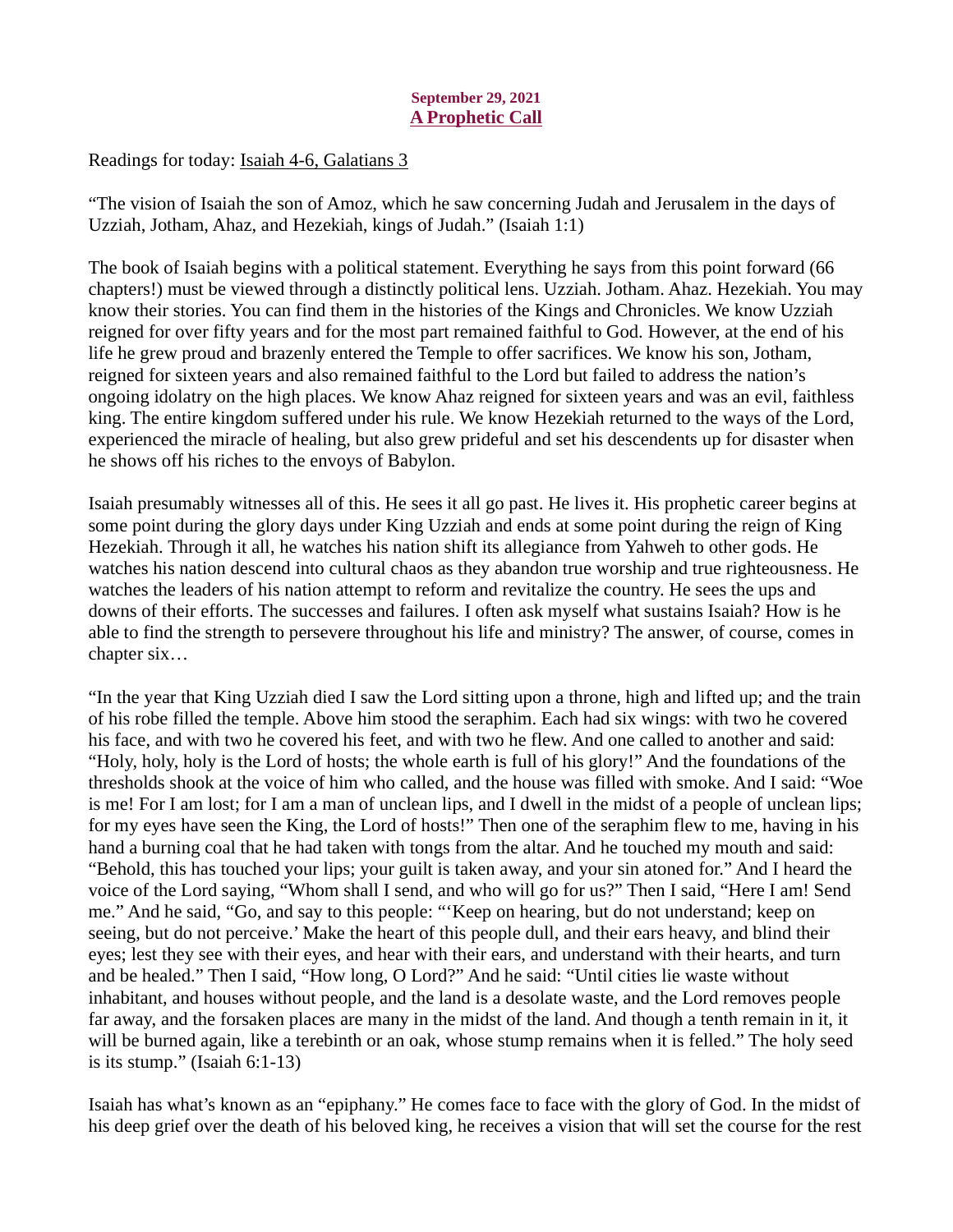of his life. It is honest. It is real. It is raw. No holds barred. God essentially tells Isaiah that by answering this call, he will experience a lifetime of futility. A lifetime of failure. He will speak words the people will not hear. He will see things they cannot understand. He is called to the prophetic ministry. Not so much a ministry future-telling as much as a ministry of confrontation. Confrontation not birthed out of anger or frustration but out of hope. Hope for repentance. Hope for a return to the Lord where the people can find grace and healing and mercy. Listen to some of things he says over these first few chapters…

"Wash yourselves; make yourselves clean; remove the evil of your deeds from before my eyes; cease to do evil, learn to do good; seek justice, correct oppression; bring justice to the fatherless, plead the widow's cause. Come now, let us reason together, says the Lord: though your sins are like scarlet, they shall be as white as snow; though they are red like crimson, they shall become like wool." (Isaiah 1:16- 18)

"It shall come to pass in the latter days that the mountain of the house of the Lord shall be established as the highest of the mountains, and shall be lifted up above the hills; and all the nations shall flow to it, and many peoples shall come, and say: "Come, let us go up to the mountain of the Lord, to the house of the God of Jacob, that he may teach us his ways and that we may walk in his paths." For out of Zion shall go forth the law, and the word of the Lord from Jerusalem." (Isaiah 2:2-3)

"In that day the branch of the Lord shall be beautiful and glorious, and the fruit of the land shall be the pride and honor of the survivors of Israel. And he who is left in Zion and remains in Jerusalem will be called holy, everyone who has been recorded for life in Jerusalem, when the Lord shall have washed away the filth of the daughters of Zion and cleansed the bloodstains of Jerusalem from its midst by a spirit of judgment and by a spirit of burning. Then the Lord will create over the whole site of Mount Zion and over her assemblies a cloud by day, and smoke and the shining of a flaming fire by night; for over all the glory there will be a canopy. There will be a booth for shade by day from the heat, and for a refuge and a shelter from the storm and rain." (Isaiah 4:2-6)

One can easily recognize the parallels to our own time. How many of us lament the state of our nation? How many of us lament the moral drift of our culture? How many of us lament the pain and suffering and sin and degredation we see all around us? We lament the lack of prayer in our schools. The absence of the Ten Commandments in public spaces. The encroaching secularism that threatens to push our faith to the margins. And yet, are we willing to prophetically confront the deeper questions of why prayer doesn't seem to fill our homes? Why the Ten Commandments aren't posted and followed in our churches? How we have marginalized our faith by refusing to share Christ with our neighbors, friends, and co-workers? Are we not as guilty as the people Isaiah was speaking to? And are we willing to hear his words as the Word of the Lord to us? Are we willing to repent and return and re-commit ourselves to God's ways?

Readings for tomorrow: Isaiah 7-9, Galatians 4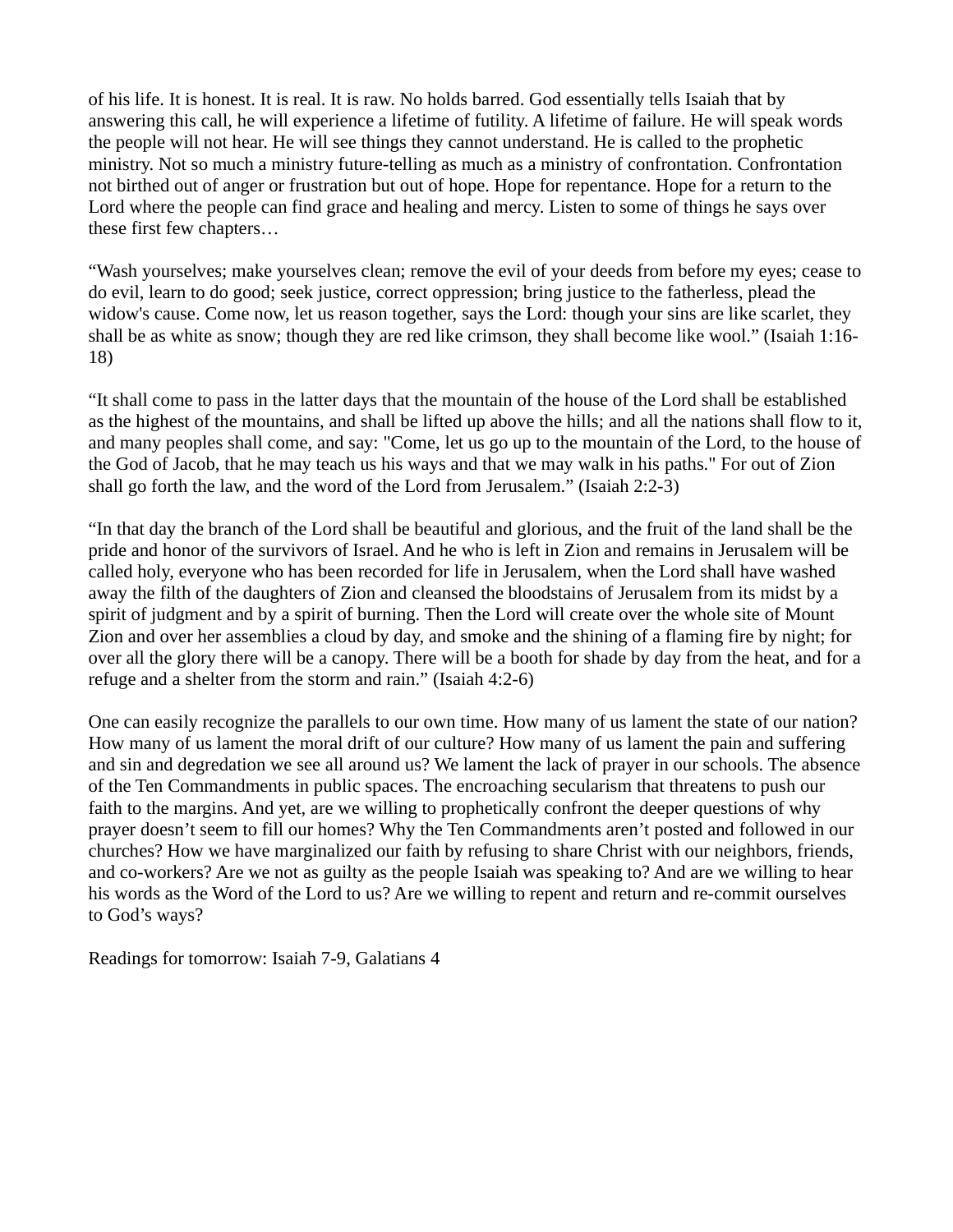#### September 30, 2021 Layers of Meaning

## <span id="page-41-0"></span>Readings for today[: Isaiah 7-9, Galatians 4](https://www.biblegateway.com/passage/?search=Isaiah+7-9%2C+Galatians+4&version=ESV)

The prophetic books are difficult to interpret. There are often many different layers of meaning. They serve as a great reminder that while the Bible was written for us, it was not written to us. The people who heard Isaiah speak interpreted things quite differently than we do today. They recognized Isaiah was addressing current events happening all around them in their world and it is only later that they would come to recognize he was also speaking prophetically about what would happen in the future as well. Take Isaiah 7:14 for example, "Therefore the Lord himself will give you a sign. Behold, the virgin shall conceive and bear a son, and shall call his name Immanuel." This is one of the great Messianic texts Matthew picks up in his gospel but it also has immediate implications for King Ahaz. Ahaz is staring down the barrel of a great invasion. His worst enemies, Syrian and Ephraim, have joined forces to conquer his kingdom. Ahaz and his people are rightly afraid. Isaiah 7:2 even says their hearts "shook as the trees of the forest shake before the wind." In the midst of their fear, God sends Isaiah with a word of comfort. A word of hope. A word of victory. "And say to him, 'Be careful, be quiet, do not fear, and do not let your heart be faint because of these two smoldering stumps of firebrands, at the fierce anger of Rezin and Syria and the son of Remaliah...thus says the Lord God: "It shall not stand, and it shall not come to pass. For the head of Syria is Damascus, and the head of Damascus is Rezin. And within sixty-five years Ephraim will be shattered from being a people. And the head of Ephraim is Samaria, and the head of Samaria is the son of Remaliah. If you are not firm in faith, you will not be firm at all." (Isaiah 7:4, 7-9) But Ahaz does not accept the Word of the Lord. He cannot believe it. Ahaz has spent his entire life worshipping other gods so it shouldn't surprise us when he doesn't recognize Yahweh's voice. So God takes it one step further. Not only does He give Ahaz a word of promise but also a tangible sign to hold onto so he knows these things will come to pass. "Therefore the Lord himself will give you a sign. Behold, the virgin shall conceive and bear a son, and shall call his name Immanuel. He shall eat curds and honey when he knows how to refuse the evil and choose the good. For before the boy knows how to refuse the evil and choose the good, the land whose two kings you dread will be deserted. The Lord will bring upon you and upon your people and upon your father's house such days as have not come since the day that Ephraim departed from Judah—the king of Assyria!" (Isaiah 7:14-17) Some scholars suggest this is Isaiah's son who appears in the next chapter. Others suggest it is the name given to a baby born in the king's household, an event unrecorded in the Bible. Whichever it is, the point is that God will bring to pass His will for both Syria and Samaria as the Assyrian Empire rises up, spills its banks, and floods through both regions. This is the immediate meaning of the prophecy.

But there is an eschatological meaning as well. As mentioned above, Matthew picks up this text and applies it to the birth of our Lord Jesus Christ. The ultimate sign of comfort. The ultimate sign of hope. The ultimate sign of God's victory on behalf of His people. Jesus is conceived by the Holy Spirit and born of a virgin and enters this world to bring eternal life through His death and resurrection. Because of Christ, we do not need to be afraid. We will not fall before our enemies. We are not left to the mercy of our circumstances. We are no longer enslaved to sin. We are set free. By His great love and mercy and grace. Like Ahaz, we hear these words, "Be careful, be quiet, do not fear, and do not let your heart be faint..." (Isaiah 7:4) And we are reminded again to place our trust in God.

I've been studying the Scriptures for over two decades now. I read through the Bible every year. I study it in-depth both personally and for my profession. I have spent countless hours meditating and praying over these texts and here is what I've discovered. Not only does Scripture have an immediate meaning